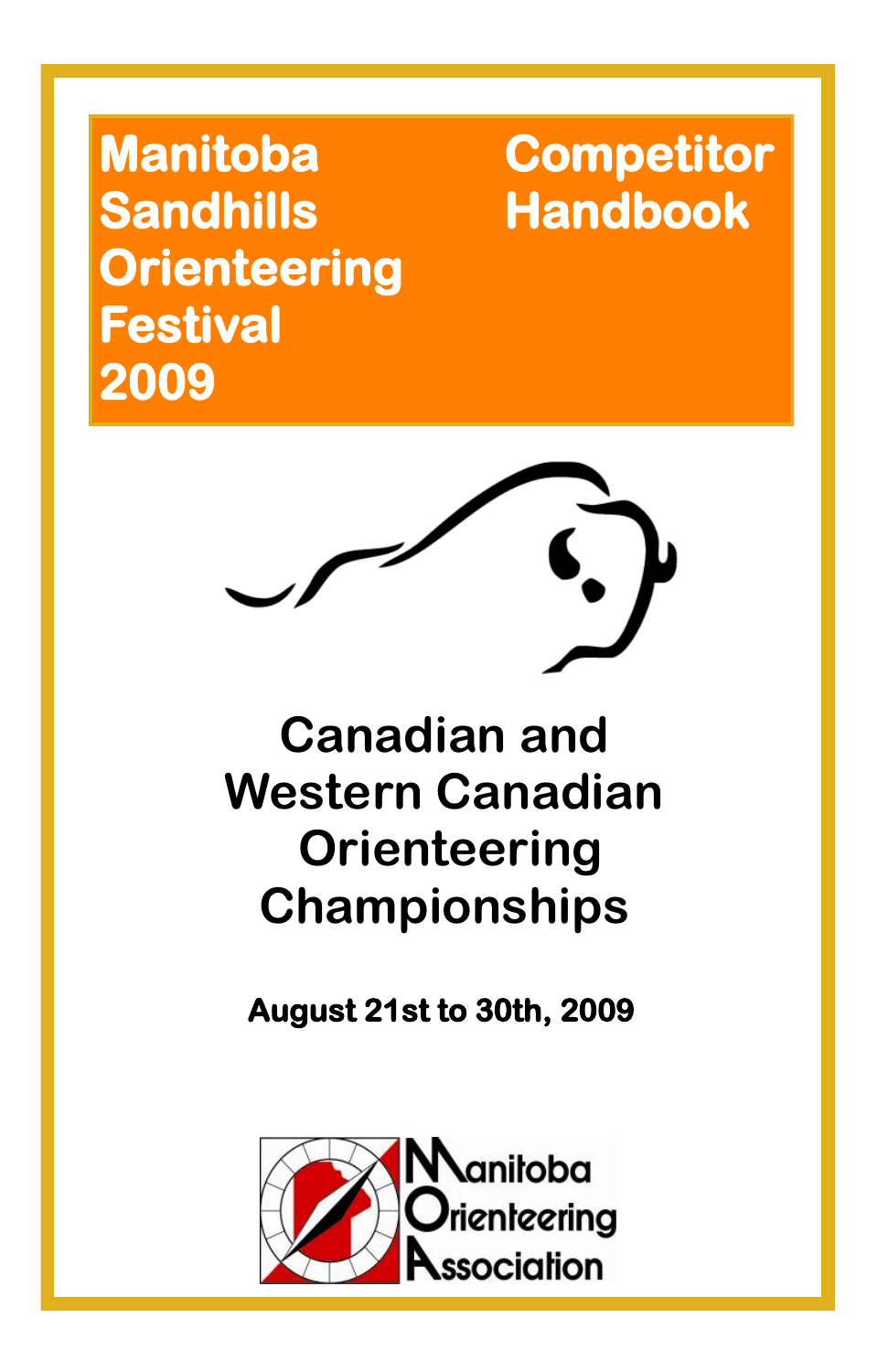### **Festival at a Glance**

| <b>Date</b>   | <b>Time</b>     | <b>Event</b>                                              | <b>Location</b>                          |  |
|---------------|-----------------|-----------------------------------------------------------|------------------------------------------|--|
| Aug. 21 (Fri) | 4:00 PM         | <b>WCOC Sprint</b>                                        | Hartney (Juniper Hill)                   |  |
| Aug. 22 (Sat) | 10:00 AM        | <b>WCOC Middle</b>                                        | <b>Hartney (Fort Desjarlais)</b>         |  |
|               | 10:00 AM        | <b>WCOC Long</b>                                          | Hartney (Fort Desjarlais)                |  |
| Aug. 23 (Sun) | 5:00 PM         | <b>WCOC Banquet</b>                                       | <b>Hartney Golf Course</b>               |  |
| Aug. 24-26    |                 | Sass Peepre<br>Camp                                       | <b>Carberry Collegiate</b>               |  |
|               | 1:00 PM         | <b>Prairie Goat</b>                                       | Carberry (Seton)                         |  |
| Aug. 26 (Wed) | 6:00PM-<br>9PM  | COF Conference Session A-1 (Coaching WS)                  |                                          |  |
|               | 6:30PM-<br>9PM  | <b>COF Conference Session B</b>                           | (Officials Program)                      |  |
|               | 9AM-12PM        |                                                           | COF Conference Session A-2 (Coaching WS) |  |
|               | 9AM-12PM        | <b>COF Conference Session C</b><br>(Ski and MTBO)         |                                          |  |
| Aug. 27 (Thu) | 10AM-5PM        | <b>COC Model</b>                                          | Spruce Woods (Yellow Quill South)        |  |
|               | 1:00 PM         | Relay                                                     | Spruce Woods (Yellow Quill)              |  |
|               | 7PM-9PM         | <b>COF Conference Session D</b><br>(Athlete Dev.)         |                                          |  |
|               | 9AM-11AM        | <b>COF Conference Session E</b><br>(Info Sharing)         |                                          |  |
|               | 9AM-12PM        | COF Conference Session A-3 (Coaching WS)                  |                                          |  |
|               | <b>10AM-5PM</b> | <b>COC Model</b>                                          | Spruce Woods (Yellow Quill South)        |  |
| Aug. 28 (Fri) | 12PM-5PM        | <b>COC Model</b>                                          | Spruce Woods (Hog's Back)                |  |
|               | 2:00 PM         | <b>COC Sprint</b>                                         | Spruce Woods (Hog's Back)                |  |
|               | 7PM-9PM         | <b>COF Annual General Meeting</b>                         |                                          |  |
| Aug. 29 (Sat) | 10:00 AM        | <b>COC Middle</b>                                         | Spruce Woods (Hog's Back)                |  |
|               | 6:00 PM         | <b>COC Banquet</b><br><b>COC Silent</b><br><b>Auction</b> | <b>Carberry Memorial Hall</b>            |  |
| Aug. 30 (Sun) | 10:00 AM        | <b>COC Long</b>                                           | Spruce Woods (Hog's Back)                |  |

For orienteering events, the time refers to the first start time.

All COF conference sessions will be at the Carberry Collegiate.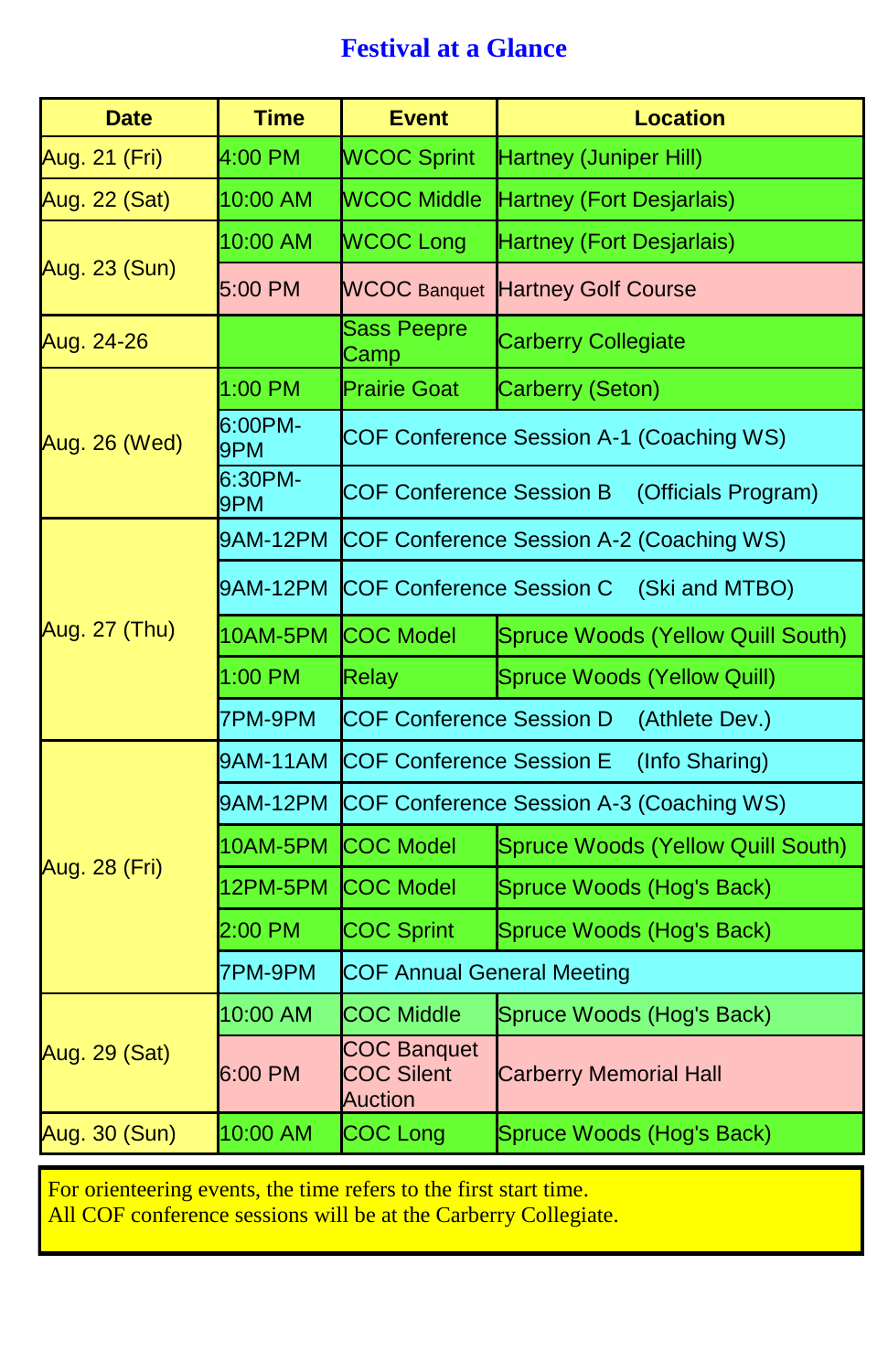#### **Table of Contents**

#### **Details Page No.**

| Welcome from the Minister of Manitoba Culture, Heritage, Tourism and Sport4 |
|-----------------------------------------------------------------------------|
|                                                                             |
|                                                                             |
|                                                                             |
| Western Canadian Orienteering Championships: Sprint 15-16                   |
| Western Canadian Orienteering Championships: Middle17-18                    |
| Western Canadian Orienteering Championships: Long19-20                      |
|                                                                             |
|                                                                             |
|                                                                             |
|                                                                             |
|                                                                             |
|                                                                             |
|                                                                             |
|                                                                             |
|                                                                             |
|                                                                             |
|                                                                             |
|                                                                             |
|                                                                             |
|                                                                             |
|                                                                             |
|                                                                             |



#### **I M P O R T A N T**

**Please read this entire booklet. The General Information pages augment the individual event site notes.**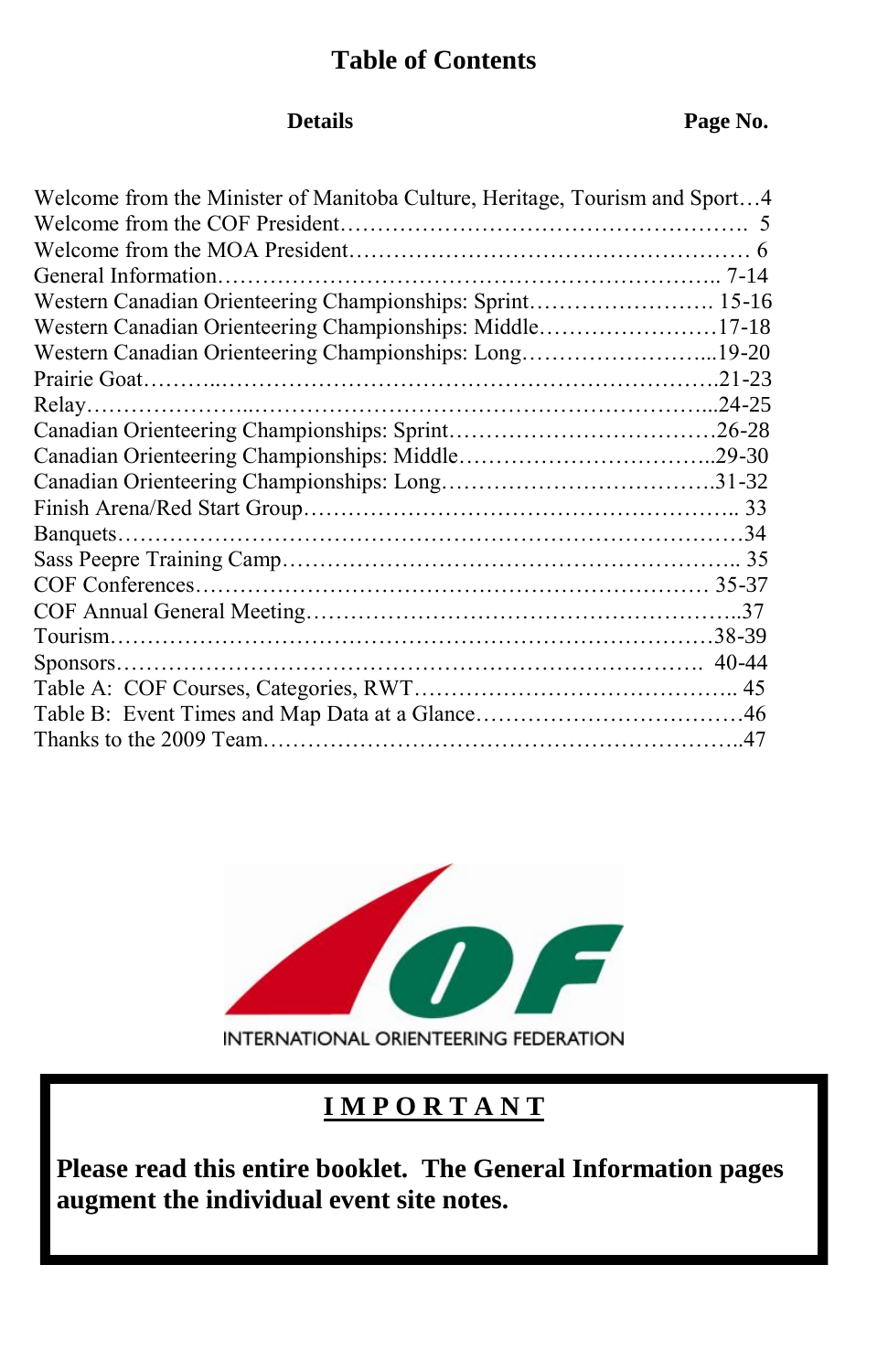

#### **A Message from the Minister**

Welcome to our province for the 2009 Manitoba Sandhills Orienteering Festival, amid the warmth and wonder of the Westman region.

Manitobans are fortunate to have easy access to such a wealth of natural resources. Our lakes, rivers and green spaces are truly second to none, as you will discover throughout this competition.

Those of you who are visiting Manitoba for the first time will also enjoy discovering the unique

beauty of this part of our province. It is complemented by the wonderful hospitality and community spirit so prevalent in the region.

Congratulations to the board, staff and volunteers of the Manitoba Orienteering Association for your continuing efforts to develop this practical, challenging sport. I am confident that all of your hard work will result in a first-rate competition and a stronger amateur sports community for everyone.

**Eric Robinson, Minister Manitoba Culture, Heritage, Tourism and Sport**

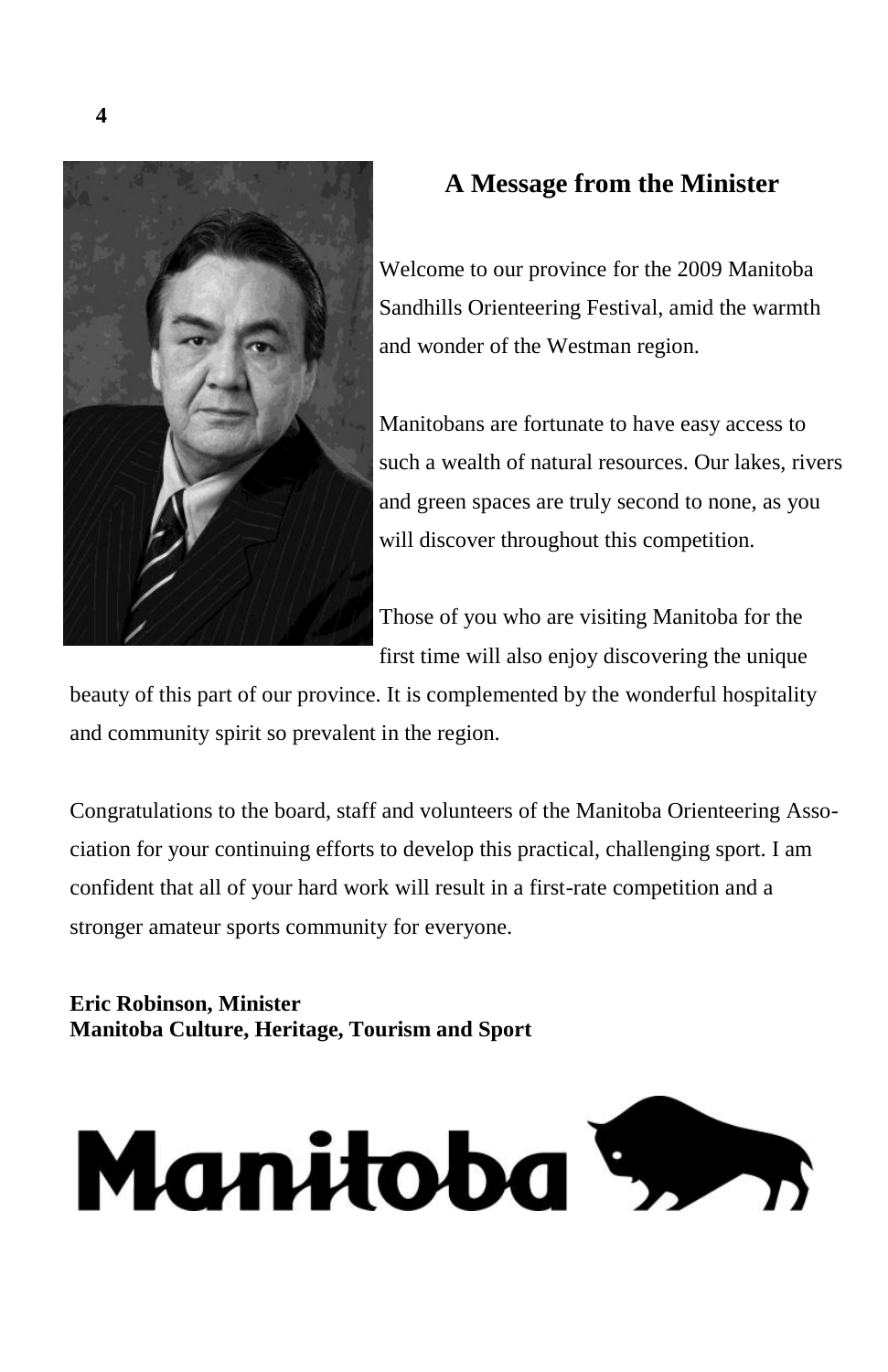#### **A Message from the COF President**

Welcome to the sandhills of Manitoba and the 2009 Canadian Orienteering Championships. There are many things going on over these 10 days: the Western Canadian Championships, the Sass Peepre Junior Training Camp, the Canadian Orienteering Federation (COF) Conference and AGM, various fun races, social events and the Canadian Championships including two world ranking events. I wish you all great races and hope that you have a chance to participate in many of the other activities.

The Canadian Championships and the associated activities are the key annual gathering of the Canadian orienteering community. Thank you for coming and I trust that you will enjoy meeting up with your old and new orienteering friends. I hope you have time to join us at the COF Conference to share your thoughts about moving orienteering forward in Canada.

An enormous amount of volunteer effort is making these 10 days of orienteering happen. Please go out of your way to thank as many volunteers as possible this week.

On behalf of the Board of Directors of the Canadian Orienteering Federation, I would like to thank the Manitoba Orienteering Association and all of the volunteers for so efficiently organizing these 10 days of activities.

Yours in sport,

**Charlotte MacNaughton President Canadian Orienteering Federation**

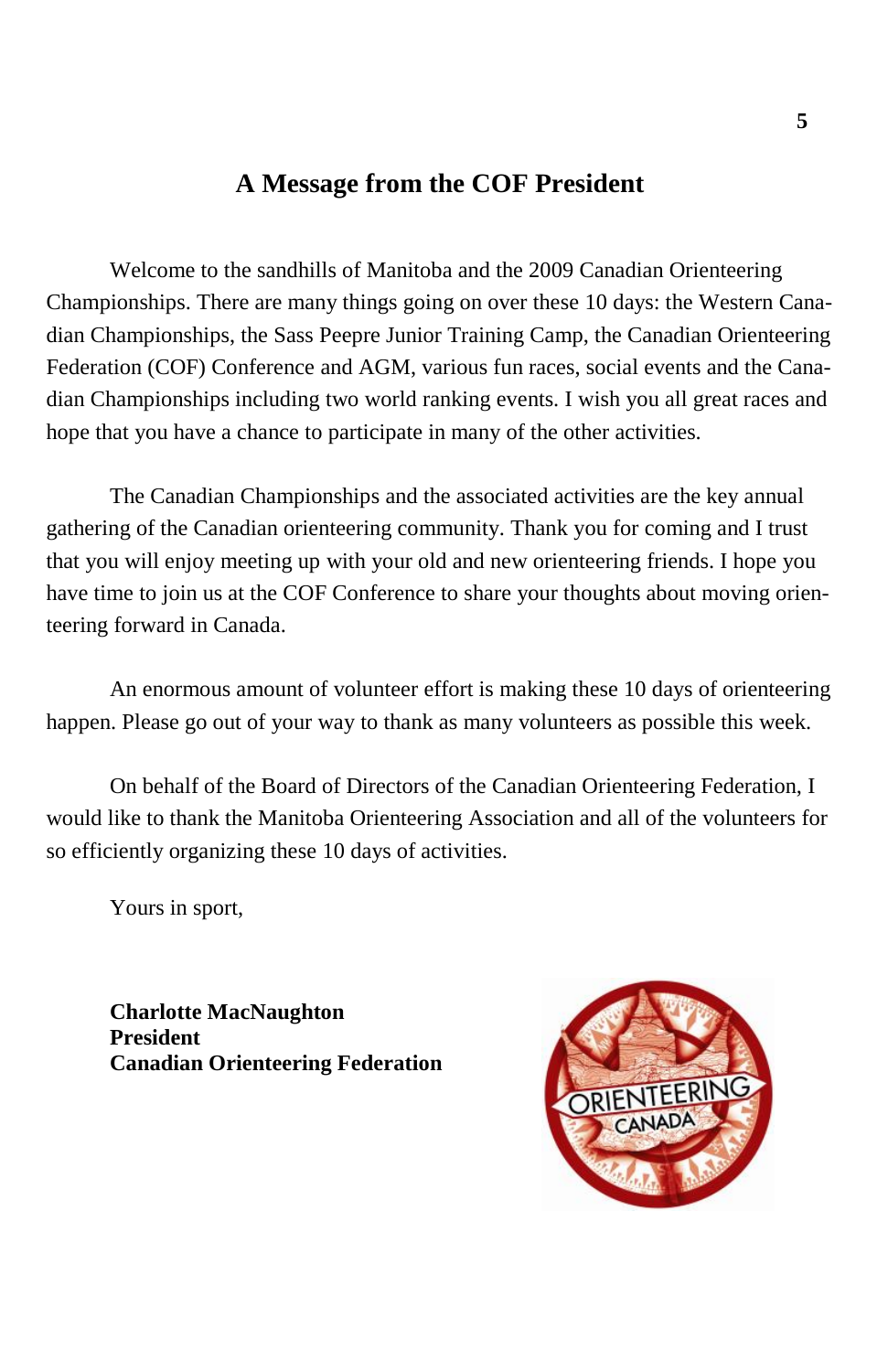#### **A Message from the MOA President**

Welcome to the 2009 Manitoba Sandhills Orienteering Festival. This year we have the honour of hosting not only the Canadian Orienteering Championships but also the Western Canadian Orienteering Championships. We thank you for meeting us here, in the middle of Canada, to take part.

The COC portion of our program is being hosted on an exciting new map in an area of the beautiful Spruce Woods Provincial Park called Hog's Back. As in producing any new orienteering map, in a timely fashion, there were many challenges of which uppermost were selecting a new map site and hiring map makers. The result of these efforts, coupled with the countless hours of course planning and vetting, will be reflected in the fast and technically challenging sandhills terrain. Congratulations to all our members of the Coureurs de Bois, Neepawa, and Hartney Gouger Orienteering Clubs and their nation-wide counterparts whose coordinated efforts saw the project through.

The responsibility for the WCOCs has largely fallen on the shoulders of our very own Hartney Gougers. The courses on the sandhills of the Fort Desjarlais and Juniper Hill maps will provide opportunities for rewarding competitor experiences. Thank you, Gougers.

Best of luck to all competitors for successful performances and much enjoyment at all our venues over the coming ten days of the festival. On behalf of, and as president of the Manitoba Orienteering Association, I thank you for "Coming to Play in the Sand."

**Jennifer Hamilton, President Manitoba Orienteering Association**

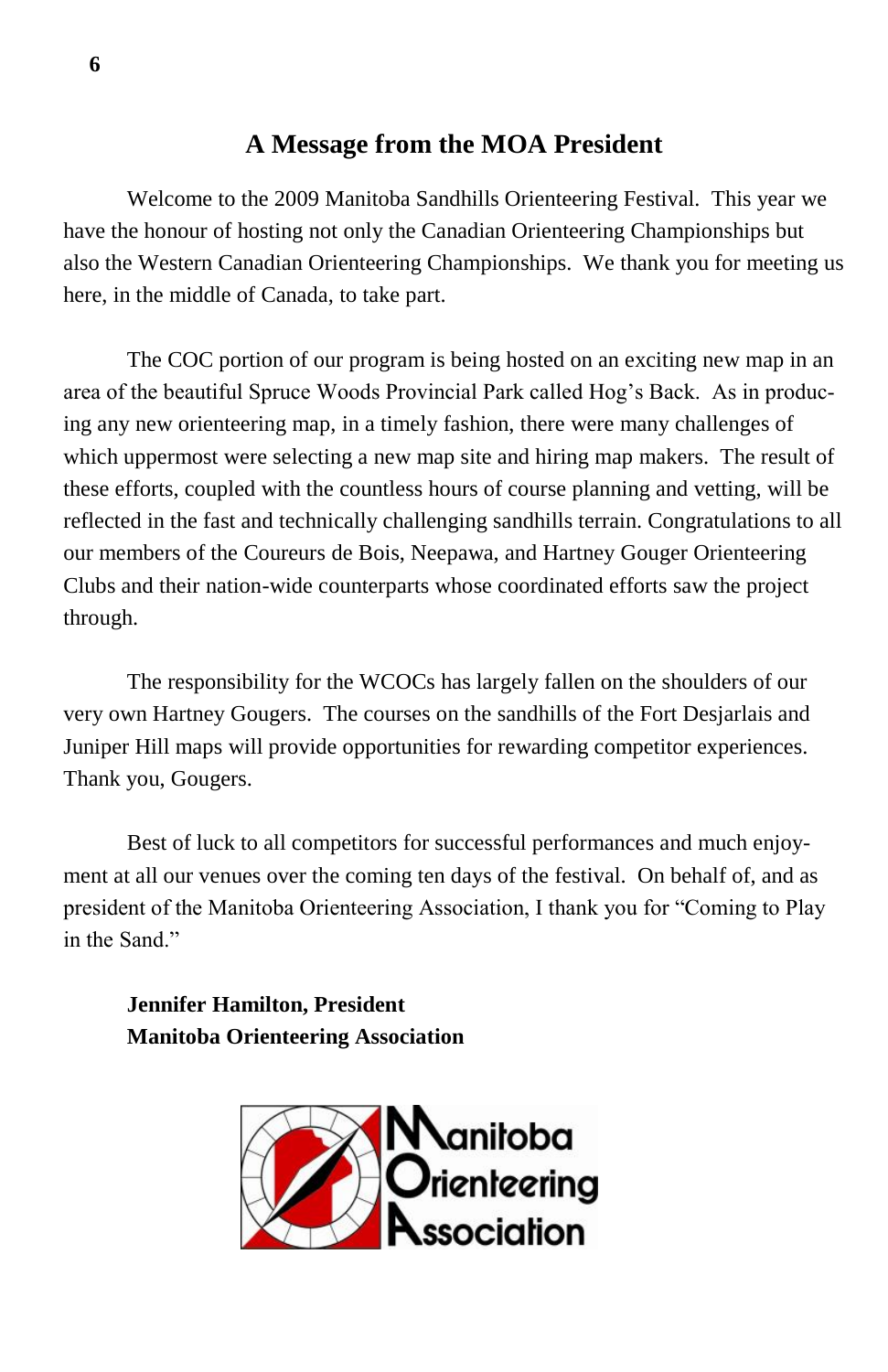#### **General Information**

**Awards:** All WCOC awards will be presented after the BBQ on Sunday the 23rd at the Hartney Golf Club. COC Sprint and Middle awards will be presented at the banquet in Carberry on Saturday the 29th. COC Long, Prairie Goat and Relay awards will be presented after the event at the meet sites. If you win an award but aren't present at the awards ceremony you can pick it up at the registration table later in the festival.

**Baby Sitting:** Sorry, not available.

**Banquets:** See page 34.

**Cell Phones:** Cell phones will work at most meet sites but reception may be marginal.

**Complaints/Protests:** The organizers have strived to ensure that everything will go smoothly. In the event that you encounter a problem please follow this procedure:

1) Speak to the meet director or course planner about your problem 2) If after this discussion you wish to formally pursue your problem then please complete the complaint/protest form (available at the registration table) and submit the form to the meet director or course planner. 3) The organizers will meet and provide their written response.

4) Should you wish to pursue this further then complete the third section of the form and submit the form to the event controller or WRE Advisor who will convene a jury meeting to rule on the protest. A written response will be provided. Please note that protests against rule infringements shall be lodged within 30 minutes after the course closes. Protests against the provisional results shall be lodged within one hour after they are posted.

**Control Descriptions:** Control descriptions will be printed on the front of all competition maps and loose control descriptions, for all events except the Relay, will be available just before starting. The maximum dimensions of the loose control descriptions are 6cm x 21cm. Tape and scissors will be available at the start except at the Prairie Goat.

For the M/W12, M/W13-14 and Relay Leg 2 the maps will be printed with both textual and pictorial control descriptions.

**Controls:** All controls will be marked with the standard orange and white control flags. All controls (other than the start) will have one or more SI units. Where there is more than one unit, you only need to insert your SI card in one of the units. The unit will beep and flash to indicate a successful punch. Incase it does not beep/flash, there is a manual backup punch located at the control and reserve punch boxes on your map. It is the competitor's responsibility to ensure that their SI card or map shows that they have visited the control.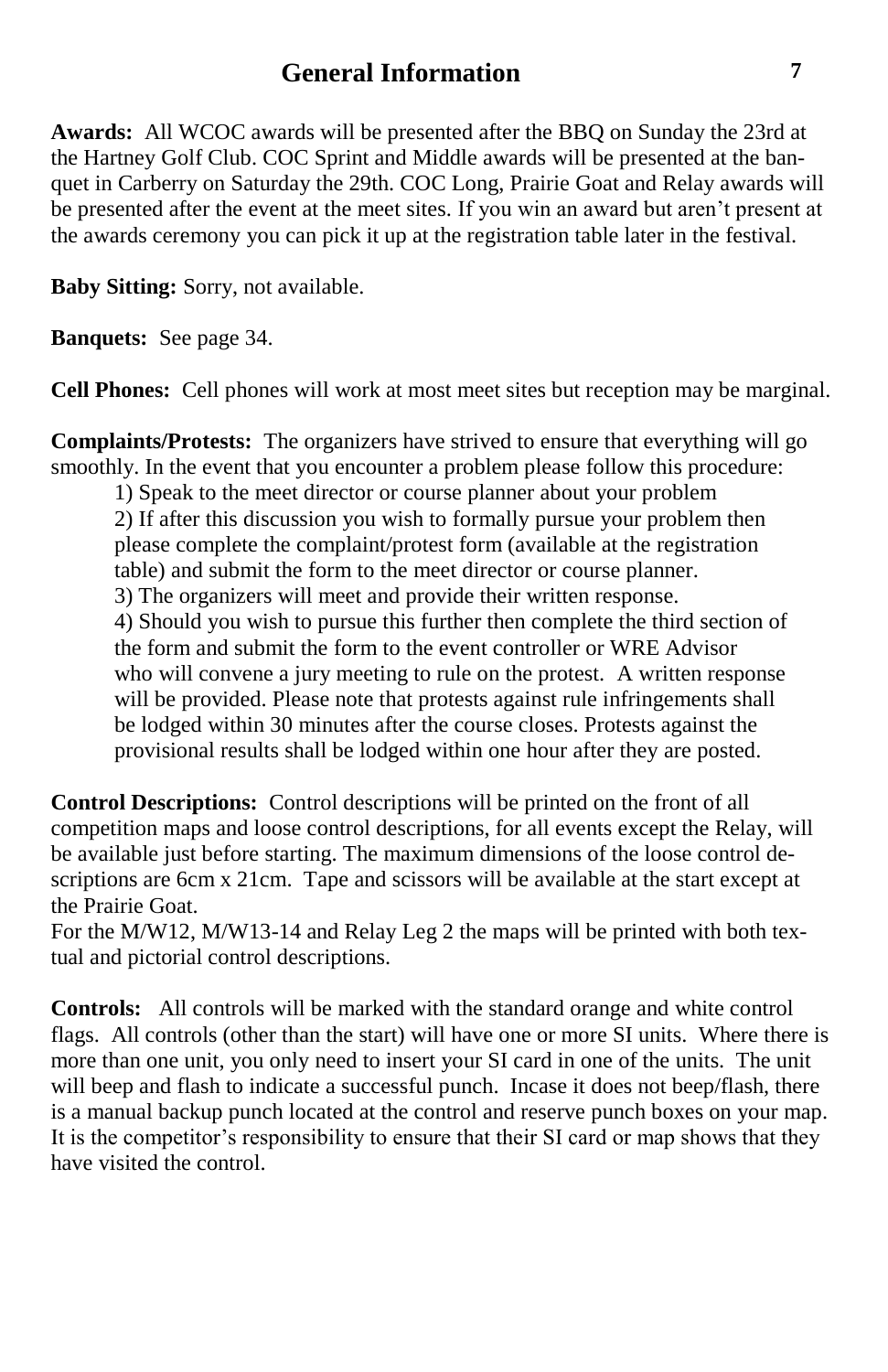#### **General Information** (Continued…)

**Controls:** Control stands and units will be of two types as shown below: Type 1 Type 2





**Course Closing Times:** Each competitor has a maximum time to complete their courses as follows:

| Sprint: | hour                            |
|---------|---------------------------------|
| Middle: | 2 hours                         |
| Long:   | 3 hours                         |
| Goat:   | 3 hours                         |
| Relay:  | 3.5 hours (for the entire team) |

Anyone taking over the above time will be disqualified (DSQ).

Courses will close at the time listed in the event details which are also summarized in Table B.

**Disqualifications:** If a runner is missing one or more controls, the runner will be disqualified and the results will show "mp" (missed punch). If the runner's disqualification is due to another reason, the results list will show "DSQ" for that competitor. Note: If a competitor runs with a different SI card than is listed in the registration, "mp" will be recorded. Ensure the organizers have your proper SI card number.

**Electronic Punching System:** The SPORTident electronic punching system will be used at all competitive events. All controls have BSF7 stations and a backup pin-punch. These stations should be compatible with all SI cards; however, SI-pCards are not supported.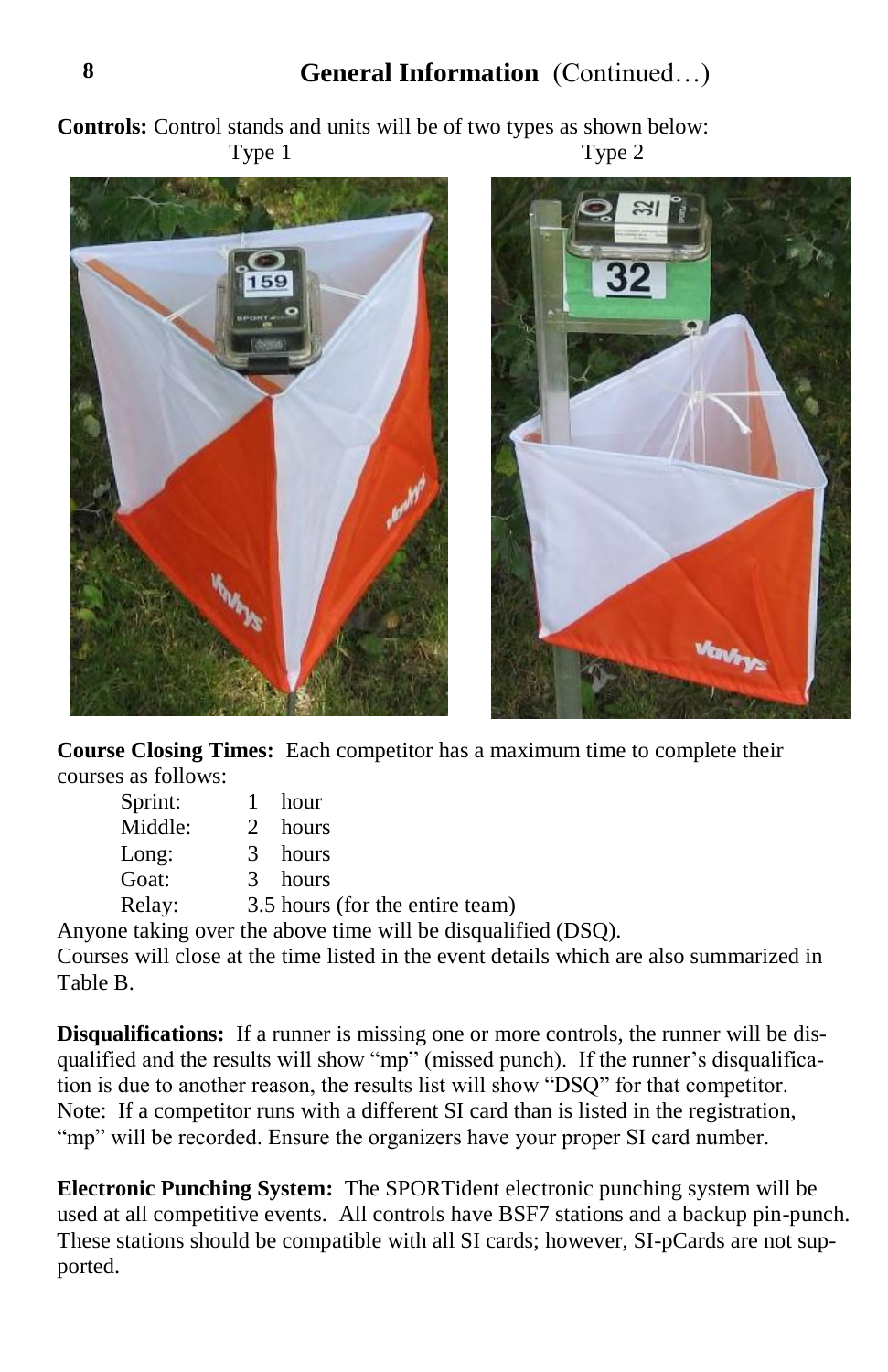**Embargoed Areas:** The maps known as Fort Desjarlais, Juniper Hill, Seton Park North, Yellow Quill (west) and Hog's Back are embargoed until after the event. Note that on the race day, maps of the competition area shall not be used by competitors or other persons until officially permitted. The areas beside the roads leading into the event sites are out of bounds unless otherwise indicated.

**Finish Procedure:** All runners are required to pass the finish line and report to the finish area to download, even those who do not complete the whole course. This is a safety feature. The organizers must know that all competitors have safely come out of the forest or they may initiate a search party.

**First Aid Kits:** Will be available at the start and the arena.

**Food:** Water, Gatorade and fruit will be provided at the finish line at each meet to all competitors. Local organizations will provide snacks and "light lunch food" for sale at all meet sites with the exception of the WCOC Sprint. Please support these vendors!

| <b>Gas:</b> Hartney Machine and Motors Ltd. |                                                    |  |
|---------------------------------------------|----------------------------------------------------|--|
|                                             | Weekdays: 8:00AM to 5:00PM. Closed noon to 1:00PM. |  |
|                                             | Weekends: 8:00AM to noon Saturday                  |  |

Hartney Lumber and Supply Monday to Saturday 8:30AM to 5:30PM. Closed noon to 1:00PM.

In Hartney (WCOC), both gas stations are closed Sunday. Stations in Carberry and Glenboro are open seven days a week.

**GPS Track Analysis:** Digital images of each course will be available for those who use computer software such as OGPS or QuickRoute to analyse their GPS tracks. Details at the registration desk.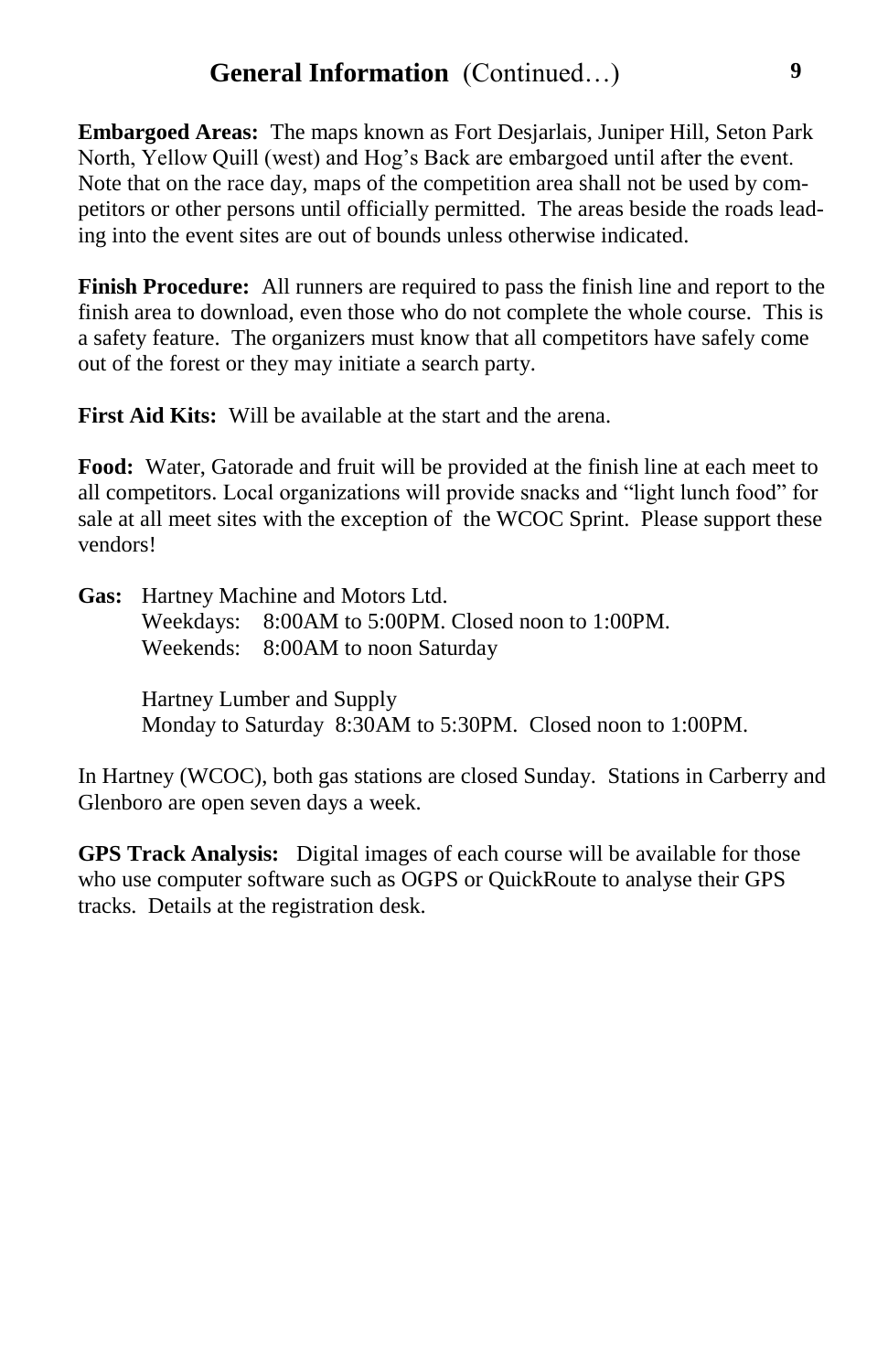#### **General Information** (Continued…)

#### **Hospitals: Emergency call 911**

Souris Health Centre (Near Hartney) 155 Brindle Avenue Souris, MB (1-204-483-6213) (24-hr hospital)

Brandon Regional Health Centre 150 McTavish Avenue East Brandon, MB (1-204-578-4000) (24-hr hospital)

Carberry Plains District Health Centre 340 Toronto St. Carberry, MB (1-204-834-2144) (open during the week, and on the weekend of the 29th and 30th)

Glenboro Health Center 219 Murray Glenboro, MB (1-204-827-2438) (open during the week; closed on the weekend of the 29th and 30th)

Health Links Manitoba: Toll Free (1-888-315-9257)

**Juries:** The COC jury has been appointed by the COF. The following individuals comprise the jury pool, and if required, a committee of three of these individuals will be convened.

| Bill Anderson   | Marion Owen |
|-----------------|-------------|
| Geraint Edmunds | John Rance  |
| Margaret Ellis  |             |

For non-COC events the jury pool will consist of three of the following individuals: Bill Anderson John Rance Geraint Edmunds David Ross Margaret Ellis Adrian Zissos Marion Owen

**Lost/Found Property:** Will be kept near the registration desk in the arena.

**Map Scale and Contour Interval:** See Table B: Event Times and Map Data at a Glance at the back of this booklet. Information is also in the specific event details.

**Map Legend and Symbols:** Any special symbols used on the maps are included on the specific maps and are also noted in the specific event details.

There is no legend printed on the competitor maps. A legend, which includes all the symbols used on the maps, is included in your registration package.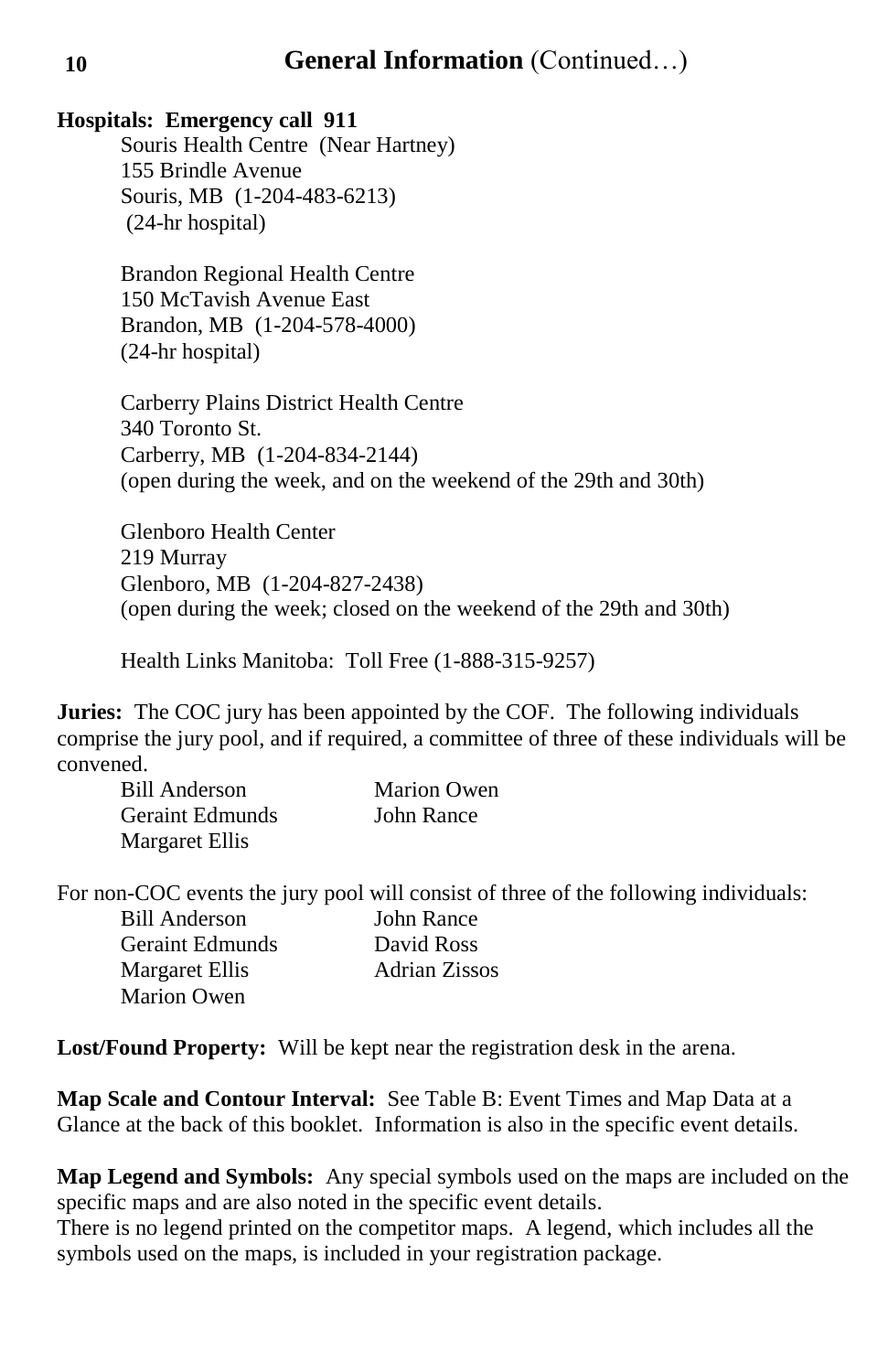**Marked Routes:** Marked routes on courses are flagged with orange and white. Some of the marked routes that go through the event arena will be marked with continuous flagging tape or rope. The finish chute will use bunting or rope to mark the chute sides. The route to the start area will be flagged with orange flagging tape.

**Model Maps:** There are two model maps for the COCs. The map at Yellow Quill (south) is representative of the terrain that is found on the Hog's Back map. This map is in your registration package. This site is not staffed and no water is available. The entrance to Yellow Quill (south) is 3.3km south on Highway 5 from the Relay entrance.

The second map is at Hog's Back. This map will be given out on site. The map includes all three scales used in the COCs (1:5,000 for the sprint, 1:10,000 and 1:15,000). Extra Hog's Back model maps can be purchased at the site.

Model event sites will have controls placed and can be used during the following hours:

|               | Yellow Thur. Aug. 27<br>Quill Fri. Aug. 28 | $10:00AM$ to 5:00PM<br>10:00 AM to 5:00 PM |
|---------------|--------------------------------------------|--------------------------------------------|
| Hog's<br>Back | Fri. Aug. 28                               | 12:00PM to 5:00PM                          |

#### **Natural Hazards:**

| Wood ticks, as opposed to deer ticks,<br>should be declining by late August but,<br>nonetheless, competitors should be on<br>their guard. Some carry Lyme disease. | Wood ticks embed into skin. Dabbing<br>them with alcohol on a cotton swab<br>makes them fall off, otherwise medical<br>assistance may be necessary to remove<br>this type of tick. |
|--------------------------------------------------------------------------------------------------------------------------------------------------------------------|------------------------------------------------------------------------------------------------------------------------------------------------------------------------------------|
| Mosquitos                                                                                                                                                          | Guard against West Nile virus. Insect<br>repellent will be available at the start.                                                                                                 |
| Black bears and deer are present                                                                                                                                   | Exercise caution.                                                                                                                                                                  |
| Poison Ivy                                                                                                                                                         | Wash exposed area. A water tank will<br>be located near the toilets.                                                                                                               |
| <b>Spear Grass</b>                                                                                                                                                 | Remove immediately as it can cause<br>skin irritation.                                                                                                                             |
| <b>Heat Exhaustion</b>                                                                                                                                             | Hydrate to avoid.                                                                                                                                                                  |
| Dehydration:<br>Symptoms: Dry or sticky mouth, leth-<br>argy, thirst, confusion, little or no<br>sweating, fever, low blood pressure.                              | Stop participation immediately. Drink<br>small sips of water or sports drink while<br>resting. Remove excess clothing or<br>loosen clothing. Retreat to a cooler<br>area.          |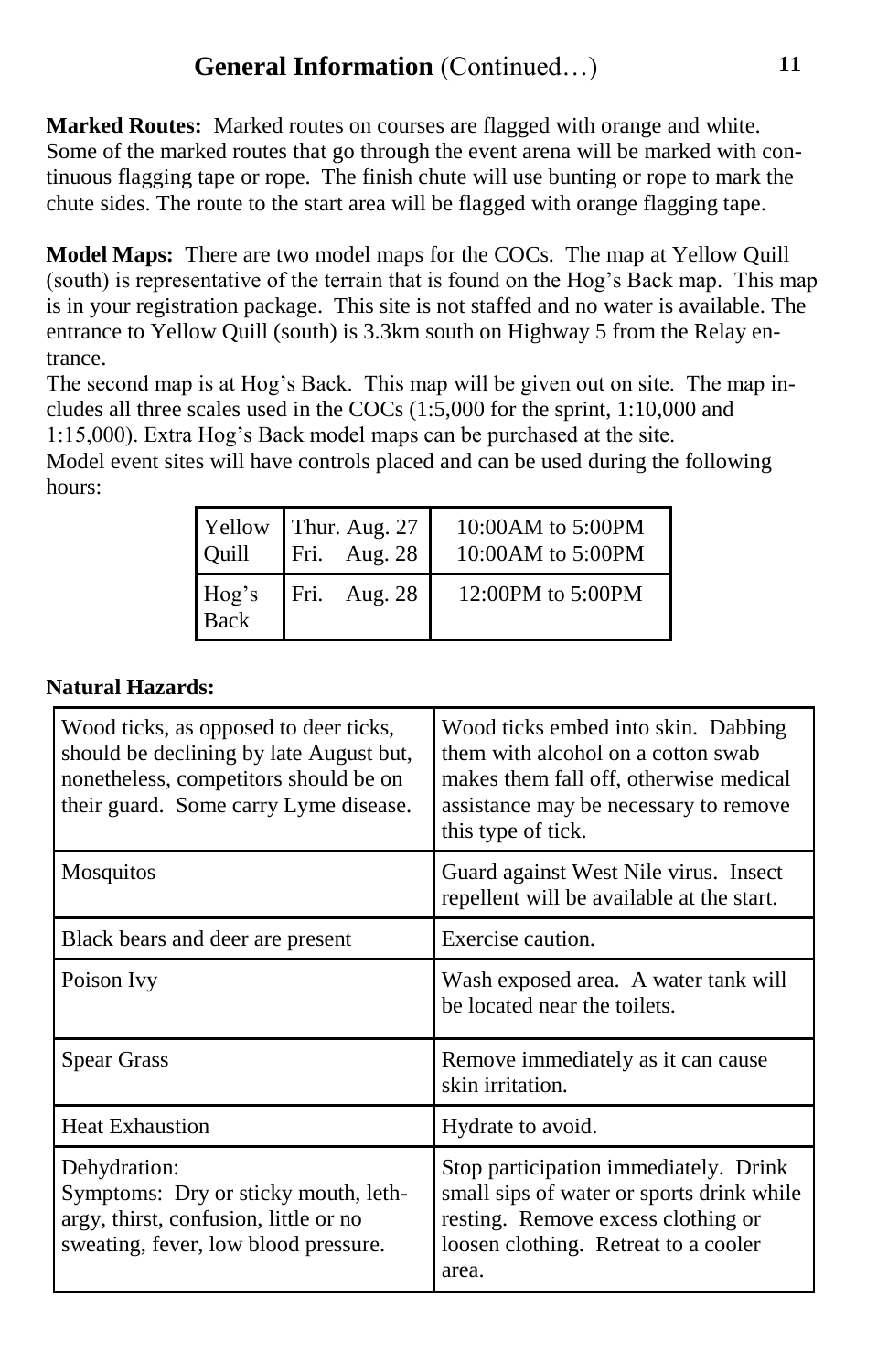#### **General Information** (Continued…)

**Registration:** Registration Packages may be picked up as follows:

|      | Thur. Aug. $20$ : | 4:00PM to 7:00PM at Hartney Motor Inn, 301 River        |
|------|-------------------|---------------------------------------------------------|
|      |                   | Ave., Hartney                                           |
| Fri. | Aug. $21$ :       | $11:00AM$ to $1:00PM$ as above                          |
|      |                   | 2:00PM to 5:00PM at the Juniper Hill meet site          |
| Sat. | Aug. 22:          | 8:30AM to 2:00PM at the Fort Desjarlais meet site       |
| Sun. | Aug. 23:          | 8:30AM to 3:00PM at the Fort Desjarlais meet site       |
| Wed. | Aug. 26:          | 11:00 AM to 4:00 PM at Seton, Prairie Goat meet site    |
|      | Thur. Aug. 27:    | 11:00AM to 4:30PM at Yellow Quill, Relay meet site      |
| Fri. | Aug. 28:          | 9:00 AM to 11:00 AM at Spruce Woods Inn, 416 Lyall St., |
|      |                   | Glenboro (off Hwy 2)                                    |
|      |                   | Noon to 4:00PM at Hog's Back, Sprint meet site          |
| Sat. | Aug. 29:          | 8:30AM to 2:00PM at Hog's Back, Middle meet site        |
| Sun. | Aug. 30:          | 8:30AM to 3:00PM at Hog's Back, Long meet site          |

Please remember that waivers must be signed when picking up registration packages.

**Recreational Courses:** Course 1, 2 and 3 maps will be available at a cost of \$5.00 per map for recreational orienteers. Pin punch only at controls on the map; no SI cards.

**Results:** These will be posted at the meet site as they become available and on the following websites:

> www.coc2009.ca rg.orienteering.ca (Route Gadget) www.obasen.nu/winsplits/online/en (Winsplits)

**Safety Bearing:** Printed on each map.

**Silent Auction:** During the COC Banquet there will be a silent auction to raise funds for the high performance program (HPP). Bring some cash or your cheque book enjoy the bidding frenzy and help support elite orienteering in Canada. Also it's much appreciated if you can donate an item to the auction. Donations are welcomed right up until the auction.

To donate call Ursula Goeres 1-204-488-3999, email: ugoeres@yahoo.ca.

**Sponsors:** We are very grateful for the sponsors our organization has received. Please express your gratitude should you visit their businesses or make use of their services. Buying your lunch at the meet site would be very helpful for securing future sponsorship. All sponsors are listed at the back of the booklet.

**Start Lists:** Will be posted on the web and at event sites. Individual start times are on your registration envelope.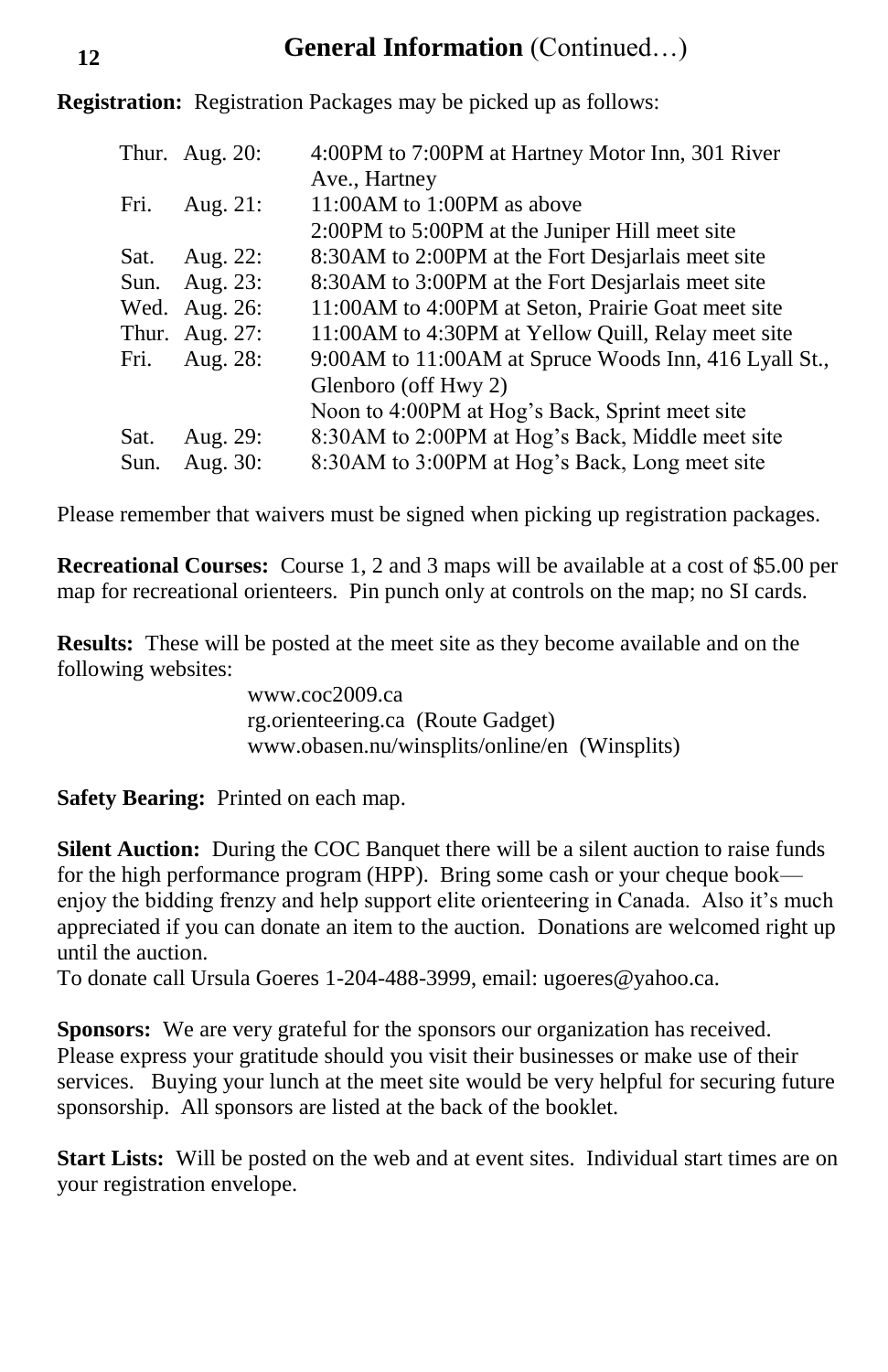**Start Procedure:** Water and insect repellant will be available at the start areas. Clear and check units will also be at the start. Please make sure you have cleared and checked before starting.

Any clothing left at the start will be returned to the assembly area after everyone has started.

The clock at the start area will display the call up time. The clock will beep at each minute.

| 3 min. before your start time | 1st call up line | SI number checked<br>Whistle checked                                                      |
|-------------------------------|------------------|-------------------------------------------------------------------------------------------|
| 2 min. before your start time | 2nd call up line | Clear, check<br>Loose control descriptions<br>available along with scis-<br>sors and tape |
| 1 min. before your start time | 3rd call up line | Pick up map and write<br>your name on the back.                                           |

| <b>Start Time</b> | Verify your map is correct and start.<br>A sign will be posted here advising where the start trian-<br>gle is and the distance to it. When the start triangle is not<br>where you get your map, you must following the flagging |
|-------------------|---------------------------------------------------------------------------------------------------------------------------------------------------------------------------------------------------------------------------------|
|                   | to the start triangle. There is no punch at the start triangle.                                                                                                                                                                 |

The Prairie Goat and the Relay are mass start events. See event details for more information.

Should you be late, for any event, report to the officials who will re-slot you into the competition at an appropriate time to avoid influence on your competitors. You will not be given a new start time unless your lateness is the fault of the organizers.

- **T-Shirts: RED:** Need help or information? Ask one of the organizers who will be wearing red t-shirts.
	- **BLUE:** Competitor purchases to be picked up at registration.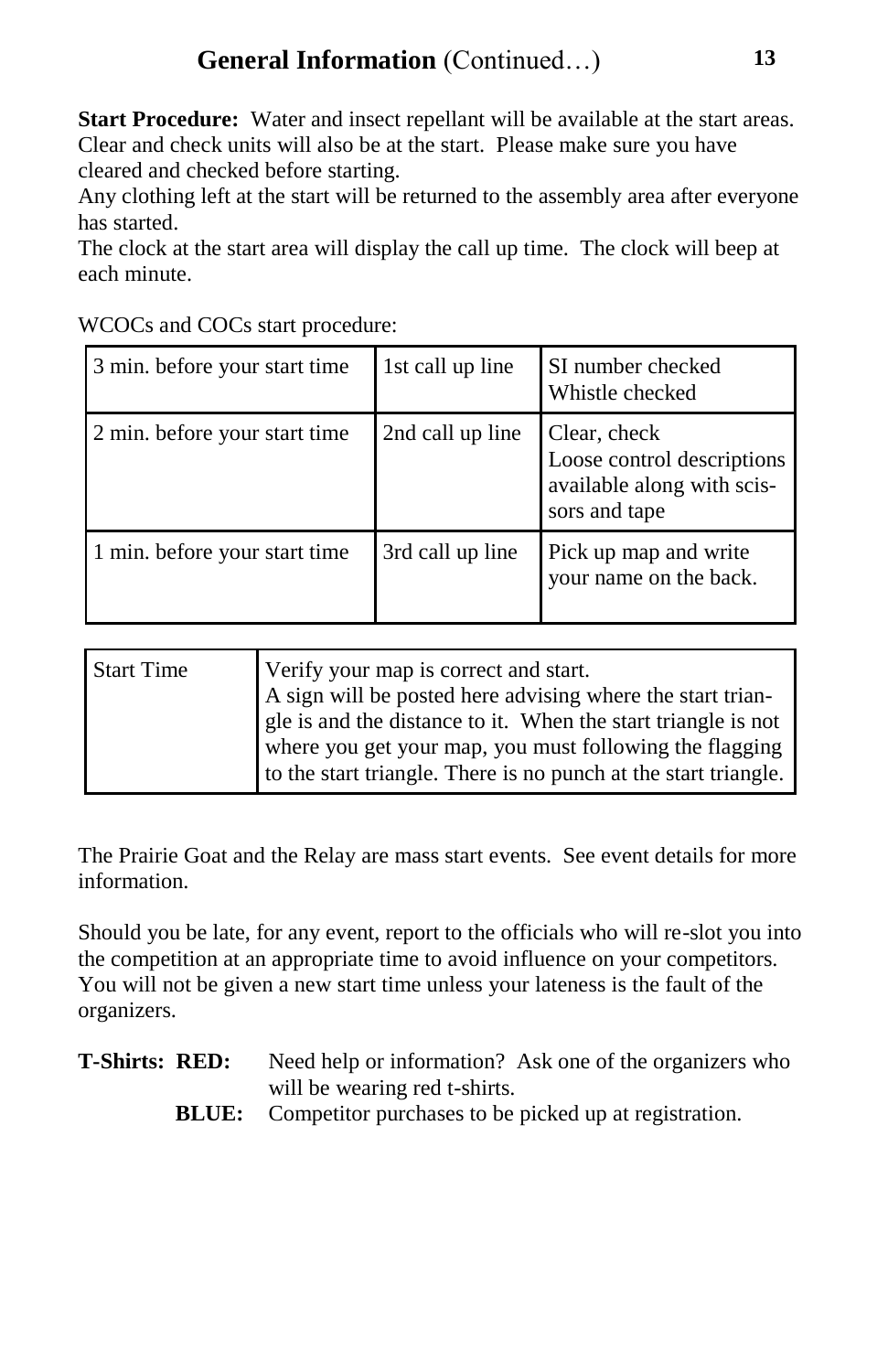#### **Technology:**

Maps and Course Planning: Maps drawn in OCAD 8. Condes used for map layouts and course planning. Courses exported as EPS files and printed from Adobe Illustrator to a Xerox DocuColor printer.

Race Timing and Results: 160 BSF7-D Controls 5 BSM7-D-RS232 Readout Stations 2 BS8-D Timemaster Stations 4 OTS-Control1 Radio Units 1 OTS-Control3 Radio Unit 1 OTS-Coordinator Radio Unit 5 Motorola FV200 Radios Epson TM-T88IV splits printer Sport Software OE2003, OS2003 and OESpeaker2003

**Toilets:** Portable toilets will be near the arena at each meet site. A water tank for washing will be near the toilets.

**Waivers:** Must be signed at Registration when your meet package is picked up.

**Walking Distance to Start:** See the event detail pages.

**Water:** Water stops are provided on specific courses as indicated in the event detail pages. Water and cups will be provided at each water stop. Please drink responsibly; use a cup and use water for drinking only. Don't waste water. Water will be provided at all start areas (except for the Prairie Goat), the arenas, and the quarantine area at the COC Sprint. No water is at the model map sites.

There will be a water tank for washing near the toilets.

**Whistles:** COF Rules state that each competitor must carry a whistle in all events. You will not be allowed to start without a whistle.

A whistle shall be used only in case of a serious medical emergency. If in distress, use the international signal of three blasts, followed by a pause, repeatedly. On hearing this, assistance shall be rendered by a competitor or official. Whistles will be available at the registration table for \$2.00.

**14**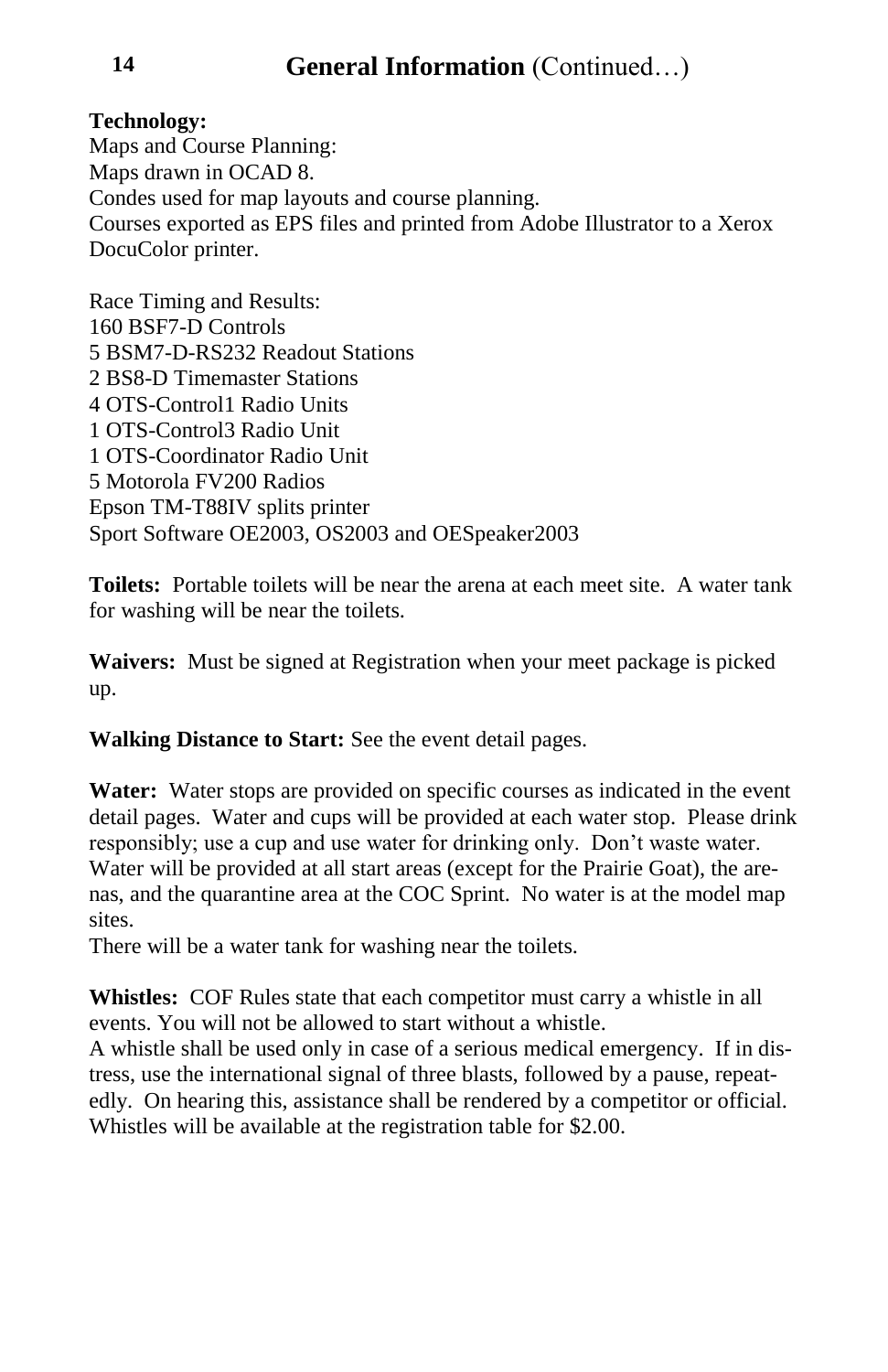#### **Western Canadian Orienteering Championships Sprint - Friday 21st August First Start 4:00PM Maximum Running Time 1 Hour Course Closes 6:15PM**

**Map:** The Juniper Hill map was drawn to ISSOM(2007) standards by Tim Lee in 2009. Map scale is 1:5,000 with 2.5m contours.

#### **Special Symbols**

| Black "x" | Signpost |
|-----------|----------|
| Black "o" | Vehicle  |

**Course Data:** The current COF Course and Categories will be used. See Table A.

|                 | <b>Distance</b> | <b>Climb</b>    | <b>Controls</b> |  |
|-----------------|-----------------|-----------------|-----------------|--|
| Course 1        | 1.4km           | 30 <sub>m</sub> | 10              |  |
| <b>Course 2</b> | 1.3km           | 40 <sub>m</sub> | 12              |  |
| Course 3        | 1.8km           | 80 <sub>m</sub> | 16              |  |
| <b>Course 4</b> | 2.0km           | 75m             | 16              |  |
| Course 5        | 2.6km           | 105m            |                 |  |

#### **Important Distances:**

| Parking to Arena | 200 <sub>m</sub> |
|------------------|------------------|
| Arena to Start   | 100m             |
| Finish to Arena  | $_{\rm 0m}$      |

**Course Planner Notes:** The sprint race takes place in a section of the Lauder Sandhills Wildlife Management Area which was used in 1982 for the Canadian Championships and has now been updated to ISSOM. The terrain is classic Manitoba rolling sandhills. The vegetation is primarily rough open with varieties of green vegetation, rough open-scattered and undergrowth vegetation. There are a number of small, distinct oak trees. The green vegetation can be difficult to pass in spots but manageable in others. The elevation and vegetation changes are very subtle, and at times cannot be accurately shown on an orienteering map. There are numerous small depressions, re-entrants, and distinct ridges. When navigating focus on the contours and obvious vegetation features (i.e. large green depression). With the high visibility it is advantageous to look ahead to pick out features that will aid navigation. There is a small trail network, and a collection of indistinct small trails that were created by ATVs. The historic Juniper Hill bears the scars of years of abuse from these "recreational" vehicles.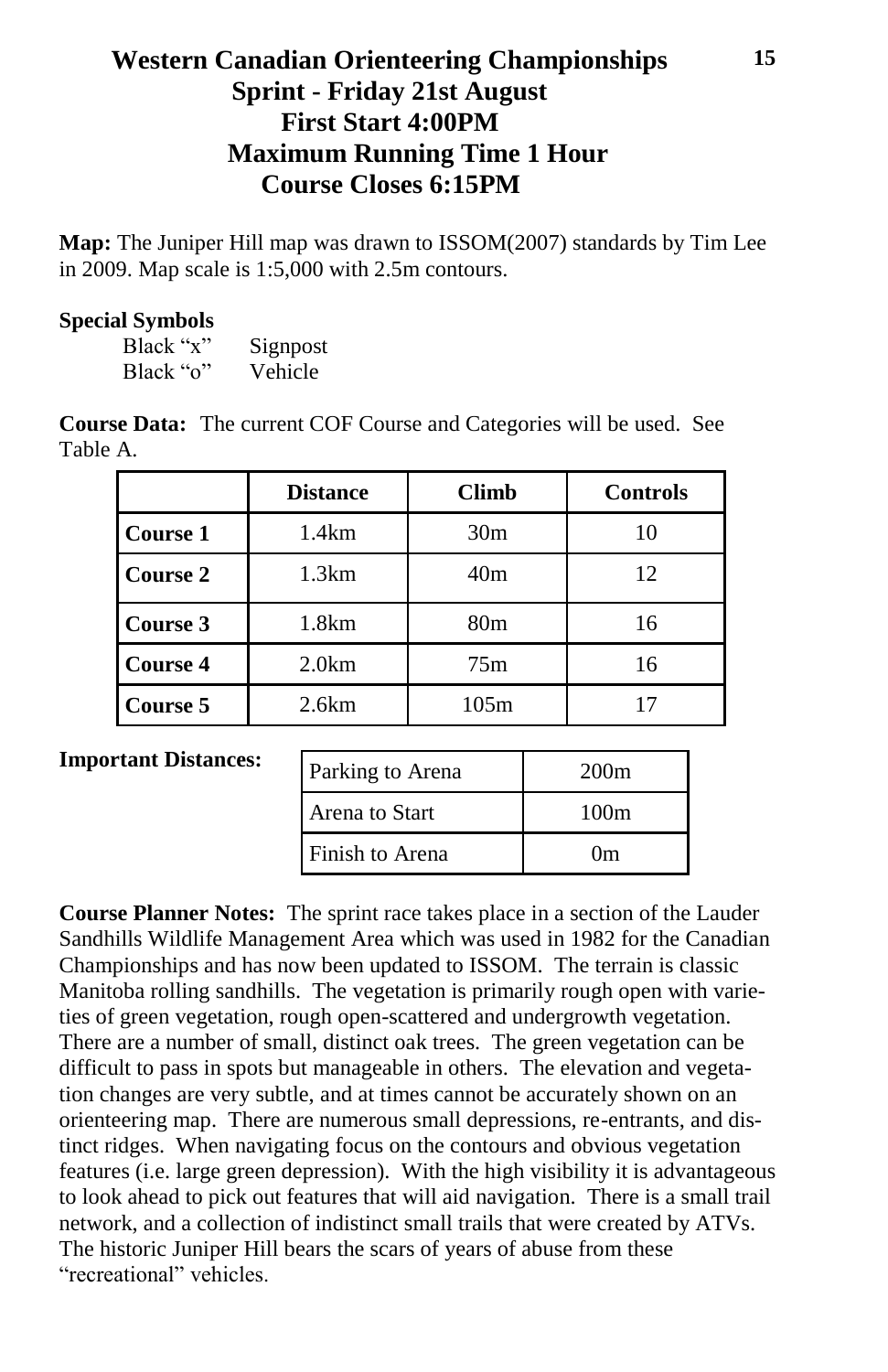**Start Procedure:** See the general information section for the start procedure.

#### **Directions to Parking:**

From Winnipeg: take Highway #1 (Trans Canada) west to Brandon (approximately 2 1/2 hours).

From Brandon: take Highway #10 south (18th St.) for about 25 km to Highway # 2

Turn right at the Junction of Highways #10 and #2 onto, Highway #2

Take Highway #2 for 44.3 km to Highway #21

Turn left onto Highway #21, heading south, for 12.3 km. Drive past the first turn off on the left for Hartney, take a slight right for half a kilometer and then turn right at the next 4-way intersection.

Follow this road for 7 km to a T-Junction.

Turn left at the T-Junction and drive 1.6 km. Turn right and drive 3.5 km. Watch for the orienteering signs. From here it is approximately 1 km along a vehicle track, unsuitable for motor homes. Motor homes may be parked in Hartney at the arena or on the road at the start of the vehicle track.

#### **Awards:**

For each competitive class, prizes will be awarded to the top three eligible Western Canadian competitors. The top three overall competitors will also be recognized.

To be eligible for WCOC awards you must be a Canadian citizen or a Permanent Resident as defined by the Dept. of Citizenship and Immigration and resident in either MB, SK, AB, BC or YK.

Awards will be presented after the banquet on Sunday 23rd August at the Hartney Golf Club.

#### **Meet Officials:**

| Meet Director  | Dave Graupner |
|----------------|---------------|
| Course Planner | Tim Lee       |
| Controller     | Jim Lee       |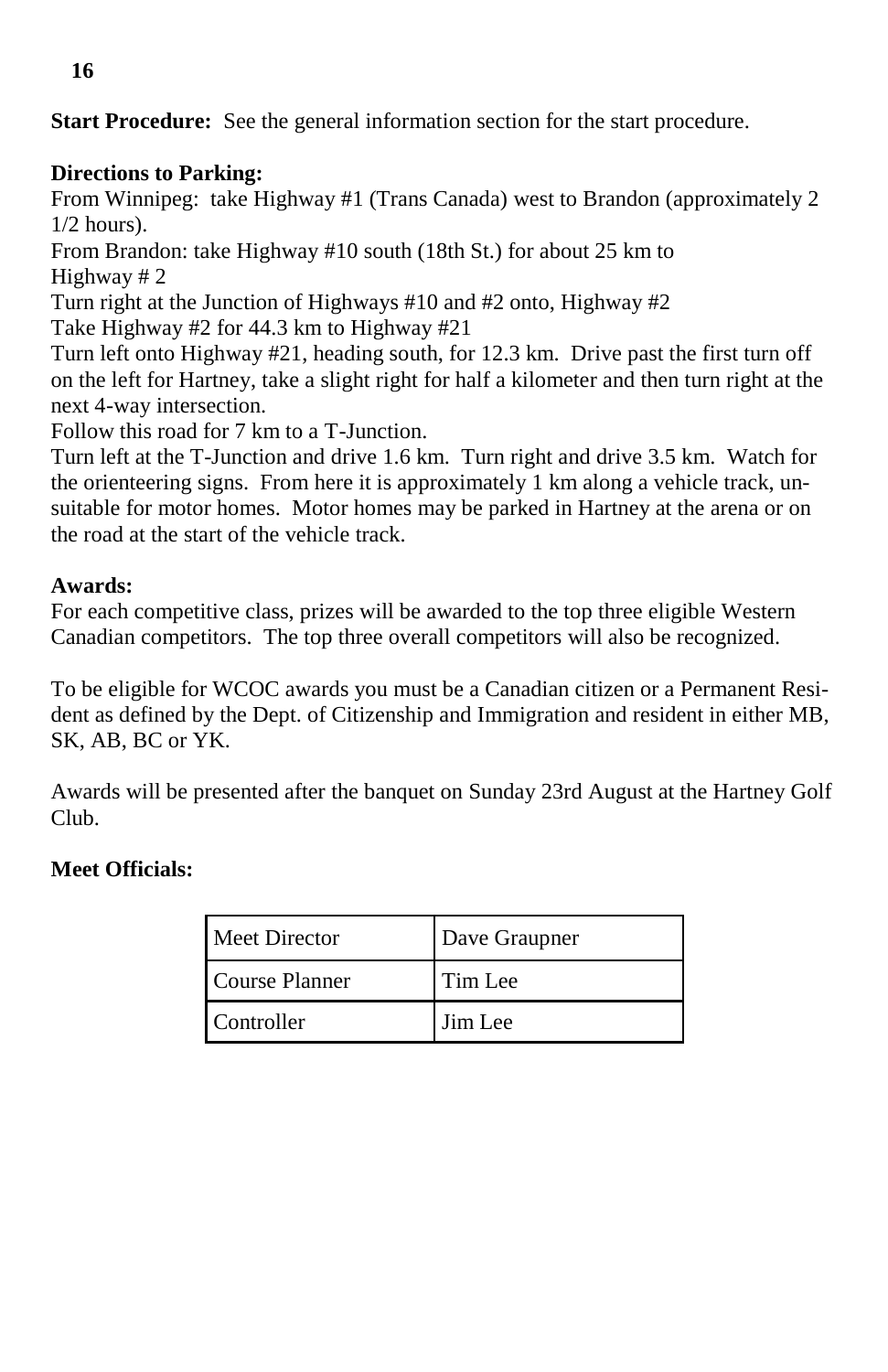#### **Western Canadian Orienteering Championships Middle - Saturday 22nd August First Start 10:00AM Maximum Running Time 2 Hours Course Closes 2:00PM**

**Map:** The Fort Desjarlais map was originally produced in 1992 by Jack Forsyth, Sheldon Friesen and Jim Lee. It has been updated several times since the original work. Map scale is 1:10,000 with 2.5m contours.

**Special Symbols:** Green solid circle: Small Distinct Tree

#### **Course Data:**

The current COF Course and Categories will be used. See Table A for a copy of this information.

|           | <b>Distance</b>  | <b>Climb</b>    | <b>Controls</b> | Water<br><b>Stops</b> |
|-----------|------------------|-----------------|-----------------|-----------------------|
| Course 1  | $2.8 \text{ km}$ | 25m             | 9               |                       |
| Course 2  | $2.6 \text{ km}$ | 25m             | 8               |                       |
| Course 3  | $2.8 \text{ km}$ | 30 <sub>m</sub> | 8               |                       |
| Course 4  | $2.5 \text{ km}$ | 25m             | 8               | 1                     |
| Course 5  | $2.7 \text{ km}$ | 25m             | 9               | 1                     |
| Course 6  | 3.3 km           | 35m             | 9               | 1                     |
| Course 7  | 4.1 km           | 45m             | 12              | 3                     |
| Course 8  | 3.8 km           | 50 <sub>m</sub> | 9               | $\overline{c}$        |
| Course 9  | 4.5 km           | 55m             | 12              | 2                     |
| Course 10 | 5.4 km           | 60m             | 11              | 3                     |

#### **Important Distances:**

| Parking to Arena | 200m        |
|------------------|-------------|
| Arena to Start   | 600m        |
| Finish to Arena  | $_{\rm 0m}$ |

**Course Planner Notes:** Most of the Fort Desjarlais map is pastureland, which the course planner would classify as rough open, with cow paths marked as small footpaths. Larger trails exist but in the open are not as clear as indicated. All fences have cow paths and/or all terrain vehicle trails beside them. Some are marked on the map, others are not as it would create too much clutter.

The normal forest (white) in sandhill terrain is generally very runnable but there are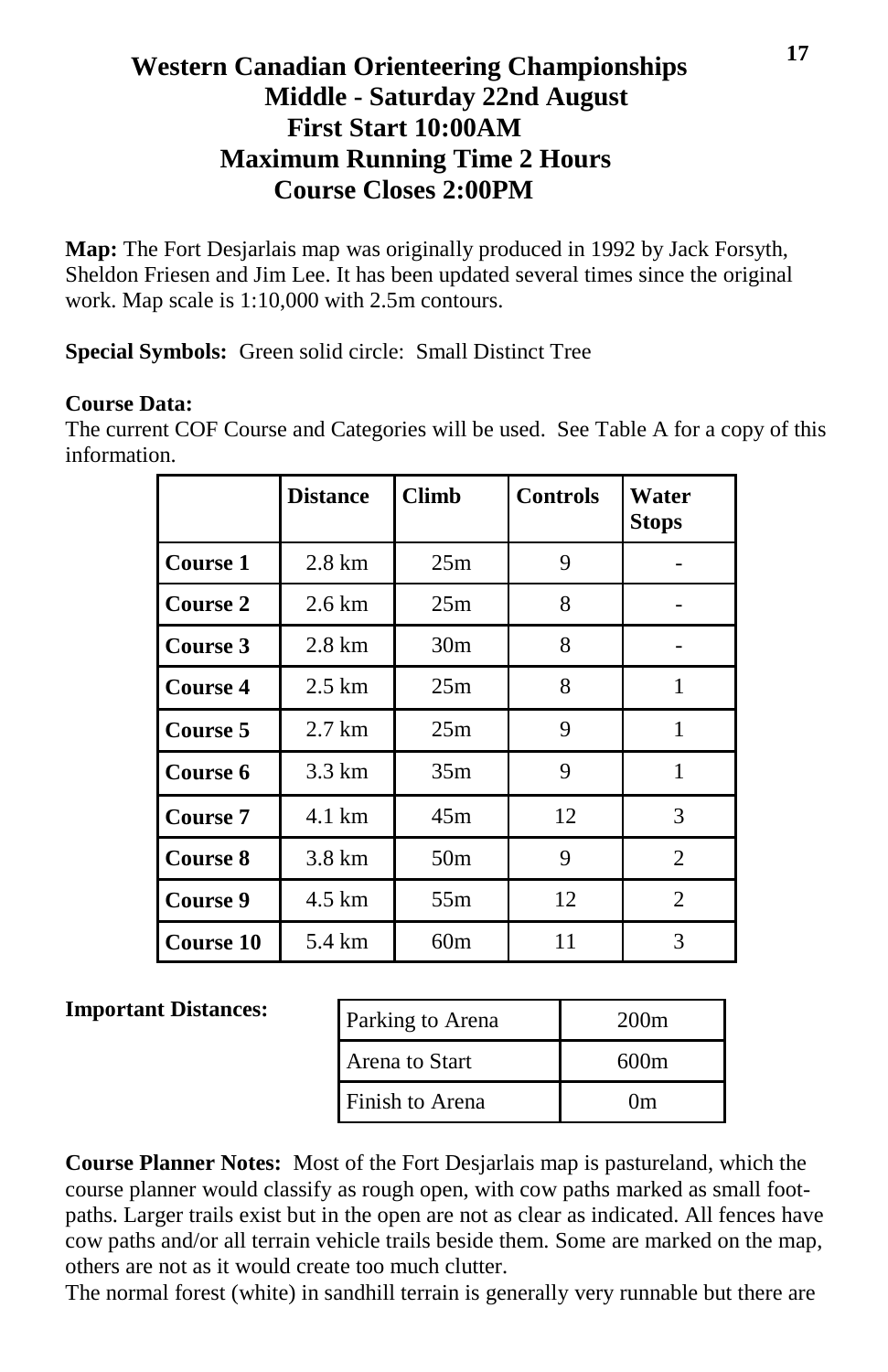clusters of dense bush less than 10m in length throughout the forest. Edges of the forest are generally thicker due to exposure to full sunlight.

There are pin cushion and prickly pear cactus in abundance and they love running shoes. Very low lying poison ivy can be found throughout the map and leafy spurge is scattered throughout the pasture.

Do not lose contact with the map as every ridge and knoll looks the same after only a few minutes. Relocate quickly. This part of Manitoba is very friendly to runners with few jungle areas to fight your way through but great orienteers have been known to overrun controls in this fast terrain.

**Start Procedure:** See the general information section for the start procedure.

#### **Directions to Parking:**

From Winnipeg take Highway # 1 (Trans Canada) west to Brandon (approximately 2 1/2 hours).

From Brandon take Highway #10 south (18th St.) for about 25 km to Highway # 2

Turn right at the Junction of Highways #10 and #2 onto, Highway #2 Take Highway #2 for 44.3 km to Highway #21

Turn left onto Highway #21, heading south, for 12.3 km. Drive past the first turn off on the left for Hartney, take a slight right for half a kilometer and then turn right at the next 4-way intersection.

Follow this road for 7 km to a T-Junction.

Turn left at the T-Junction and drive 1.6 km. Turn right and drive 7.5 km. Watch for the orienteering signs. From here it is approximately 3 km along a vehicle track unsuitable for motor homes. Motor homes may be parked in Hartney at the arena or park on the road 4.5 km from the previous right turn and walk in to the arena (1200m to arena).

#### **Awards:**

For each competitive class, prizes will be awarded to the top three eligible Western Canadian competitors. The top three overall competitors will also be recognized.

To be eligible for WCOC awards you must be a Canadian citizen or a Permanent Resident as defined by the Dept. of Citizenship and Immigration and resident in either MB, SK, AB, BC or YK.

Awards will be presented after the banquet on Sunday 23rd August at the Hartney Golf Club.

#### **Meet Officials:**

| Meet Director  | Dave Graupner          |
|----------------|------------------------|
| Course Planner | <b>Jack Forsyth</b>    |
| Controller     | <b>Sheldon Friesen</b> |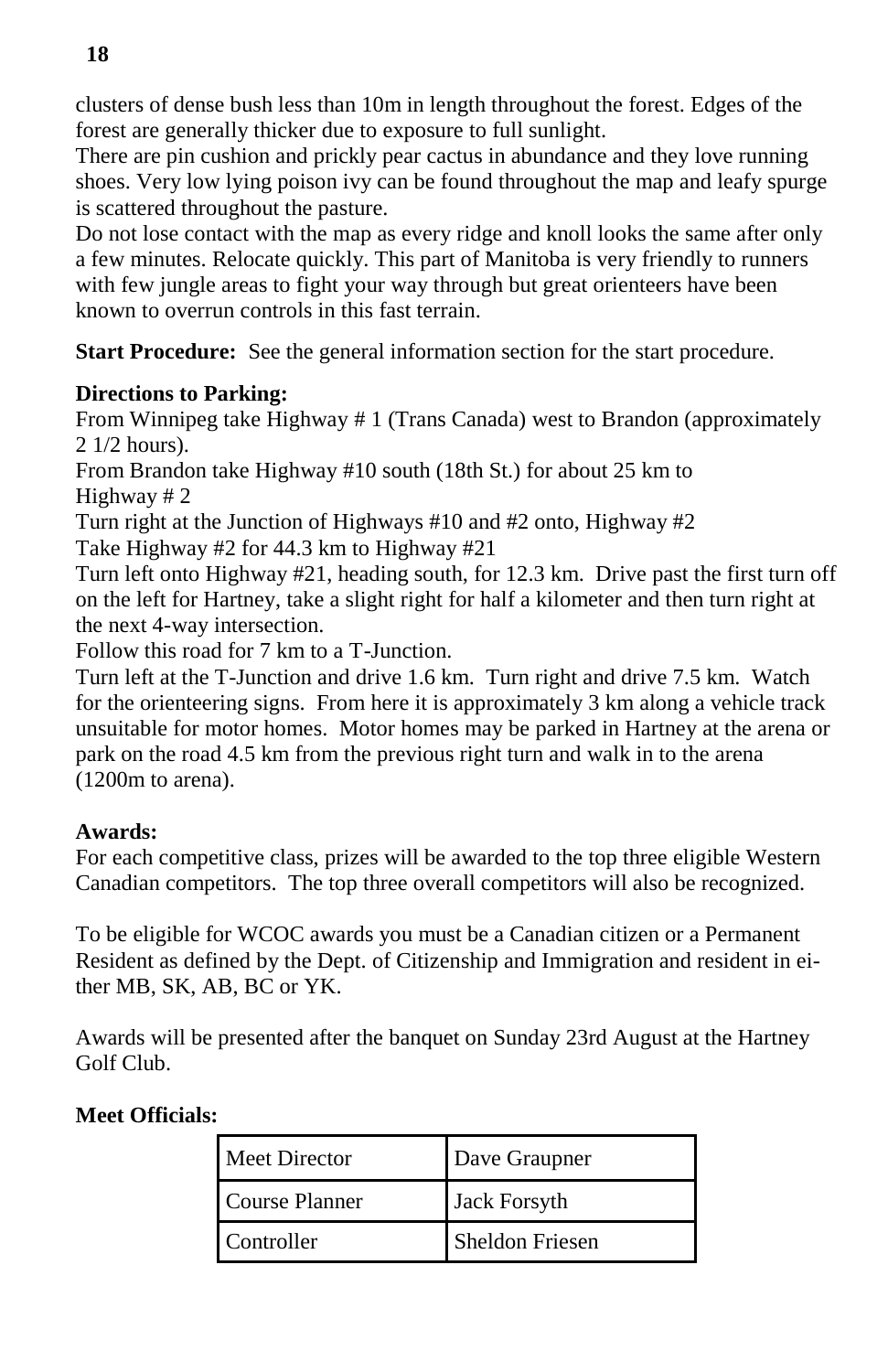#### **Western Canadian Orienteering Championships Long - Sunday 23rd August First Start 10:00AM Maximum Running Time 3 Hours Course Closes 3:00PM**

**Map:** The Fort Desjarlais map was originally produced in 1992 by Jack Forsyth, Sheldon Friesen and Jim Lee. It has been updated several times since the original work. Map scale is 1:10,000 with 2.5m contours for courses 1 to 8 and 1:15,000 with 2.5m contours for courses 9 and 10.

**Special Symbol:** Green solid circle: Small Distinct Tree

#### **Course Data:**

The current COF Course and Categories will be used. See Table A for a copy of this information.

|                  | <b>Distance</b>  | <b>Climb</b>    | <b>Controls</b> | Water<br><b>Stops</b> |
|------------------|------------------|-----------------|-----------------|-----------------------|
| Course 1         | $3.0 \text{ km}$ | 20 <sub>m</sub> | 8               |                       |
| Course 2         | $2.9 \text{ km}$ | 25m             | 8               | 2                     |
| Course 3         | $3.7 \text{ km}$ | 30 <sub>m</sub> | 10              | $\overline{2}$        |
| <b>Course 4</b>  | $3.9 \text{ km}$ | 35m             | 10              | 2                     |
| Course 5         | $3.9 \text{ km}$ | 40 <sub>m</sub> | 10              | 3                     |
| Course 6         | 5.6 km           | 40m             | 12              | 4                     |
| <b>Course 7</b>  | 8.4 km           | 50 <sub>m</sub> | 13              | 3                     |
| Course 8         | $7.7 \text{ km}$ | 65m             | 13              | $\overline{2}$        |
| Course 9         | 9.1km            | 65m             | 17              | 4                     |
| <b>Course 10</b> | 13.3 km          | 90 <sub>m</sub> | 20              | 4                     |

#### **Important Distances:**

| Parking to Arena | 200 <sub>m</sub> |
|------------------|------------------|
| Arena to Start   | 750m             |
| Finish to Arena  | $_{\rm 0m}$      |

**Course Planner Notes:** See course planner notes for the WCOC Middle Distance event.

**Start Procedure:** See the general information section for the start procedure.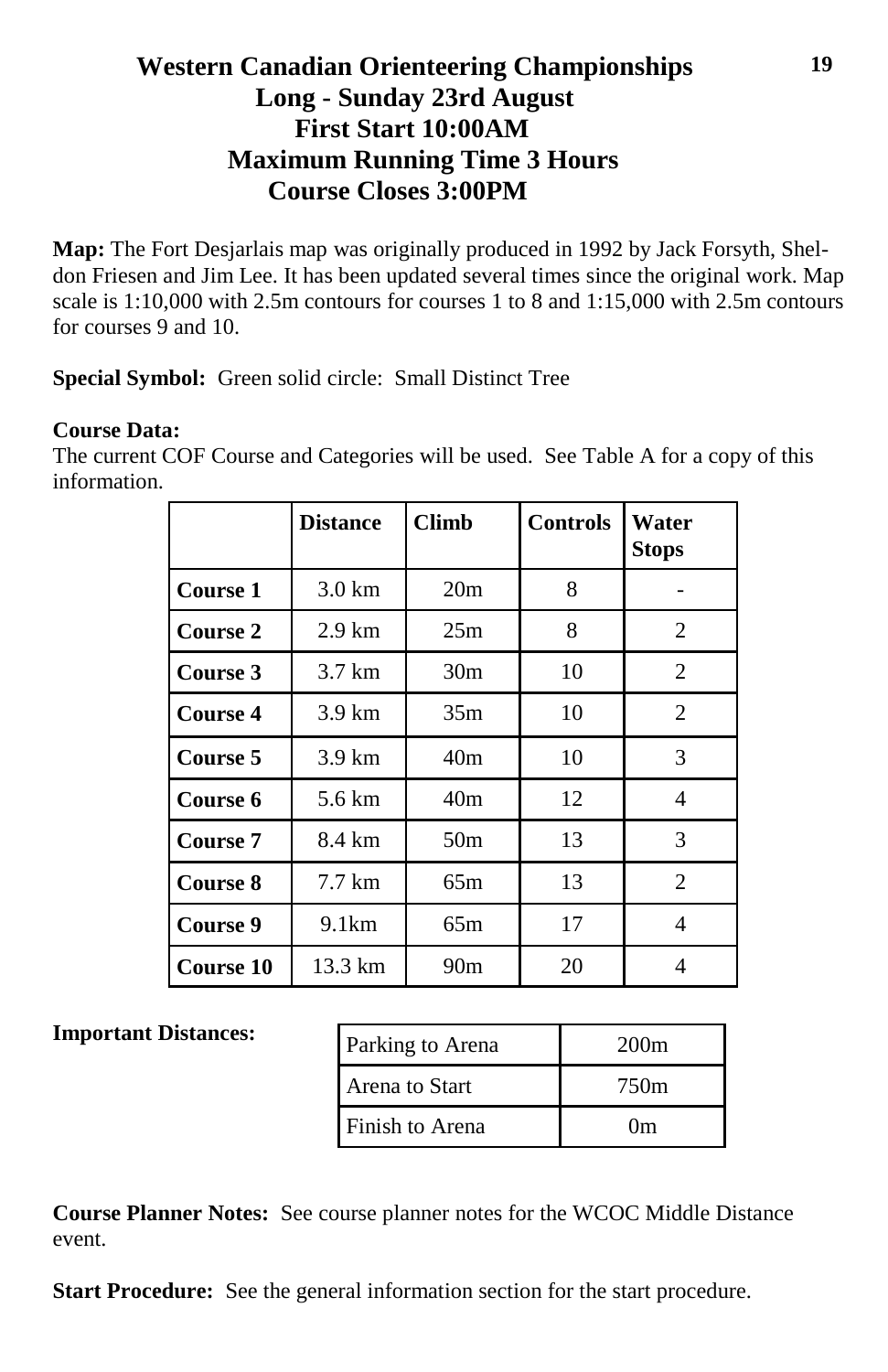#### **Awards:**

For each competitive class, prizes will be awarded to the top three eligible Western Canadian competitors. The top three overall competitors will also be recognized.

**Directions to Parking:** See the directions for the WCOC Middle Distance event.

To be eligible for WCOC awards you must be a Canadian citizen or a Permanent Resident as defined by the Dept. of Citizenship and Immigration and resident in either MB, SK, AB, BC or YK.

Awards will be presented after the banquet on Sunday 23rd August at the Hartney Golf Club.

#### **Meet Officials:**

| Meet Director  | Dave Graupner       |  |
|----------------|---------------------|--|
| Course Planner | Jim Lee             |  |
| Controller     | <b>Muriel Gamey</b> |  |

#### **20**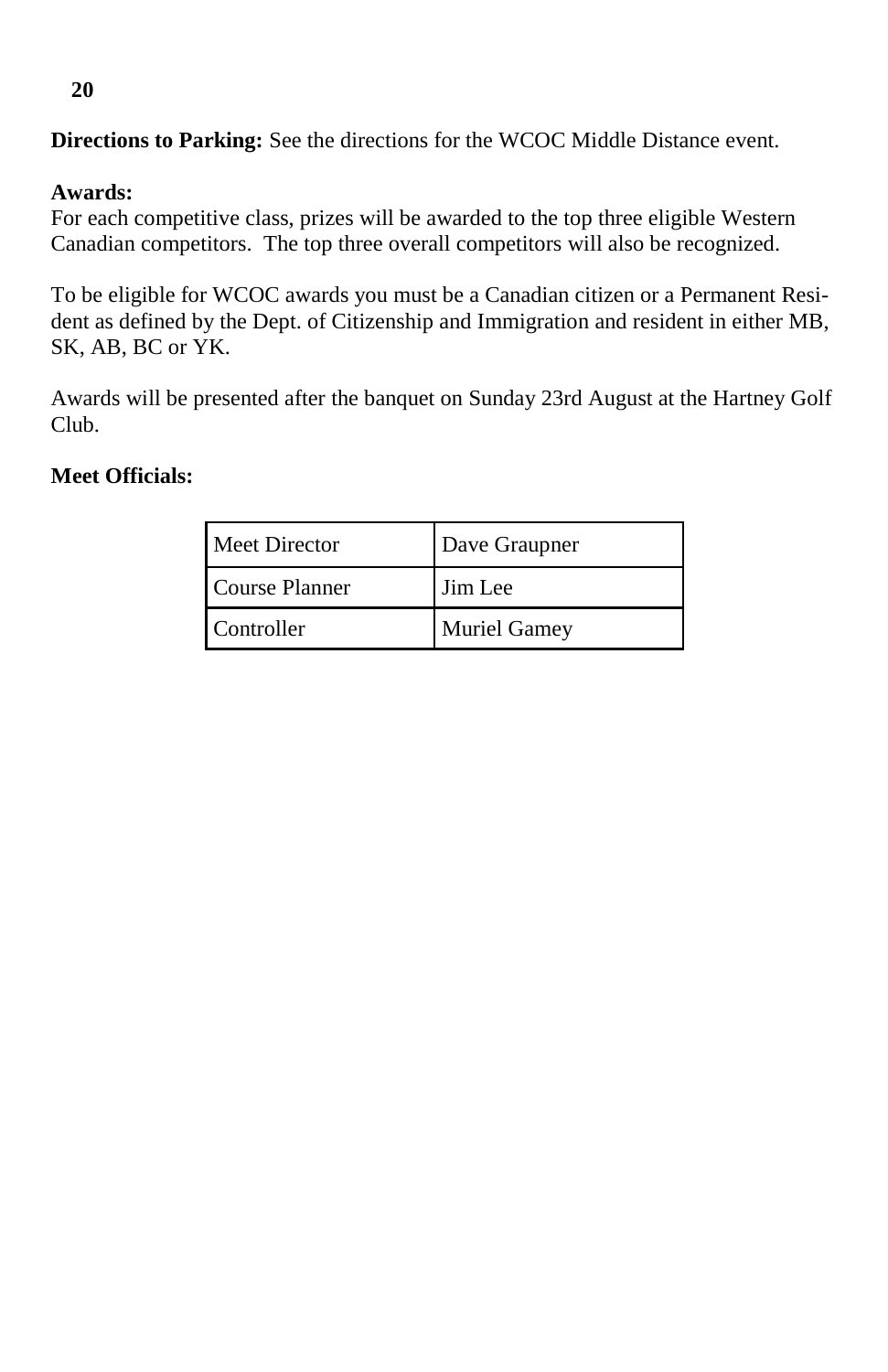#### **Prairie Goat Wednesday 26th August Mass Start 1:00PM Maximum Running Time 3 Hours Course Closes 4:00PM**

Welcome to the Prairie Goat event being held on the south part of the Seton Park North map. The map is named after Ernest Thompson Seton (1860-1946). He was a Scots-Canadian who became a prominent author, wildlife artist and one of the founding pioneers of the Boy Scouts of America.

**Map:** The Seton Park North map was produced by Colin Kirk (1982), Jack Forsyth (1997) and Sheldon Friesen (2001 and 2009). Map scale is 1:10,000 with 2.5m contour intervals.

**Terrain:** It was formed by glacial deposits of sediment from glacial Lake Agassiz. Sand was deposited in the area creating the distinctive sandhill topography found on the map. There are many detailed contour features, including re-entrants, spurs, many small depressions and hills of varying sizes, as well as many open areas with small, scattered copses. Cattle trails crisscross the map.

#### **Special Symbols:**

| Green "x" Oak Tree | Brown "x" Rootstock |  |
|--------------------|---------------------|--|
| Black "x" Log Pile | Black "o" Signpost  |  |
| Blue "o" Well      |                     |  |

#### **Course Data:**

The following table shows the class and course assignments.

|                    | Course<br>1     | Course<br>2 | Course<br>3        | Course<br>4                | Course<br>5                                       | Course<br>6      | Course  |
|--------------------|-----------------|-------------|--------------------|----------------------------|---------------------------------------------------|------------------|---------|
| Men's<br>Classes   | M <sub>12</sub> | M13-14      | M15-16             | M55-64<br>M65-74<br>$M75+$ | $M21-34A$<br>M45-54                               | M17-20<br>M35-44 | M21-34E |
| Women's<br>Classes | W <sub>12</sub> | W13-14      | W <sub>15-16</sub> | W55-64<br>W65-74<br>$W75+$ | W17-20<br>W21-34A<br>W35-44<br>W <sub>45-54</sub> | W21-34E          |         |
| Open<br>Classes    | Open 1          | Open 2      | Open 3             | Open 4                     | Open 5                                            | Open 6           |         |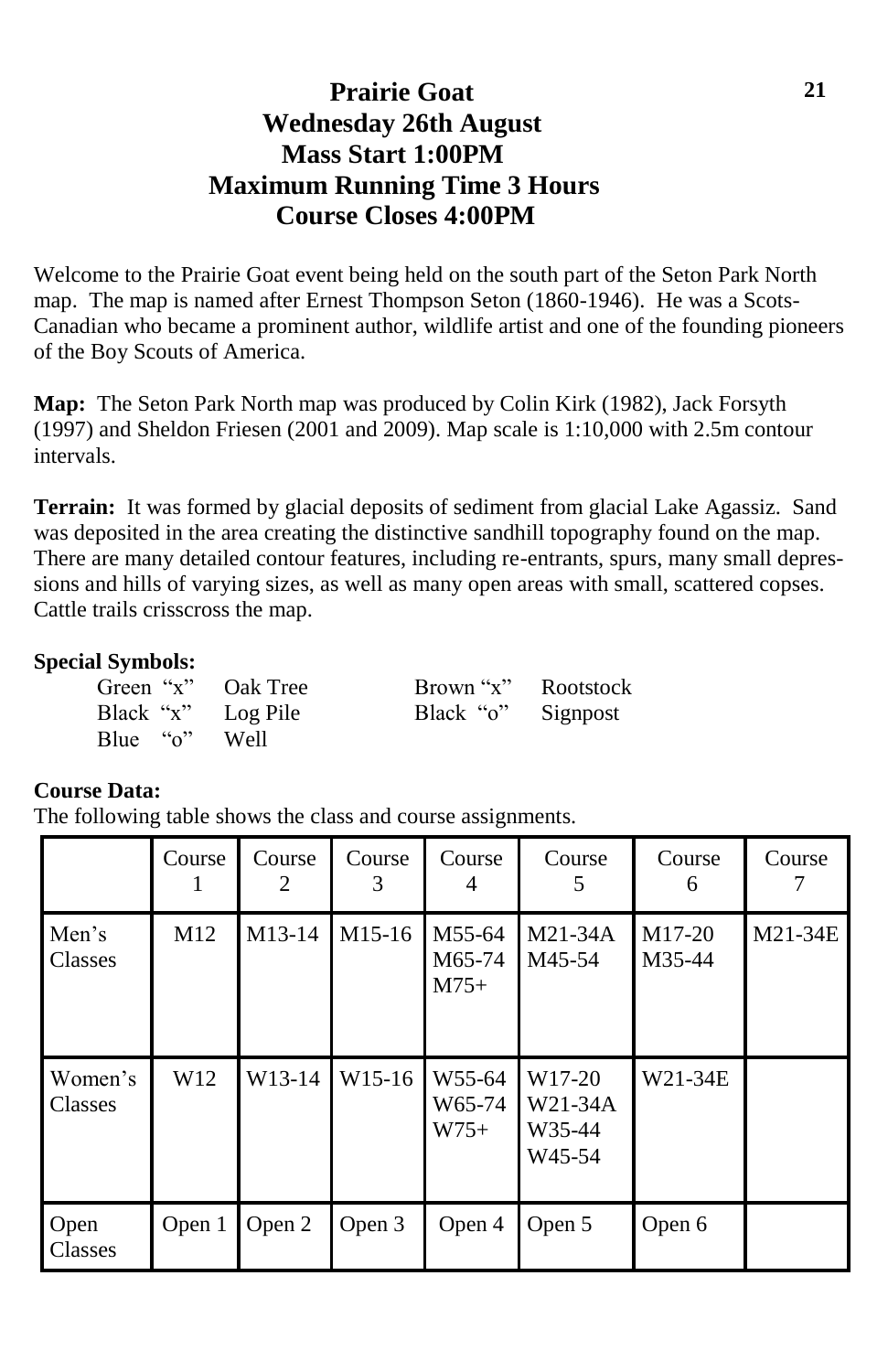|          | <b>RWT</b> | <b>Distance</b>  | <b>Climb</b>     | <b>Controls</b> | Water<br><b>Stops</b> |
|----------|------------|------------------|------------------|-----------------|-----------------------|
| Course 1 | 25         | $2.5 \text{ km}$ | 50 <sub>m</sub>  | 12              |                       |
| Course 2 | 35         | 4.3 km           | 95m              | 16              |                       |
| Course 3 | 55         | $6.2 \text{ km}$ | 145m             | 15              | 3                     |
| Course 4 | 45         | 5.2 km           | 130m             | 16              | 3                     |
| Course 5 | 50         | $6.4 \text{ km}$ | 150m             | 18              | 3                     |
| Course 6 | 70         | $9.2 \text{ km}$ | 200m             | 24              | 4                     |
| Course 7 | 90         | 14.2 km          | 330 <sub>m</sub> | 30              | 5                     |

#### **Important Distances:**

| Parking to Arena | 200m             |
|------------------|------------------|
| Arena to Start   | 350 <sub>m</sub> |
| Finish to Arena  | $_{0m}$          |

**Course Planner Notes:** Vegetation changes have been updated, however, in some areas white and green forest is more extensive than indicated and in other areas the recent logging has changed the white and green forest to rough open with some areas of deadfall. Cattle or game trails may be difficult to locate and follow especially in open areas. Cattle are on the map and have formed new trails. With repeated use of these trails in the last month they appear to be permanent trails but have not been mapped; therefore, these new trails are not reliable navigational aids. There are also a number of vehicle trails. These vehicle trails are quite sandy in areas particularly near the start. If you notice that a trail is sandy, it is best to avoid the sand and run next to the trail. There are several log piles created by recent logging. These have been marked on the map with a black "x". These log piles may have been removed by race day.

Poison ivy, needle and thread or spear grass are found throughout the map. These can cause skin irritations if left unattended. Cockleburs (hitchhikers) are found on the map in small amounts.

**Cattle:** Most of the time the cattle are unwilling to move even when you approach within 3 to 4 meters. If you encounter cattle, go around them to avoid the possibility of startling them or making them run, which could cause them to get injured. There is one Black Angus bull in the herd, however the landowners have assured us that he is a "friendly" bull and has never confronted or charged anyone.

**Start Procedure:** There will be a mass start for all competitors at 1:00PM.

**Spectator Control:** Courses 3 to 7 will have a spectator control where there will be a manned water station providing water, Gatorade and orange slices. Competitors are welcome to drop off their personal food items at the drop off spot in the assembly area to be transported to the spectator control.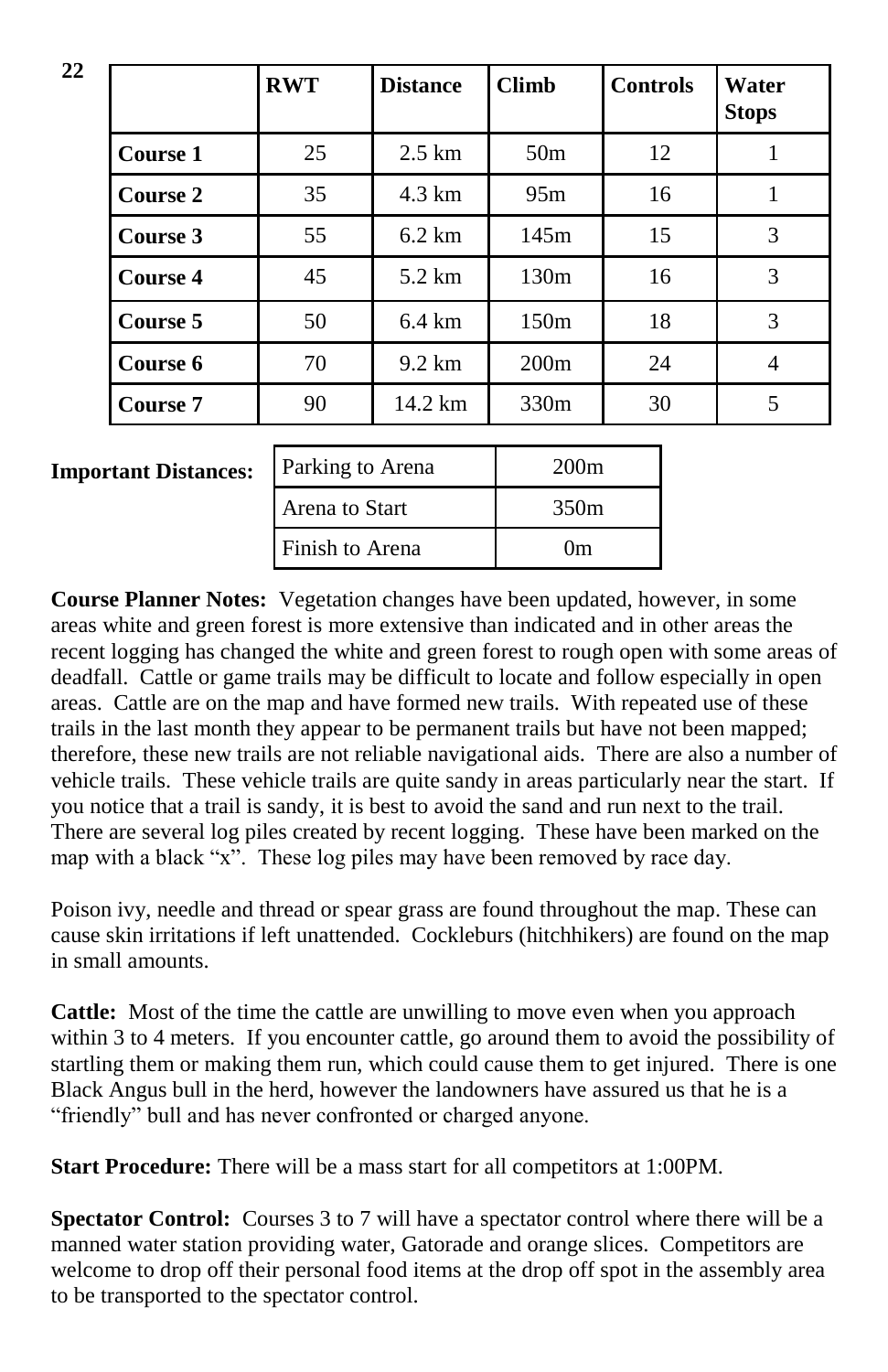The spectator control is located at the following distances into each course:

Course 3: 3.2 km Course 4: 1.6 km Course 5: 4.7 km Course 6: 4.3 km Course  $7: 5.3$  km

**Rules:** Controls must be visited in the correct order; however, one or two controls may be skipped based on your course number. Courses 1-3 may skip 1 control, while courses 4-7 may skip 2 **non-consecutive** controls.

#### **Directions to Parking:**

From the west (Brandon): From the junction of the Trans Canada (Highway #1) and 1st Street North in Brandon, travel 41.7 km east on the Trans Canada to the junction with Highway #5 and then an additional 10.0 km. You will see an orienteering sign telling you to turn left (north), cross the westbound lanes of the Trans Canada and proceed on the vehicle trail for 250 meters to the parking area.

From the south (Carberry): From the junction of Highway #5 and Provincial Road (PR)351, travel 3.7 km north on Highway #5, turn right (east) and travel 10.0 km. You will see an orienteering sign telling you to turn left (north), cross the westbound lanes of the Trans Canada (Hwy.#1) and proceed on the vehicle trail for 250 meters to the parking area.

From the east (Winnipeg): From the junction of the Trans Canada (Hwy.#1) and Highway #34, travel 22 km west on the Trans Canada. Turn right (north) onto a vehicle trail and proceed for 250 meters to the parking area. This right turn is 650m after a rest area on the north side of the highway

From the north (Neepawa): From the junction of the Yellowhead Highway #16 and Highway #5, travel south on Highway #5 for 42.2 km to the junction with the Trans Canada (Hwy.#1). Turn left (east) on the Hwy.#1 and travel for 10.0 km. You will see an orienteering sign telling you to turn left (north) cross the westbound lanes of the Hwy.#1 and proceed on the vehicle trail for 250 meters to the parking area.

**Awards:** Prizes will be given to the top three competitors in each class. The awards ceremony will take place in the finish area after 4:00PM.

#### **Meet Officials:**

| Meet Director   | Dave Graupner               |  |
|-----------------|-----------------------------|--|
| Course Planners | Darius and Larry Konotopetz |  |
| Controller      | <b>Sheldon Friesen</b>      |  |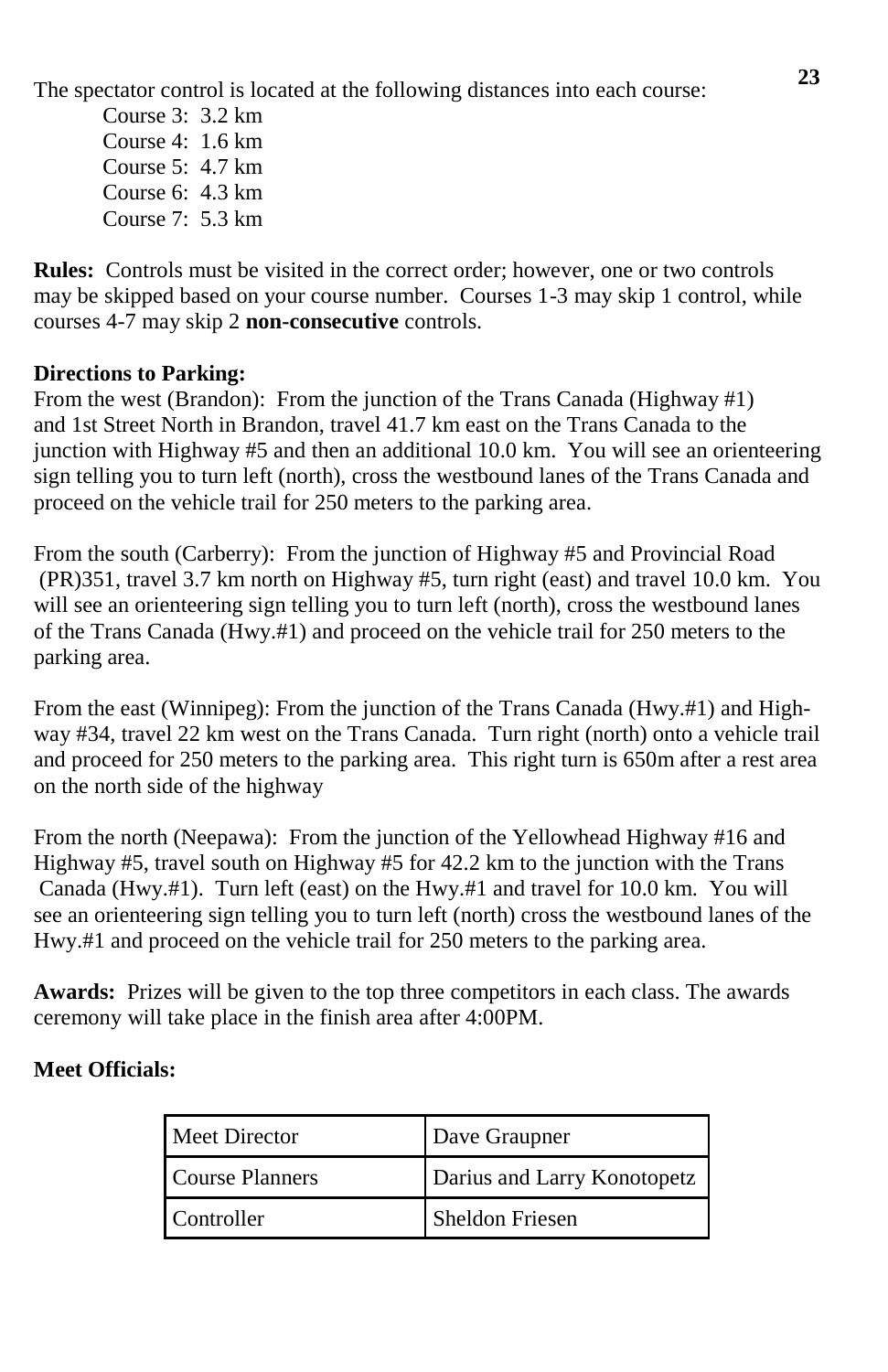#### **Relay Thursday 27th, August First Leg Mass Start 1:00PM Maximum Running Time (Team) 3:30 Hours Course Closes 4:30PM**

**Map:** The Yellow Quill map was originally produced in 1984 by Francis Falardeau, Sheldon Friesen, Ralph Oliver and Bertel Pahlman. It has been updated several times since the original work, most recently in 2005 for the Western Canadians. Map scale is 1:10,000 with 2.5m contours.

#### **Special Symbols:**

| Green ''x'' | Oak Tree                           |
|-------------|------------------------------------|
| Black "x"   | Signpost or other man-made feature |

**Course and Class Data:** The relay will consist of 3-person teams. There will be three classes of teams based on the age and gender of teammates: 0-2 points, 3-5 points, and 6-9 points. Runners score points as follows:

| Age (as of<br>Dec. 31/09) | Male     | Female   |
|---------------------------|----------|----------|
| $0 - 14$                  | 2 points | 3 points |
| 15-19                     | 1 point  | 2 points |
| 20-39                     | 0 points | 1 point  |
| 40-59                     | 1 point  | 2 points |
| 60+                       | 2 points | 3 points |

The courses will be as follows:

Leg 1: Intermediate to advanced, similar to a course 3, 4, or 5 at a long distance event.

Leg 2: Beginner, similar to a course 2 at a long distance event.

Leg 3L: Advanced, similar to course 6-7 at a long distance event (0-2, 3-5 pt teams).

Leg 3S: Advanced, similar to course 5-6 at a long distance event (6-9 pt teams).

The approximate winning times are 80 minutes for 0-2 point teams and 90 minutes for 3-5 and 6-9 point teams. Forking will be used. All teams in the same class will do the same orienteering by the end.

|                   | <b>Distance</b>  | <b>Climb</b>     | <b>Controls</b> | Water<br><b>Stops</b>       |
|-------------------|------------------|------------------|-----------------|-----------------------------|
| Leg <sub>1</sub>  | $4.0 \text{ km}$ | 100 <sub>m</sub> | 12              |                             |
| Leg <sub>2</sub>  | $2.9 \text{ km}$ | 65m              | 11              |                             |
| Leg 3L            | $6.5 \text{ km}$ | 145m             | 19              | $\mathcal{D}_{\mathcal{L}}$ |
| Leg <sub>3S</sub> | 5.2 km           | 120m             | 15              |                             |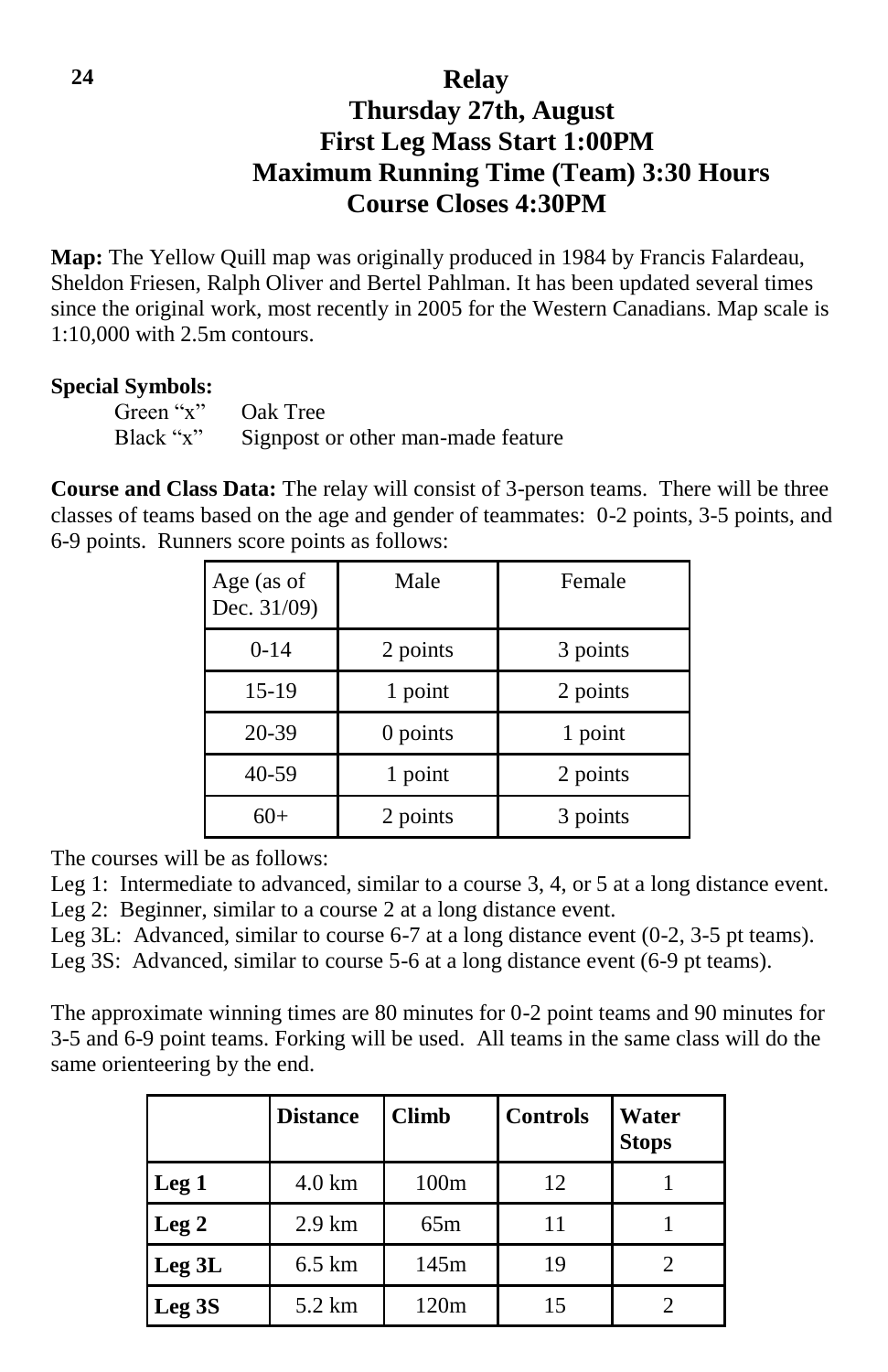#### **Important Distances:**

| Parking to Arena | 500 <sub>m</sub> |  |
|------------------|------------------|--|
| Arena to Start   | 100m             |  |
| Finish to Arena  | $_{\rm 0m}$      |  |

#### **Course Planner Notes:**

The terrain is typical Manitoba sandhill terrain with many small hills and depressions, a few "large" 10 m hills or ridges, some trails, and a mix of open land and fairly thick forest. The courses take you through the open land for the most part. A fire went through part of the map before the 2005 WCOCs, leaving behind deadfall. Now young trees are growing at varying rates and denseness. The areas with deadfall and/or young trees are mapped as white or green forest even though they are more like undergrowth in some places. Leg 1 has a spectator control with about 1 km left. Leg 3 has the same spectator control, about two-thirds of the way through the shorter version and half-way through the longer version. The long Leg 3 also passes by the finish with about 1 km to go.

**Start Procedure:** All Leg 1 runners will have a mass start at 1:00PM. When the Leg 1 runner finishes they will tag their Leg 2 runner who will then follow the marked route to the start triangle where they will pick up their Leg 2 map. In a similar manner the Leg 2 runner will finish and the Leg 3 runner will start. Maps will be marked with the leg number and team name on the back.

At 2:30PM, there will be a mass start for all Leg 2 and Leg 3 runners who have not started.

**Directions to Parking:** From Carberry: Travel south on Highway 5 for 17 km and watch for the orienteering sign to turn left into Yellow Quill.

From Winnipeg: Take Highway #1 (Trans Canada) to Highway #5, approximately 2 hours. Turn left at Highway #5. Follow Highway #5 for about 21 km and watch for orienteering sign to turn left into Yellow Quill.

From Brandon: Take Highway #1 (Trans Canada) to Highway #5, approximately 40 minutes. Turn right at Highway #5. Follow Highway #5 for about 21 km and watch for orienteering sign to turn left into Yellow Quill.

**Awards:** Prizes will be given to the top three teams in each class at the meet site after 4:00PM.

| . . |                |                        |
|-----|----------------|------------------------|
|     | Meet Director  | Dave Graupner          |
|     | Course Planner | <b>Steven Graupner</b> |
|     | Controller     | Jim Lee                |
|     |                |                        |

#### **Meet Officials:**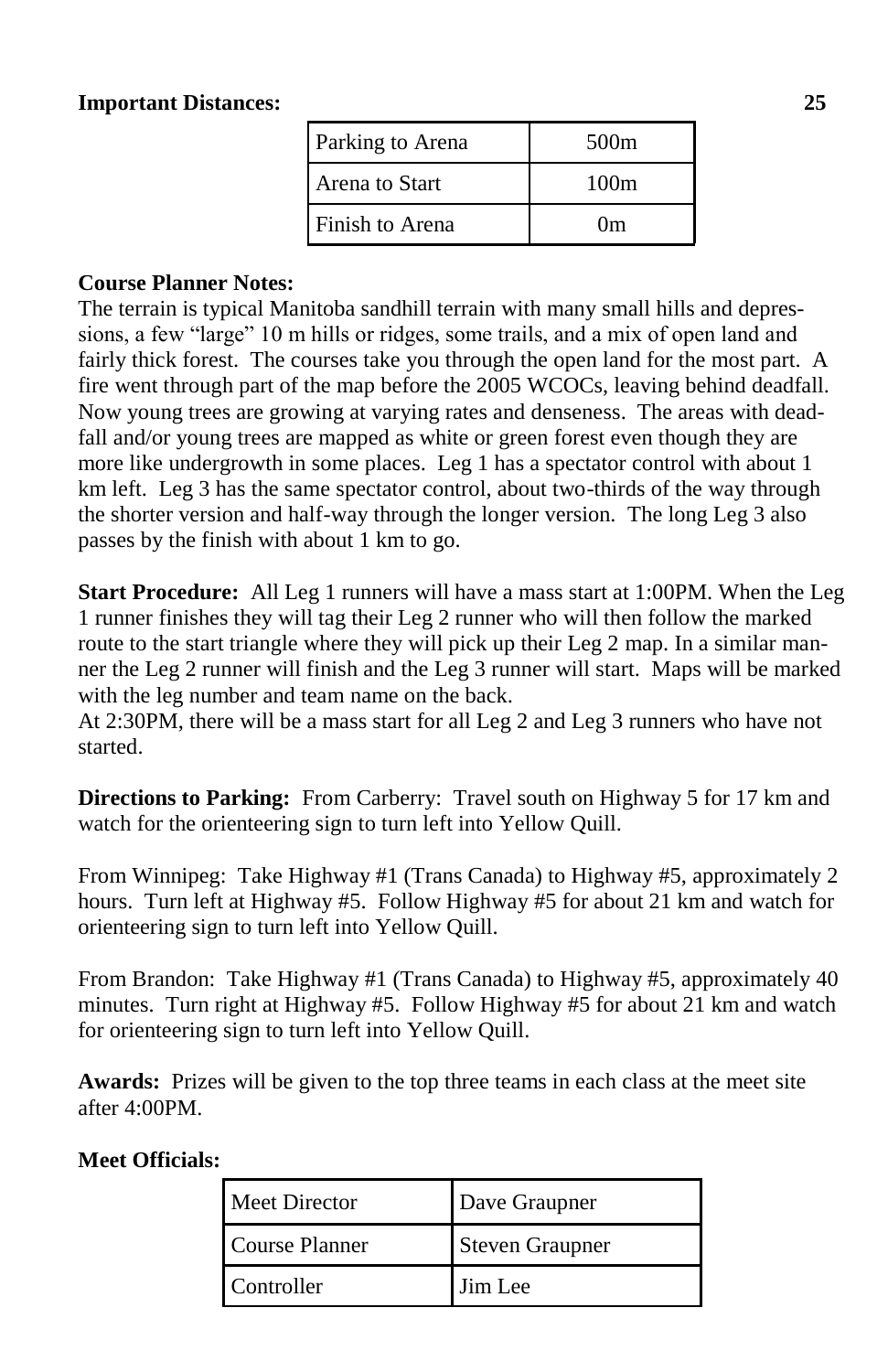#### **Canadian Orienteering Championships Sprint - Friday 28th August First Start 2:00PM Quarantine Area Closes 1:45PM Maximum Running Time 1 Hour Course Closes 4:30PM**

**Map:** The Hog's Back map was produced in the spring and summer of 2008. The map was drawn to ISOM by the mapping company Olles with the fieldwork being done by Ales and Vendula Hejna. Unlike many previous maps made in Manitoba, the middle and long distance maps have 5m contours as opposed to 2.5m at a scale of 1:10,000. The sprint map is drawn to ISSOM with 2.5m contours. Due to the recent fieldwork and drawing, the map is very accurate. Each event is primarily set in a different section of the map. These championship events will mark the first time this map has been used for orienteering.

**Terrain:** Spruce Woods Park is "characterized by spruce parkland, upland deciduous forest, mixed-grass prairie, open and stabilized sand dunes and river-bottom forest." The Hog's Back map is set in true wilderness. The area has a mixture of long, detailed sandhill ridges that are covered with short prairie grass and pockets of deciduous forest in low lying areas. Distinct coniferous trees are dispersed throughout the map. The contours are quite detailed with numerous small and elongated knolls, form lines, small depressions, re-entrants, and spurs. Many of the hills look similar to each other and are in close proximity. The runability in the open areas is very good, but there are large areas of low-lying and secondary green which will be slow-going, especially in late August. There is a minimal amount of open (white) forest and a minimal number of man-made features (trails, buildings, and a power line). There are no rock features. Ales' comments on the terrain are: "Several prominent sand dune ridges with shallower knolls, depressions in between. In open areas, fast with well recognizable features. In forest, slow with very low visibility—very hard to keep in touch with map."

#### **Course Data:**

The current COF Course and Categories will be used. See Table A for a copy of this information.

|                 | <b>Distance</b>   | <b>Climb</b>    | <b>Controls</b> |
|-----------------|-------------------|-----------------|-----------------|
| Course 1        | $1.4 \text{ km}$  | 65m             | 11              |
| <b>Course 2</b> | 1.5 km            | 40 <sub>m</sub> | 10              |
| Course 3        | $1.9 \mathrm{km}$ | 50 <sub>m</sub> | 14              |
| <b>Course 4</b> | $2.1 \text{ km}$  | 80 <sub>m</sub> | 14              |
| Course 5        | $2.6 \mathrm{km}$ | 85m             | 16              |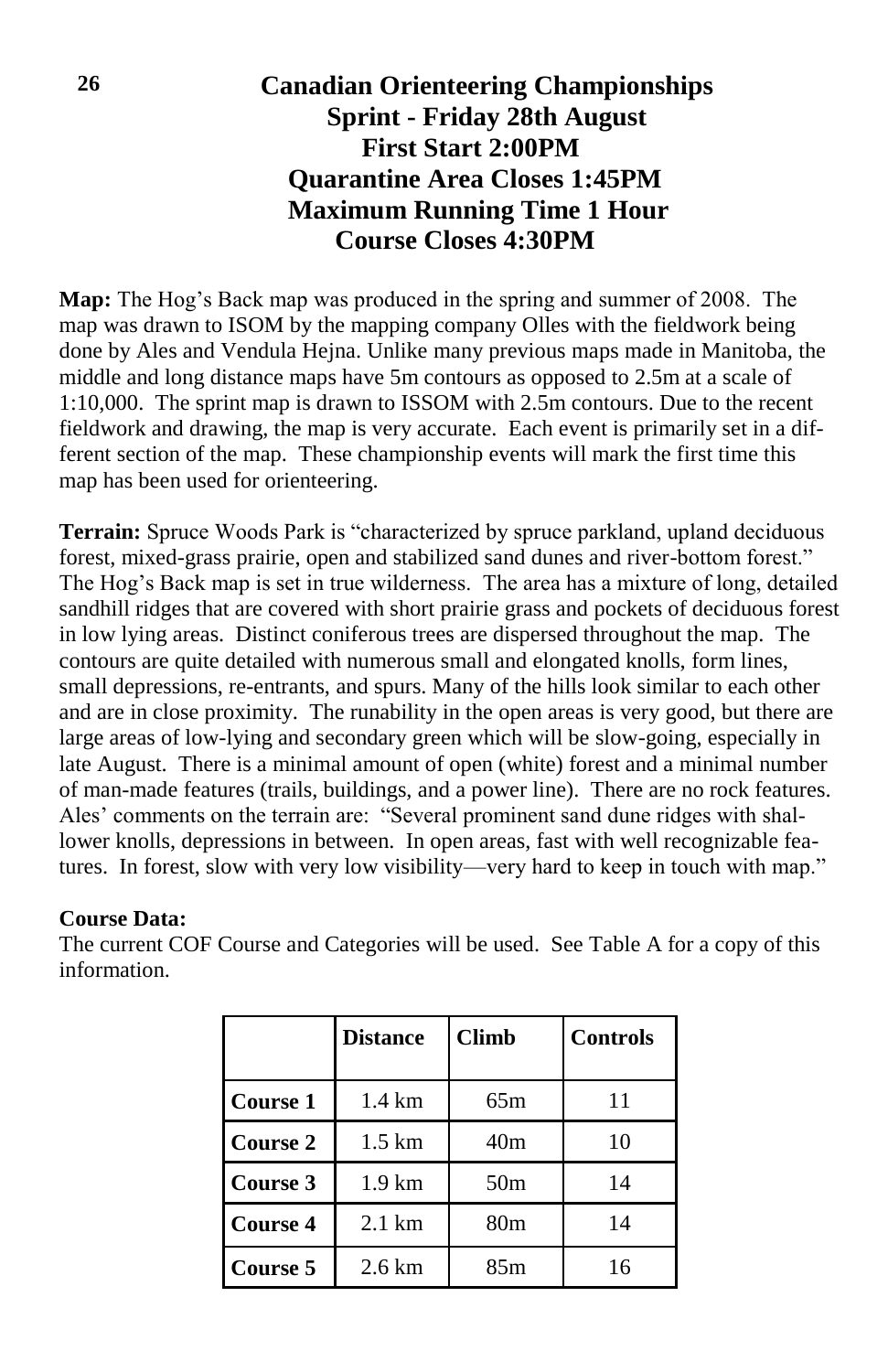**World Ranking Event (WRE):** The COC Sprint is a World Ranking Event. The IOF Rules apply to the elite classes at these events.

Please note that a recent change to the IOF Rules will forbid carrying (as opposed to using) navigational aids other than a map and compass. This applies to GPS watches and other devices that can provide "position, direction, distance, or altitude" information during a race. GPS data loggers that cannot provide such information during a race are still allowed.

| <b>Important Distances and Quarantine Area:</b> |  |
|-------------------------------------------------|--|
|-------------------------------------------------|--|

| Parking to Arena         | 1km  |  |
|--------------------------|------|--|
| Arena to Quarantine Area | 350m |  |
| Finish to Arena          | 0m   |  |

There will be a quarantine area for all sprint competitors. The quarantine is in effect due to the great visibility of the course from the arena so when you finish please stay in the arena. It is a great spot for spectators. The quarantine area is north of the sprint map. On your way to the quarantine area you will pass the finish area where you can leave anything you want at the finish. There will be a return system for anything you leave in the quarantine area.

The area is shady and there will be water and toilets in the area. We expect the first Red Group runner to start around 2:45PM.

For this day the recommended activities and their order are:

- 1. Drive to Hog's Back and park at the model map/sprint parking.
- 2. Visit the model map. If you did not buy a model map when you registered online then you may purchase one at the model event site.
- 3. Before 1:15PM start making your way to the quarantine area. You can drop your stuff at the finish arena on the way to the quarantine area. You must be in the quarantine area by 1:45PM or you may not be allowed to start. Note that it is 1.35km from the parking to the quarantine area.

#### **Finish Arena/Red Start Group:** See page at end of COCs.

**Course Planner Notes:** This is a true wilderness sprint. Expect technical orienteering with high visibility. The terrain will allow orienteers to easily reach their top speeds. It is important to keep in contact with the map since there are many features similar in appearance. A section of the map is relatively flat with little climb, whereas another section has a great amount of relief and large contour features. See terrain notes. You may encounter horses on the trails. Please be considerate of them. Signs have been posted on the trails.

**Start Procedure:** See the general information section for the start procedure.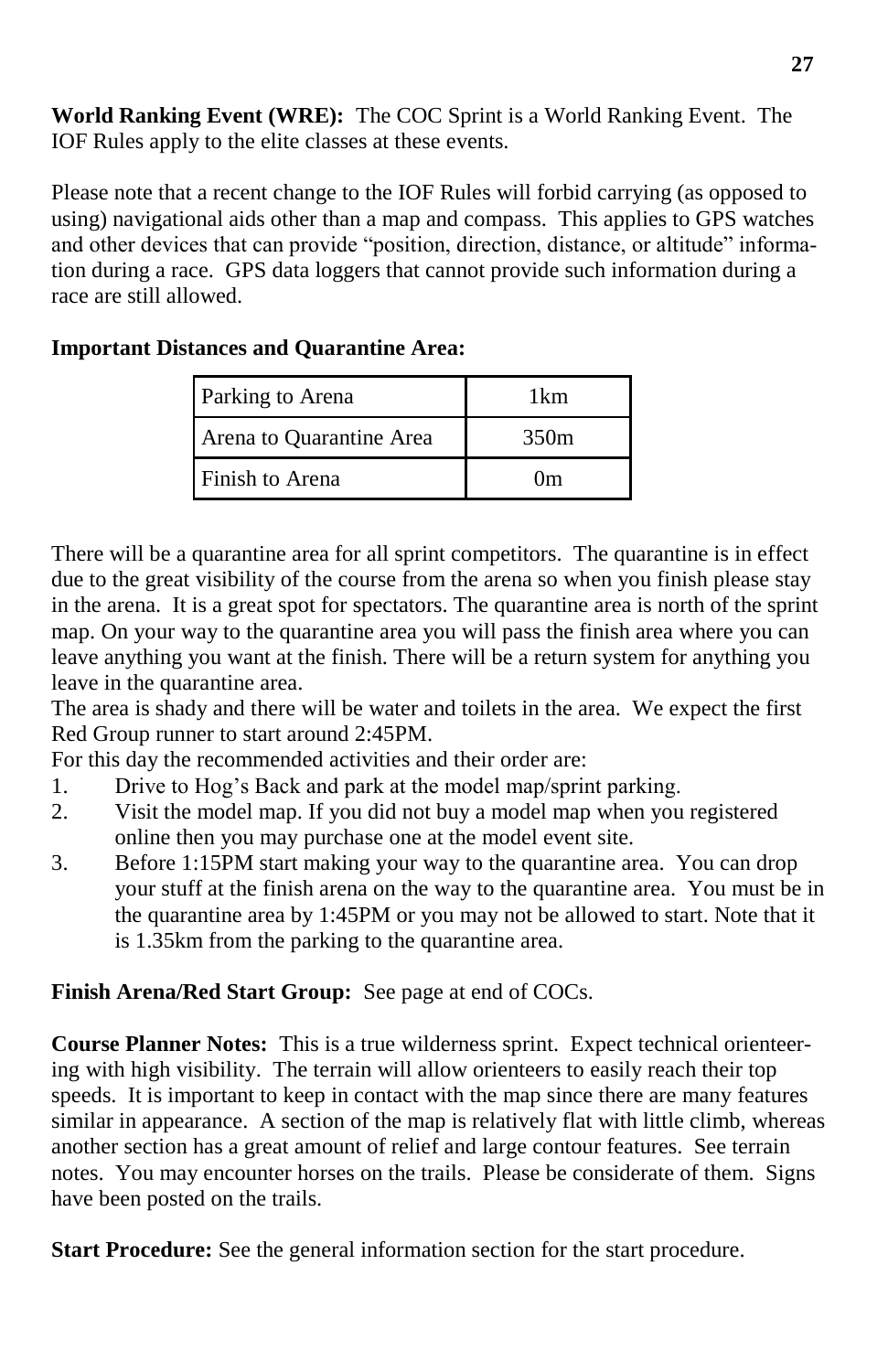#### **Directions to Parking:** Sprint and Model

From Winnipeg: Take Highway #1 (Trans Canada) west to Elie about 46km. Turn south from Highway #1 onto PR 248 at Elie. Drive 18.5 km to Highway #2 Bear right on Highway 2 and travel along it for 98.8 km Turn right at Park Road which is before Cypress River See note below.

From Carberry: Go south on Highway #5 for 37.2 km to Highway 2 Turn left on Highway #2 and travel 14.8 km to Park Road. Turn left at Park Road after Cypress River See note below.

From Brandon: Go south on Highway #10 about 30km to Highway #2 Turn left on Highway #2 and travel 65.6 km to Park Road Turn left at Park Road after Cypress River See note below.

Note: Follow Park Road approximately 6.6km to the park boundary. From here the road is a good track and motor homes should be okay. From the park boundary it is approximately 3 to 4km to the sprint and model map parking. Please allow sufficient time (at least 20 minutes) for the drive in from Highway 2.

**Awards:** For each competitive class, medals will be awarded to the top three eligible Canadian competitors. Prizes will also be given to the top three overall competitors. To be eligible for the COC awards you must either be a Canadian Citizen or a Permanent Resident as defined by the Dept. of Citizenship and Immigration. Awards will be presented at the banquet on 29th August.

#### **Meet Officials:**

| Meet Director      | Dave Graupner          |
|--------------------|------------------------|
| Course Planner     | Tim Lee                |
| Controller         | <b>Sheldon Friesen</b> |
| <b>WRE</b> Advisor | <b>Adrian Zissos</b>   |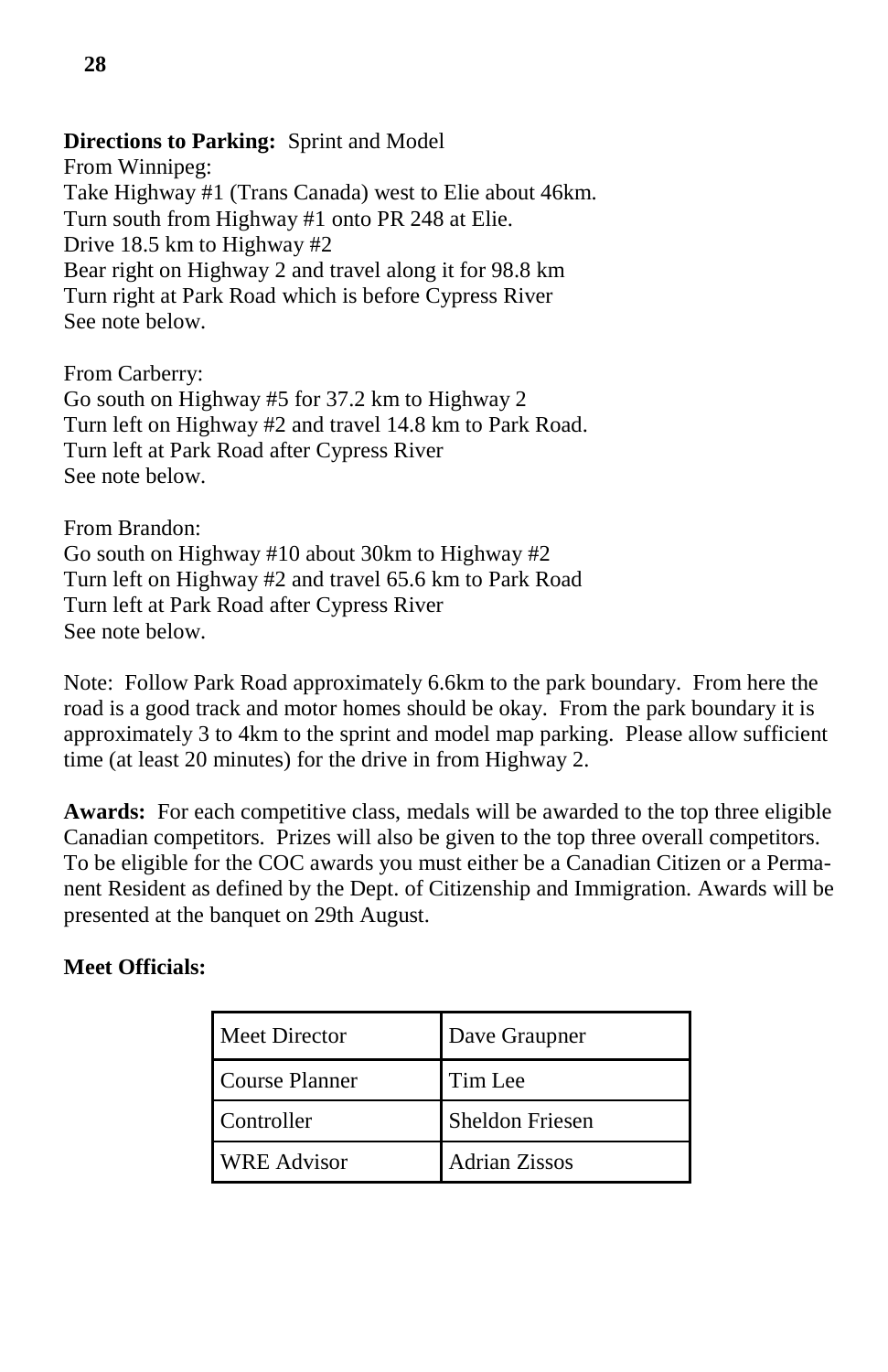#### **Canadian Orienteering Championships Middle - Saturday 29th August First Start 10:00AM Maximum Running Time 2 Hours Course Closes 2:00PM**

**Map:** See COC Sprint event details for map description. Map scale is 1:10,000 with 5m contours.

**Special Symbols:** Green "x" Rootstock Green "o" Distinctive Tree

**Terrain:** See COC Sprint for terrain notes.

#### **Course Data:**

The current COF Course and Categories will be used. See Table A for a copy of this information.

|                  | <b>Distance</b>  | <b>Climb</b>    | <b>Controls</b> |
|------------------|------------------|-----------------|-----------------|
|                  |                  |                 |                 |
| Course 1         | 3.3 km           | 70 <sub>m</sub> | 10              |
| <b>Course 2</b>  | $3.0 \text{ km}$ | 80m             | 12              |
| <b>Course</b> 3  | $3.0 \text{ km}$ | 105m            | 14              |
| <b>Course 4</b>  | $2.5 \text{ km}$ | 110m            | 12              |
| <b>Course 5</b>  | $3.0 \text{ km}$ | 115m            | 13              |
| Course 6         | 3.3 km           | 120m            | 13              |
| <b>Course</b> 7  | $3.9 \text{ km}$ | 125m            | 14              |
| <b>Course 8</b>  | 4.2 km           | 120m            | 14              |
| Course 9         | 4.5 km           | 150m            | 16              |
| <b>Course 10</b> | 5.7 km           | 175m            | 17              |

#### **Important Distances:**

| Parking to Arena | 150m        |
|------------------|-------------|
| Arena to Start   | 2.5km       |
| Finish to Arena  | $_{\rm 0m}$ |

**Finish Arena/Red Start Group:** See page at end of COCs.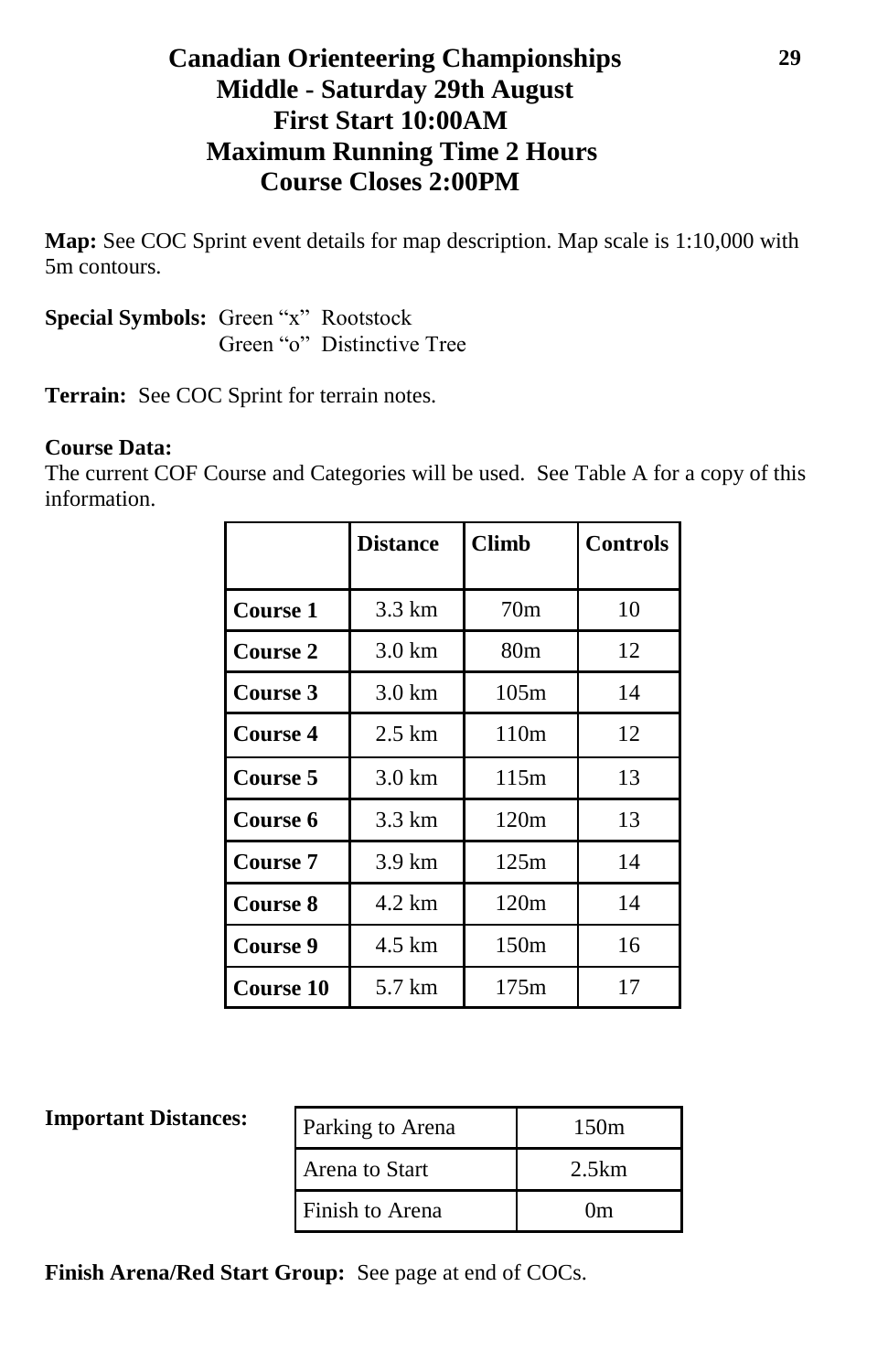**Course Planner Notes:** There are more forested sections than in the Sprint. In the low lying subtle areas, it is important to stay in contact with the map and plan a smart route. In the areas near the large ridges, it will be advantageous to plan an effective route to avoid big climbs and patches of green vegetation. See terrain notes. You may encounter horses on the trails. Please be considerate of them. Signs have been posted on the trails. You may encounter some areas with boards lying on the ground. These are skink (Manitoba lizard) study areas. Please avoid disturbing these sites.

**Start Procedure:** See the general information section for the start procedure.

**Directions to Parking:** Note: If you arrive after 10:00 AM please use caution as there may be runners on the road.

From Winnipeg: Take Highway #1 (Trans Canada) west to Elie about 46km. Turn south from Highway #1 onto PR 248 at Elie. Drive 18.5 km to Highway #2 Bear right on Highway 2 and travel along it for 98.8 km Turn right at Park Road which is before Cypress River- See Note below.

From Carberry: Go south on Highway #5 for 37.2 km to Highway 2 Turn left on Highway #2 and travel 14.8 km to Park Road. Turn left at Park Road after Cypress River-See Note below

From Brandon: Go south on Highway #10 about 30km to Highway #2 Turn left on Highway #2 and travel 65.6 km to Park Road Turn left at Park Road after Cypress River-See Note below

Note: Follow Park Road approximately 6.6km. From here the road is a good track and motor homes should be okay. From the park boundary it is approximately 8.5 km to the middle and long maps. Please allow sufficient time (at least 30 minutes) for the drive in from Highway 2.

**Awards:** For each competitive class, medals will be awarded to the top three eligible Canadian competitors. Prizes will also be given to the top three overall competitors. To be eligible for the COC awards you must either be a Canadian Citizen or a Permanent Resident as defined by the Dept. of Citizenship and Immigration. Awards will be presented at the COC banquet on 29th August.

#### **Meet Officials:**

| Meet Director  | Dave Graupner          |
|----------------|------------------------|
| Course Planner | Tim Lee                |
| Controller     | <b>Sheldon Friesen</b> |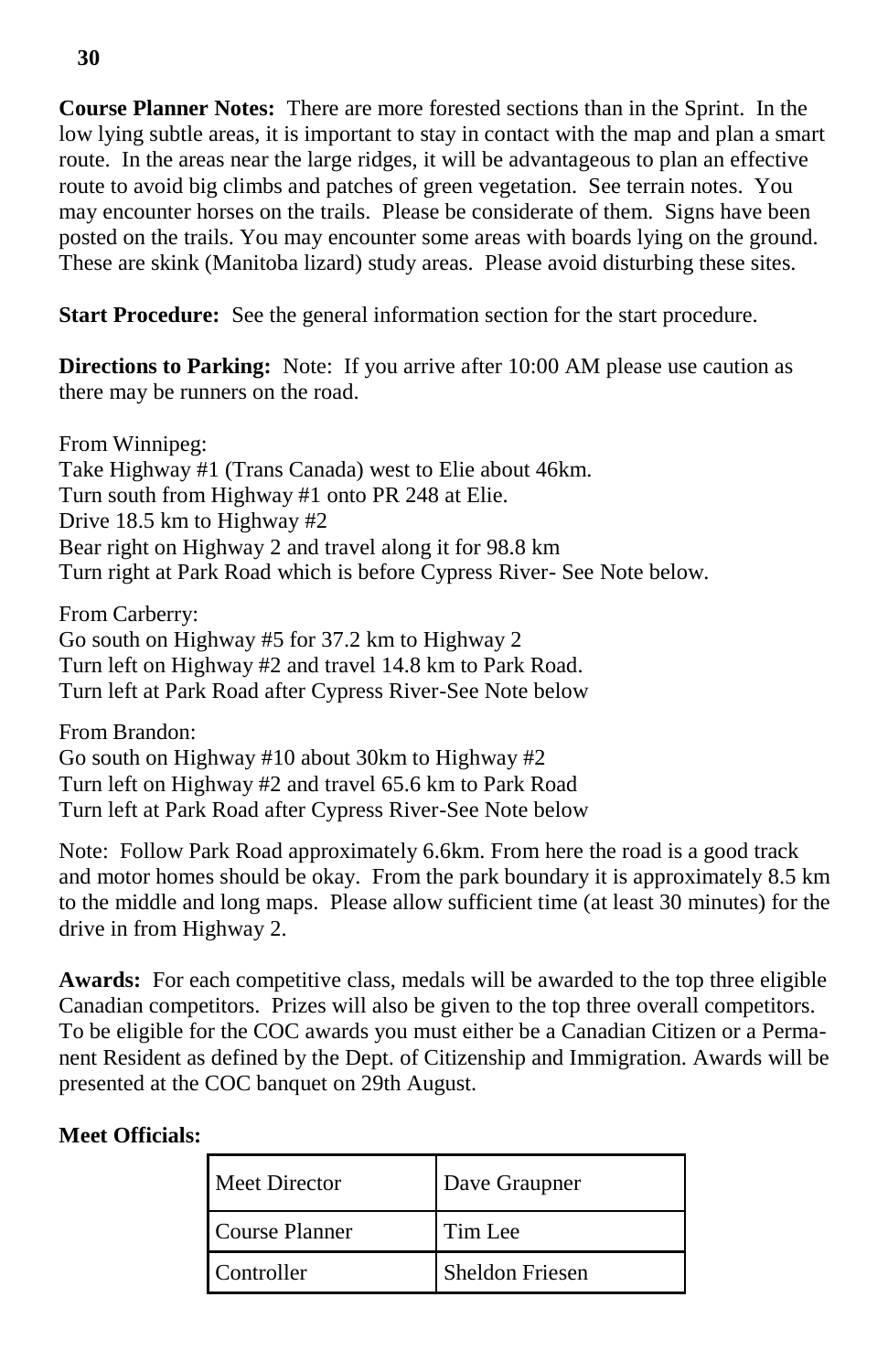#### **Canadian Orienteering Championships Long - Sunday 30th August First Start 10:00AM Maximum Running Time 3 Hours Course Closes 3:00PM**

**Map:** See COC Sprint event details for map description. Map scale is 1:10,000 with 5m contours for courses 1 to 8 and 1:15,000 with 5m contours for courses 9 and 10.

**Special Symbols:** Green "x" Rootstock Green "o" Distinctive Tree

**Terrain:** See COC Sprint for terrain notes.

#### **Course Data:**

The current COF Course and Categories will be used. See Table A for a copy of this information.

|                 | <b>Distance</b>   | <b>Climb</b>    | <b>Controls</b> | Water<br><b>Stops</b> |
|-----------------|-------------------|-----------------|-----------------|-----------------------|
| Course 1        | 4.1 km            | 30 <sub>m</sub> | 14              | 1                     |
| Course 2        | 3.8 km            | 50 <sub>m</sub> | 13              | 1                     |
| Course 3        | 4.5 km            | 80 <sub>m</sub> | 16              | 1                     |
| Course 4        | $3.5 \text{ km}$  | 50 <sub>m</sub> | 10              | 2                     |
| Course 5        | 4.4 km            | 55 <sub>m</sub> | 12              | 1                     |
| Course 6        | 4.7 km            | 65m             | 13              | 1                     |
| <b>Course 7</b> | $6.4 \text{ km}$  | 90 <sub>m</sub> | 13              | 2                     |
| Course 8        | $7.0 \text{ km}$  | 125m            | 14              | 2                     |
| Course 9        | 9.5 km            | 180m            | 20              | 4                     |
| Course 10       | $15.1 \text{ km}$ | 280m            | 26              | 5                     |

**World Ranking Event (WRE):** The COC Long is a World Ranking Event. The IOF Rules apply to the elite classes at these events.

Please note that a recent change to the IOF Rules will forbid carrying (as opposed to using) navigational aids other than a map and compass. This applies to GPS watches and other devices that can provide "position, direction, distance, or altitude" information during a race. GPS data loggers that cannot provide such information during a race are still allowed.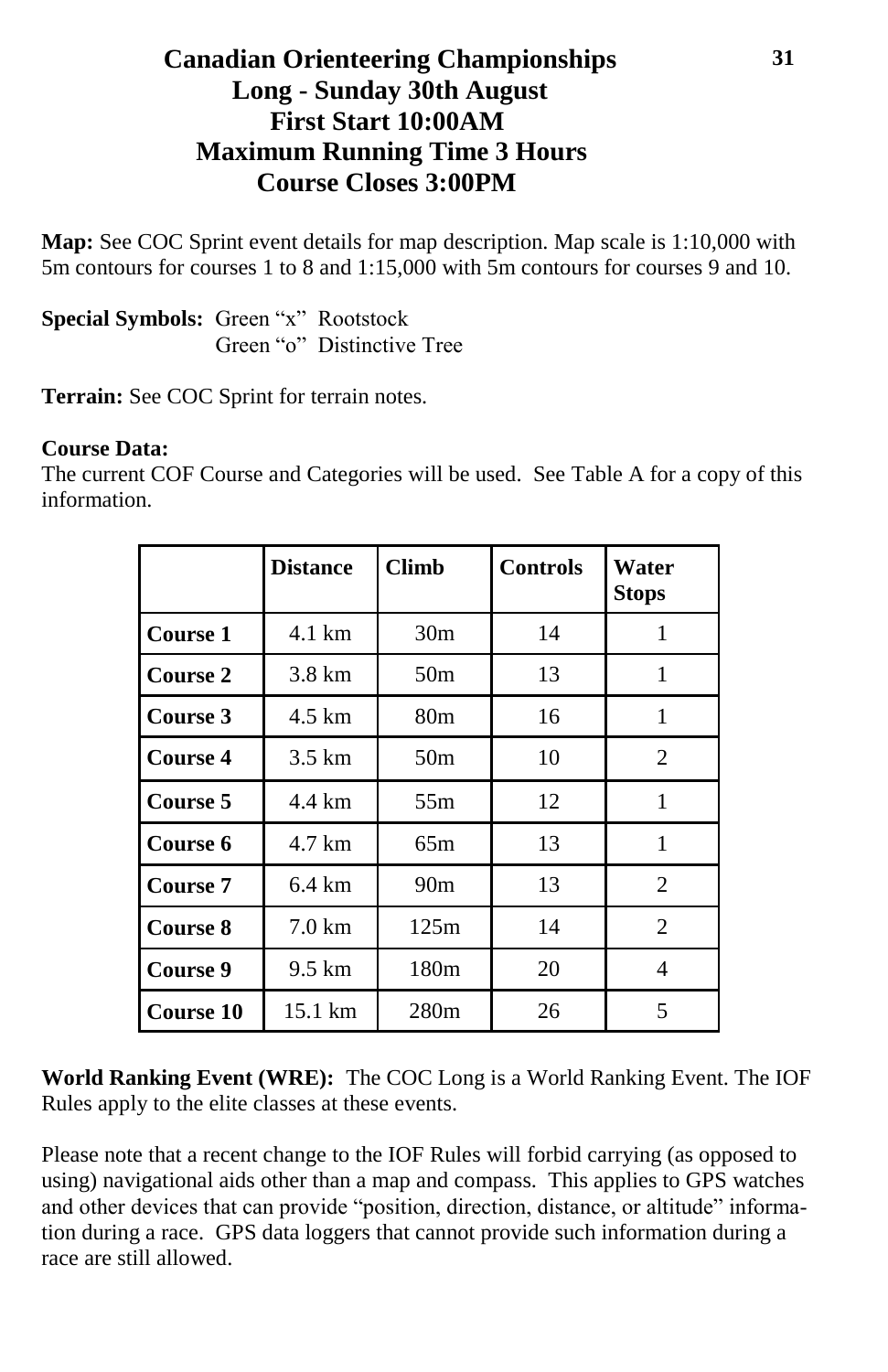#### **Important Distances:**

| Parking to Arena | 150m        |
|------------------|-------------|
| Arena to Start   | 1 km        |
| Finish to Arena  | $_{\rm 0m}$ |

#### **Finish Arena/Red Start Group:** See page at end of COCs.

**Course Planner Notes:** There are more forested sections than in the Sprint. In the low lying subtle areas, it is important to stay in contact with the map and plan a smart route. In the areas near the large ridges, it will be advantageous to plan an effective route to avoid big climbs and patches of green vegetation. See terrain notes. In the light green areas you might encounter small, unmarked game trails that can occasionally be of value. This is beautiful countryside that can lull you into a false sense of complacency. Be alert and keep in contact with your map. You may encounter some areas with boards lying on the ground. These are skink (Manitoba lizard) study areas. Please avoid disturbing these sites.

#### **Spectator Legs:**

Course 9 and 10 competitors will pass through the finish area part way through their course. Please cheer them on but stay out of their way and respect the flagging that marks the route.

**Start Procedure:** See the general information section for the start procedure.

**Directions to Parking:** See COC Middle event details.

**Awards:** For each competitive class, medals will be awarded to the top three eligible Canadian competitors. Prizes will also be given to the top three overall competitors. To be eligible for the COC awards you must either be a Canadian Citizen or a Permanent Resident as defined by the Dept. of Citizenship and Immigration. Awards will be presented after the meet.

#### **Meet Officials:**

| Meet Director      | Dave Graupner |
|--------------------|---------------|
| Course Planner     | Muriel Gamey  |
| Controller         | Lois Watts    |
| <b>WRE</b> Advisor | Adrian Zissos |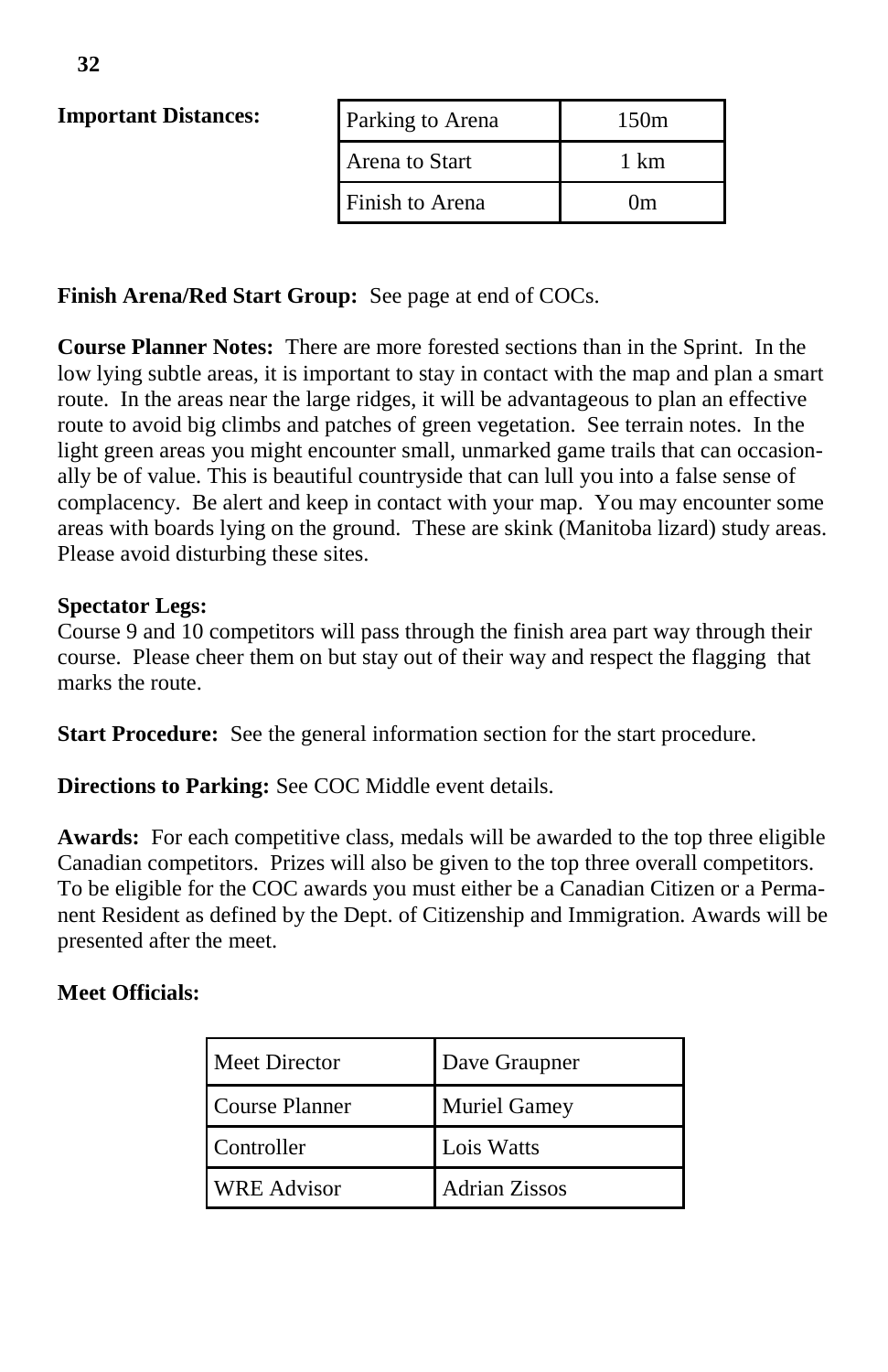#### **Finish Arena/Red Start Group at 2009 Canadian Champs**

**Red Group Concept:** All of the 2009 COC events have put some focus into "arena production." The arena is the area around the finish chute where we expect people to spend their time before and after their orienteering run, getting ready for their race, cheering others down the finish chute and socializing and comparing results. There will be announcers, music, possibly a string course, results and spectator viewing. In addition, the elite category's start list will include a "Red Group" in order to highlight the best M21E / W21E runners and to give people a chance to watch some exciting orienteering racing.

As Magnus Johansson, Canadian National Team Coach, puts it:

"I want to celebrate our Canadian elite athletes at the COCs. I want to bring some focus to arena production and entertainment for the spectators. I want to make it clear to outside observers that these are athletes in a race and not a weird treasure hunt. I want to create a reason for orienteers to stay away from their cars in the parking area and cheer on our best athletes in the arena instead. The way to do this is to have the best elites start late in a Red Group to let the other participants finish in time to watch the race."

**Red Group Details:** The M21E and W21E start lists will be arranged so that the top runners have a later start time, in order that most other orienteers will have finished their own races and will be able to view and cheer the exciting finish of the elite races.

Exact details of the start list will depend on final registration, but currently the plan is as follows:

- Red Group will comprise the top ten M21E and top ten W21E runners. These will be selected based on the latest posted Canadian rankings, US rankings, IOF World rankings and possibly some personal intuition if some runners aren't on these lists.
- All other M21E and W21E runners will be randomly assigned early start times.
- Red Group will be assigned later start times, scheduled to finish shortly after the other runners have finished.
- Red Group start times will be assigned randomly.
- Red Group runners may be identified with special bibs to make spectating simpler.
- All M21E and W21E start times will be announced on Thursday August 27th.
- We encourage everyone to print off a copy of the Red Group start list to be able to follow the racing more closely.
- The Red Group concept was successfully implemented at the 2008 Canadian Sprint Championships in Fundy National Park, NB. We are hoping to build on that experience and create a fun and exciting arena atmosphere and really highlight the very best of our athletes.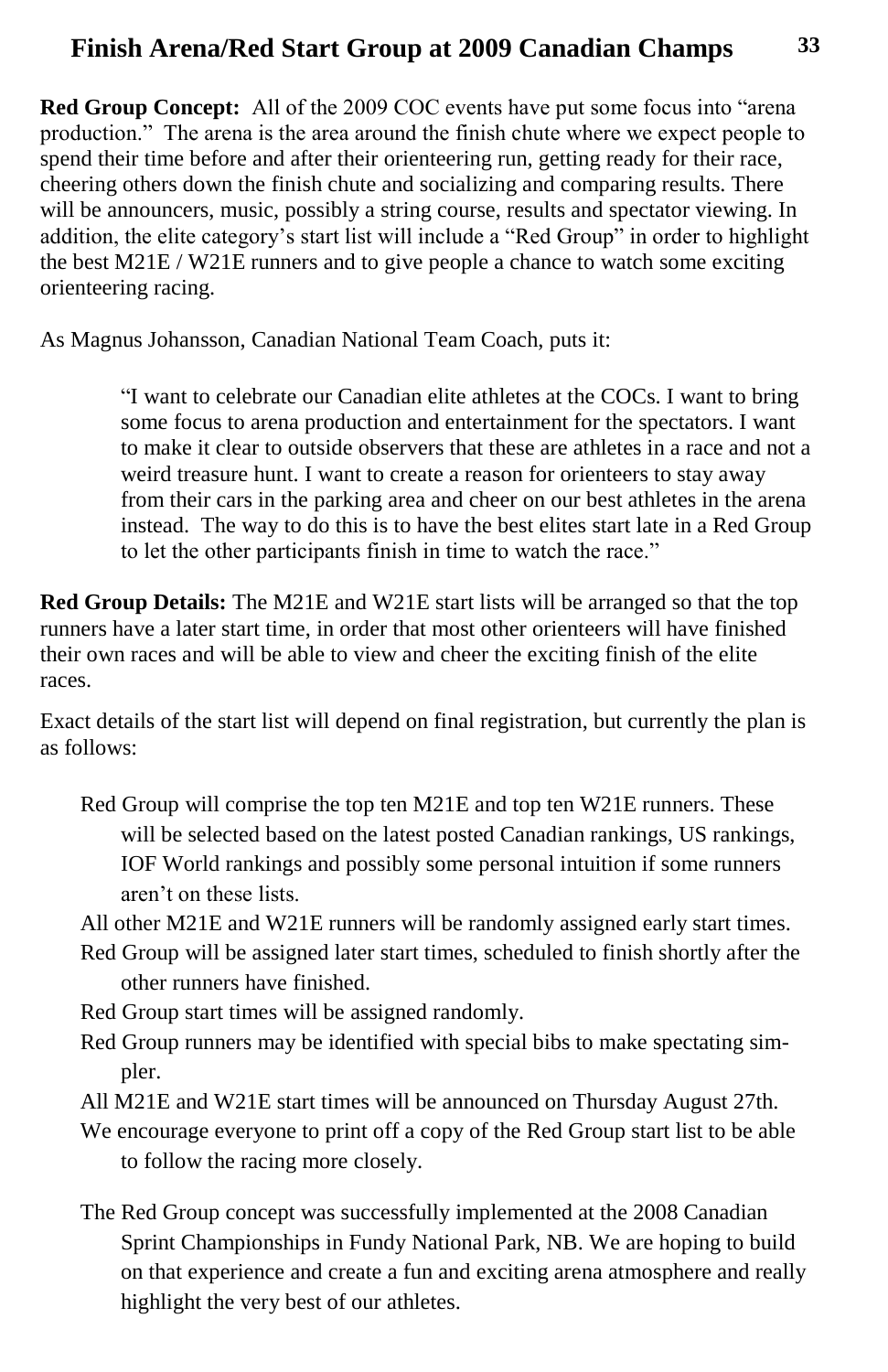#### **Banquets**

#### **WCOC Banquet:**

Sunday August 23rd at 5:00PM at the Hartney Golf Course

Directions:

From Winnipeg take Highway #1 (Trans Canada) west to Brandon (approximately 2 1/2 hours)

From Brandon take Highway #10 south (18th St.) for about 25 km to Highway #2 Turn right at the junction of Highways #10 and #2 onto, Highway #2 Take Highway #2 for 44.3 km to Highway #21 Turn left onto Highway #21, heading south for 10.9 km to the Hartney Golf Course on the right.

Tickets are in your registration package. Please bring your ticket with you! Extra tickets may be available. Inquire at registration table.

Cash bar available.

Awards for all WCOC events will be presented after the banquet.

#### **COC Banquet:**

Saturday August 29th at 6:00PM (doors open at 5:00PM) at the Carberry Memorial Hall Cathy Drayson, Caterer

Directions:

From Winnipeg: Take Highway #1 west (Trans Canada) to Highway #5, approximately 2 hours Turn left at Highway #5 into Carberry and go south (about 3.5 km) Turn left onto First Ave. and proceed to Ottawa Street (.35 km) Turn right onto Ottawa St. and proceed to 2nd Ave. (.25 km). The hall is on the NW corner of Ottawa and 2nd Ave.

From Brandon:

Take Highway #1 east (Trans Canada) to Highway #5, approximately 40 min. Turn right at Highway #5 into Carberry and go south (about 3.5km) Turn left onto First Ave. and proceed to Ottawa Street (.35 km) Turn right onto Ottawa St. and proceed to 2nd Ave. (.25 km). The hall is on the NW corner of Ottawa and 2nd Ave.

Tickets are in your registration package. Please bring your ticket with you! Extra tickets may be available. Inquire at registration table.

Cash bar available.

Awards for the COC Sprint and Middle will be presented after the banquet. The Silent Auction will follow the awards. See General Information section for more details.

**34**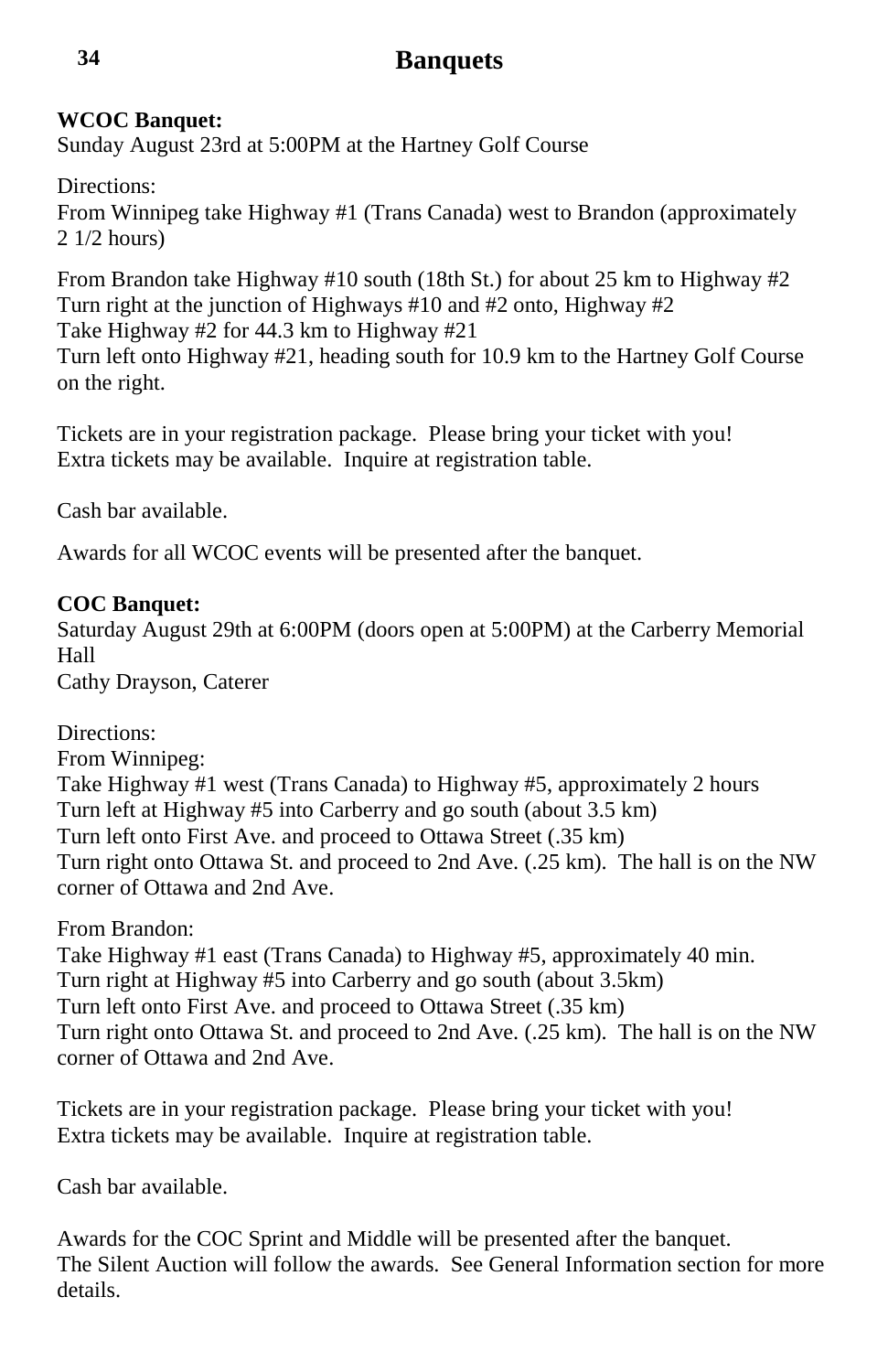#### **2009 Sass Peepre National Junior Training Camp August 24 to 26, at Carberry, Manitoba**

This year's Sass Peepre National Junior Training Camp will be held in Carberry, Manitoba. Accommodation will be in the Carberry Collegiate. We hope all you enthusiastic juniors will come back to renew old friendships, spike more controls and learn new ways to exhaust your coaches.

| <b>Start:</b>    | Monday, August 24, about 9:00 AM                                                           |
|------------------|--------------------------------------------------------------------------------------------|
| End:             | Wednesday, August 26, about 5:00PM                                                         |
| <b>Location:</b> | Training will be at two orienteering maps in Spruce Woods Park:                            |
|                  | Yellowquill, about 20 km south of Carberry, and Glen Valley, about                         |
|                  | 30 km south of Carberry. Transport to maps will be in coaches' cars.                       |
|                  | <b>Accommodation:</b> will be at Carberry Collegiate. Participants will sleep on the floor |
|                  | of the gym and a classroom (boys and girls separated). We will have                        |
|                  | access to a kitchen, a canteen, showers and change rooms. Meals will                       |
|                  | be prepared by volunteers.                                                                 |
|                  | <b>Camp Fees:</b> Include accommodation and meals.                                         |
|                  |                                                                                            |
|                  |                                                                                            |

**Registrar:** Anne Teutsch **Camp Coordinator:** Kitty Jones

**Coaches' Meeting:** Sunday, August 23

#### **2009 COF Conference**

The COF Conference is organized by the COF Board of Directors. It's an ideal opportunity to bring Canadian orienteers together to share information and learn from interesting, topical speakers. It's also a great time to learn about and get involved with the priorities and projects of the COF and to provide your ideas and feedback. Ideas for future conference topics are always welcome.

#### **2009 Conference Details:**

August 26 to 28, 2009. All sessions at the Carberry Collegiate (School) The conference starts just after the Sass Peepre National Junior Training Camp finishes so participation in both is feasible and encouraged.

**Session A: Coaching Workshop—Community Coach - 3 sessions** Attendance required at all three sessions (9 hours total) \$50 fee to attend this workshop

| A-1 Wednesday August 26, Part 1: | 6:00PM to 9:00 PM   |
|----------------------------------|---------------------|
| A-2 Thursday August 27, Part 2:  | $9:00AM$ to 12 noon |
| A-3 Friday August 28, Part 3:    | $9:00AM$ to 12 noon |

Continued...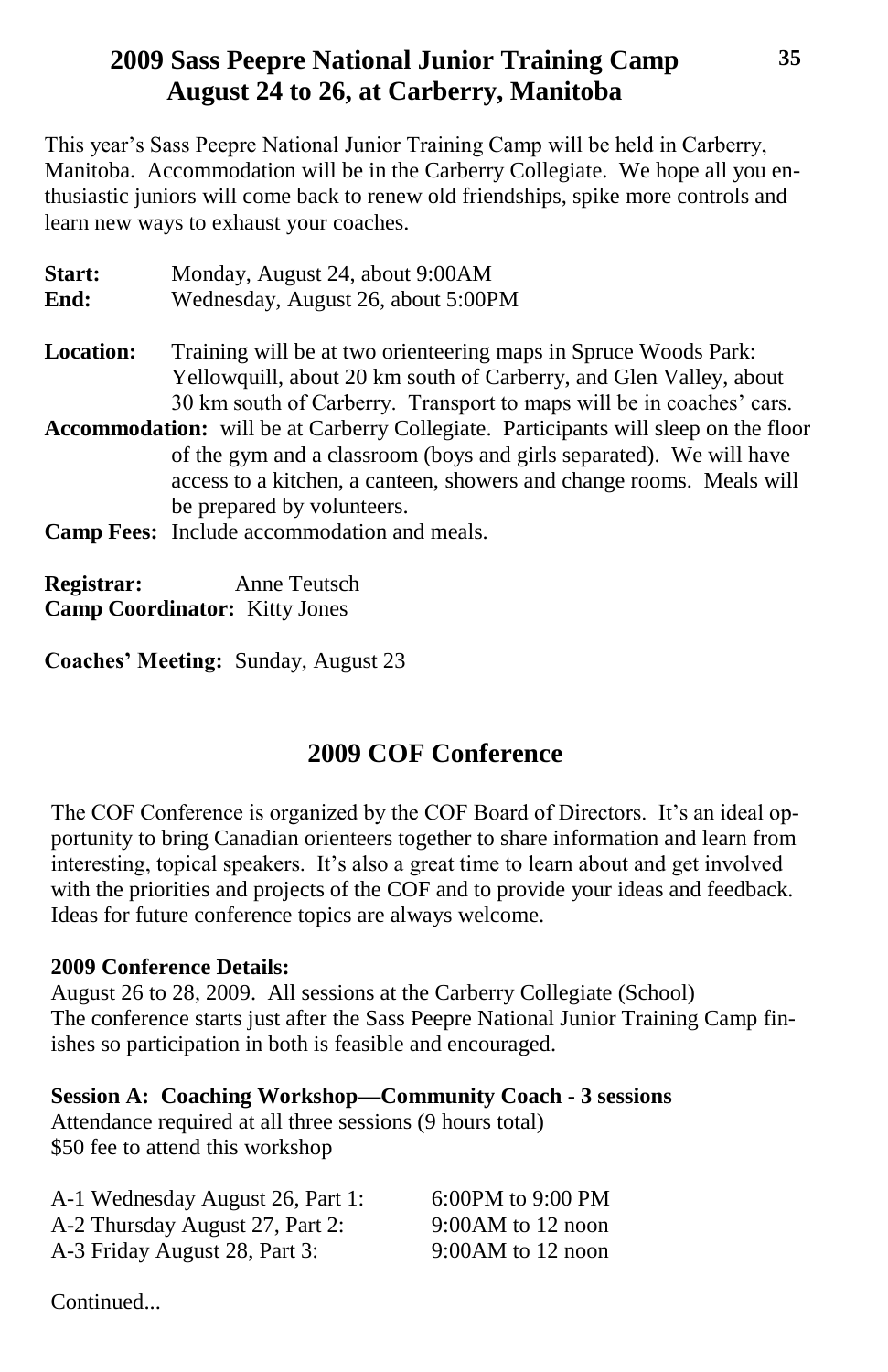#### **2009 COF Conference** (Continued...)

#### **Session A: Coaching Workshop** (Continued…)

Play your part in increasing the number of certified coaches in orienteering in Canada. The 9 hour course over 3 days will cover the theoretical and technical components of the new coaching program. The workshop will also include two "on terrain" practice coaching sessions. The pre-requisites are some orienteering experience and an interest in coaching new orienteers.

#### **Session B: Orienteering Official Program Update**

Wednesday August 26th, 6:30PM to 9:00PM (No fee to attend) Come and learn about the revised officials certification program. We'll give a full overview of the new program; have lots of discussion and talk about the roll-out of the program. A great chance to learn about how you can update your skills and encourage more officials within your club.

#### **Session C: Ski and Mountain Bike Orienteering**

Thursday August 27th, 9:00AM to Noon (No fee to attend)

Two modules in the revamped officials certification program are dedicated to ski and mountain bike orienteering. If you organize (or have plans to organize) ski-O and MTBO, then this session is for you. We'll talk about the content of the officials' modules and the work done to date and gather your suggestions. Ski-O and MTBO both have great potential in Canada—come and join the discussion about growing these two orienteering disciplines.

#### **Session D: Orienteering and Long Term Athlete Development**

Thursday August 27th, 7:00PM to 9:00PM (No fee to attend)

The long term athlete development (LTAD) model is changing the way that sport is being taught in Canada (www.canadiansportforlife.ca). LTAD is an inclusive concept that encourages all individuals to be involved in lifelong physical activity and articulate the need for all children to be given a solid foundation in physical, tactical and mental capacities upon which to build their performance abilities. As have most other sports in Canada, the COF is creating a LTAD model that is specific to the sport of orienteering. This is an exciting development for the sport in Canada and will provide valuable guidance as to how orienteering is presented, coached and organized in Canada. Come and find out the latest.

#### **Session E: Cool Orienteering Gizmos, Gadgets and Ideas—Info Sharing Session**

Friday August 28th, 9:00AM to 11:00AM (No fee to attend)

Are you using a new cool bit of orienteering software? Does your club have a successful new program that you would like to tell the rest of the orienteering community about? Have you found some great software to make the most out of the new Garmin watch? Do you have an event format that you think other clubs should try out? This session is designed as an information sharing opportunity. Put together a 2 to 10 minute presentation about something that you or your club is using/doing that you think others across Canada would like to know about.

Continued...

**36**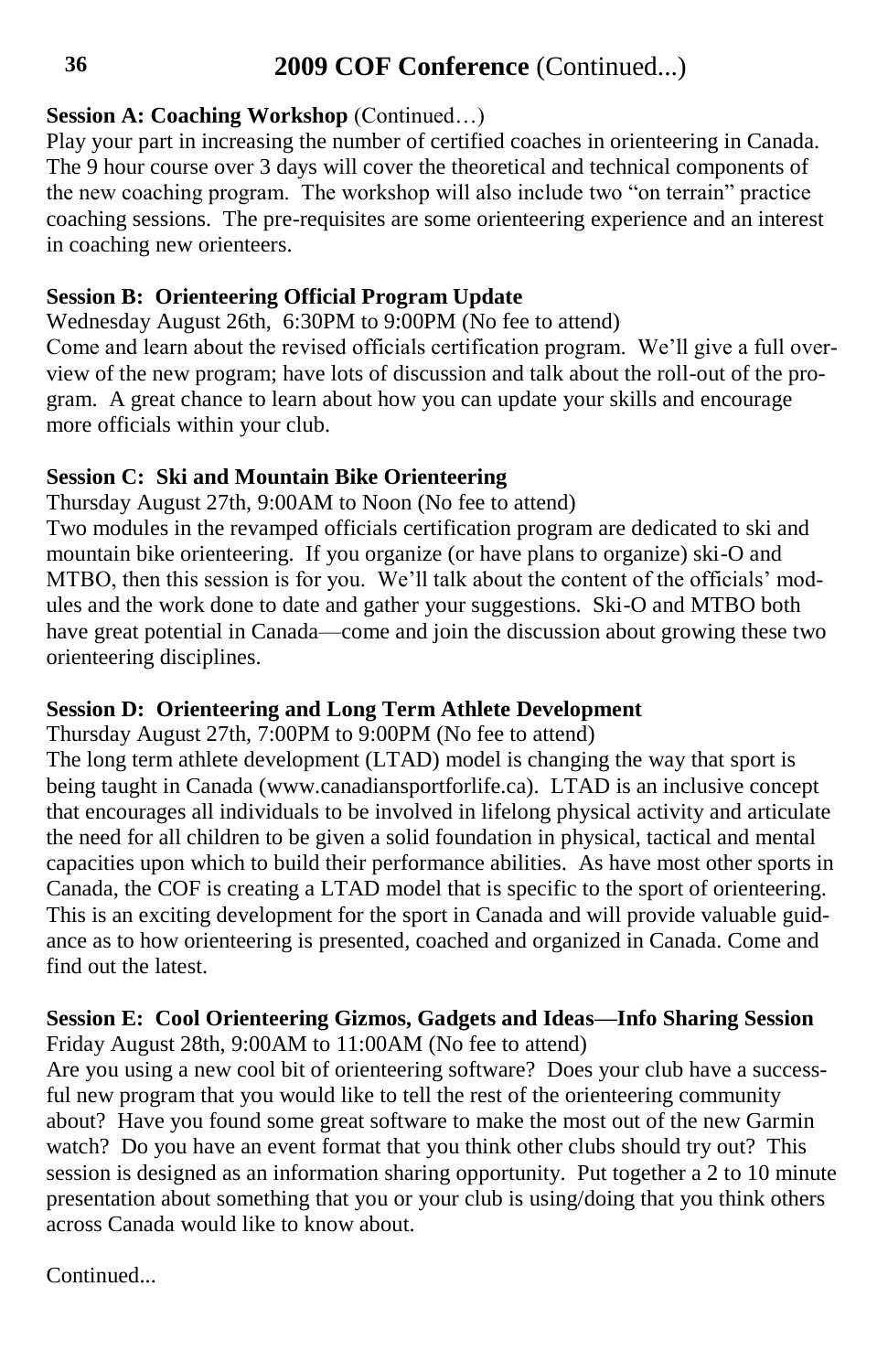**37**

#### **Session E: Cool Orienteering Gizmos, Gadgets and Ideas—Info Sharing Session** (Continued...)

Mini-presentations confirmed to date include:

Purple Pen course planning software

About the Yukon's successful junior program

OR event organization software

About various event formats (for example: Thomass and Toronto's Why Just Run series)

Other mini-presentations are very much welcome and encouraged. This session is all about information sharing.

#### **COF ANNUAL GENERAL MEETING:**

Friday August 28th, 7:00PM to 9:00PM

The AGM is the one time of year when all the members of the COF (the provincial/ territorial associations) gather to discuss and decide on the business tasks of the association (such as electing board members, making changes to the constitution, reviewing the financial statements, etc.). All are welcome.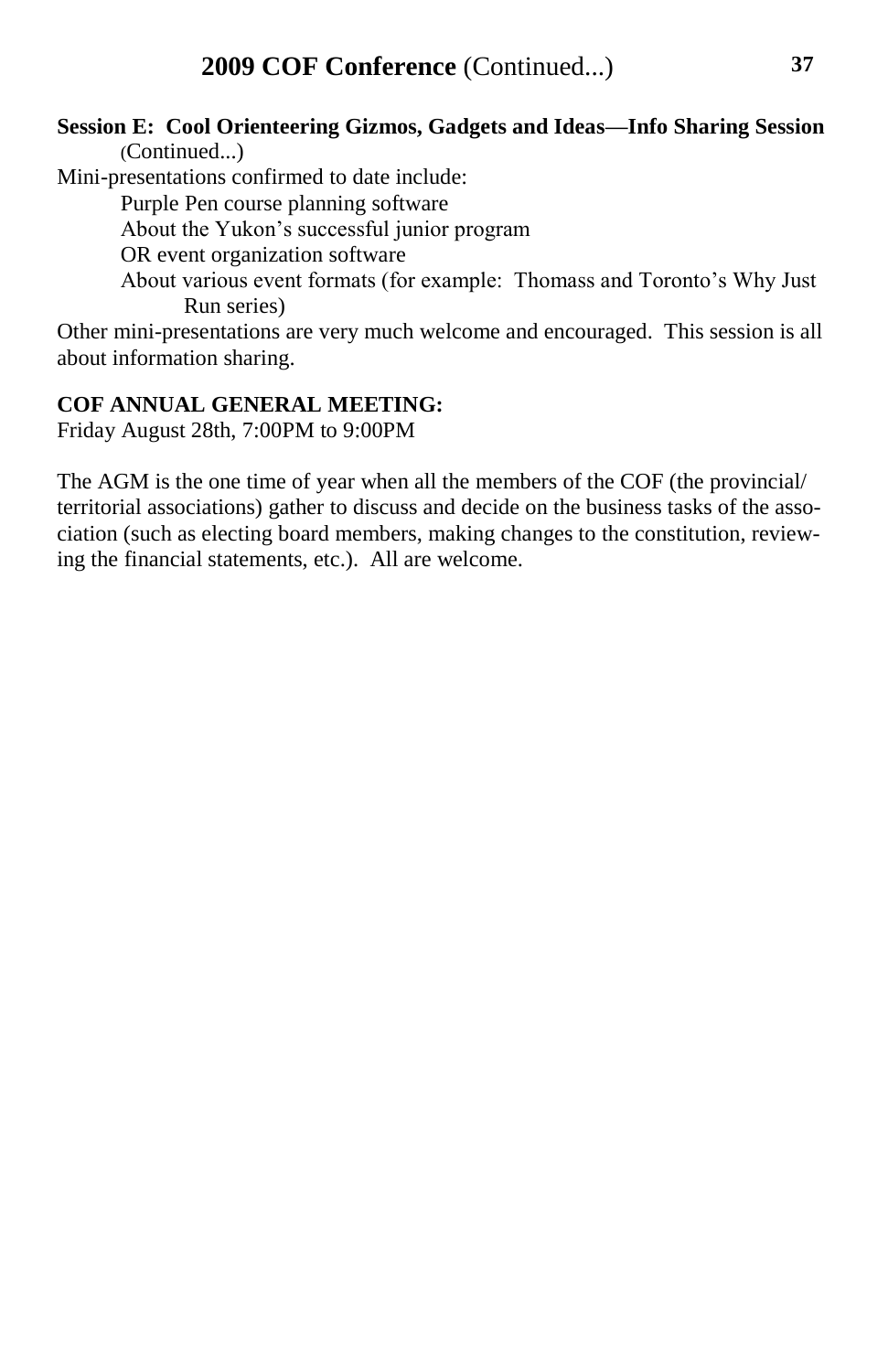#### **Tourism Nearby Attractions**

**Souris Swinging Bridge:** Spans the width of the Souris River. The bridge is the longest free-suspension foot bridge in Canada. It is 102 years old and measures 177m/582 ft.

Phone 204-483-5213

**International Peace Garden:** The park is a 930ha/2,300ac botanical garden and is dedicated to peace between Canada and the United States of America. The park is located on the border of Manitoba and North Dakota, 22 km south of Boissevain, MB. The park includes floral gardens, a campground, a gift shop, a café, an interpretive centre with programs, hiking trails, and picnic areas. Toll free: 1-888-432-6733

**Spruce Woods Provincial Park:** The park contains a five square kilometer tract of open blowing sand dunes. It is home to the Northern prairie skink (Manitoba's only lizard), western hognose snake and two species of cacti; all are unique in Manitoba. The hike to the Devil's Punch Bowl (a pond formed by the action of underground streams) is well worth it. The park has a concession, a store, a gift shop operated by Friends of Spruce Woods, modern campgrounds, showers, a laundromat, an outdoor games area and a beach. The visitors' service centre has a wide range of interpretive programs including an amphitheatre, campfire talks, guided hikes, children's events and an interpretive display building.

#### **The Central Museum of The Royal Regiment of Canadian Artillery (The RCA Museum)**

The RCA Museum displays Canada's largest collection of artillery artifacts and the most complete collection of Canadian pattern military vehicles in existence. Location: CFB Shilo, 15km/9mi south of Hwy 1 on PR 340 (Base is open to visitors) Phone: 204-765-3000 ext. 3570

### **Commonwealth Air Training Plan Museum**

Contains historical aircraft and artifacts from the Royal Canadian Air Force air training schools of World War II.

Location: Hangar #1, Brandon Airport Phone: 204-727-2444

#### **Margaret Laurence Home**

A living memorial to famous author Margaret Laurence. A wide variety of her memorabilia includes doctoral robes and hoods, a typewriter, honourary degrees and some of the original furniture.

Location: 312 First Avenue North, Neepawa Phone: 204-475-3612 / 204-476-5622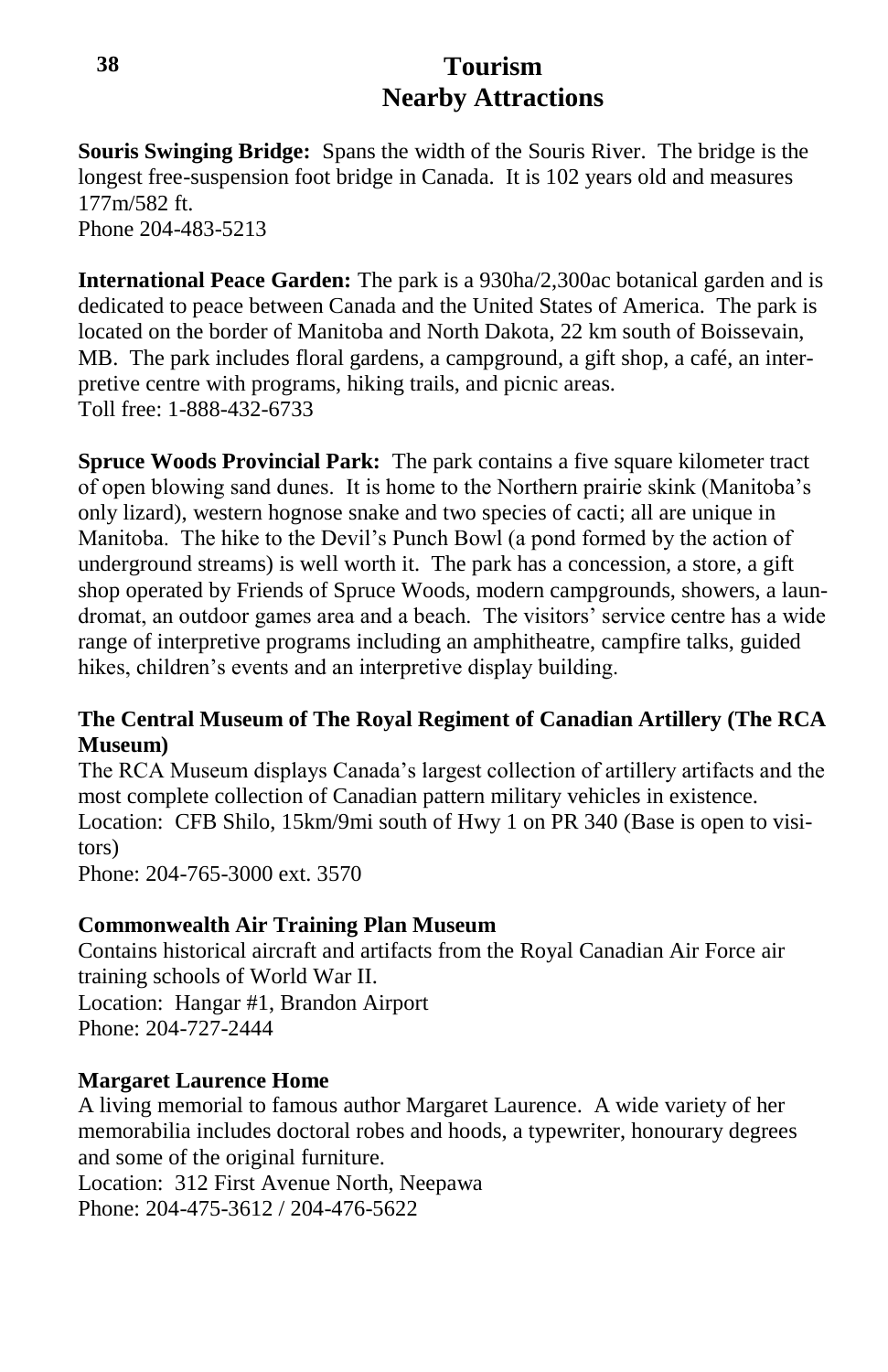#### **Tourism Nearby Attractions**

**Stockton Ferry:** Crosses the Assiniboine River. It was opened in 1887 and is southern Manitoba's last remaining ferry. Located 12 km west of Glenboro, then 3 km north, 1 km east, and 2 km north.

For operation hours call: R.M. Office 204-827-2252 or Ferry Operator 204-827-2250

#### **Spirit Sands Wagon Outfitters:**

Located in Spruce Woods Provincial Park. Offers 1.5 hour scenic tours of the Manitoba Desert and the Devil's Punch Bowl by covered wagon. Phone 204-827-2800.

#### **Cypress Discovery Wetland Trail:**

A nice spot for a picnic lunch; interpretive signage on Wetlands. 1/2 mile west of Road 71 (Park Road) on Highway #2, north of Cypress River.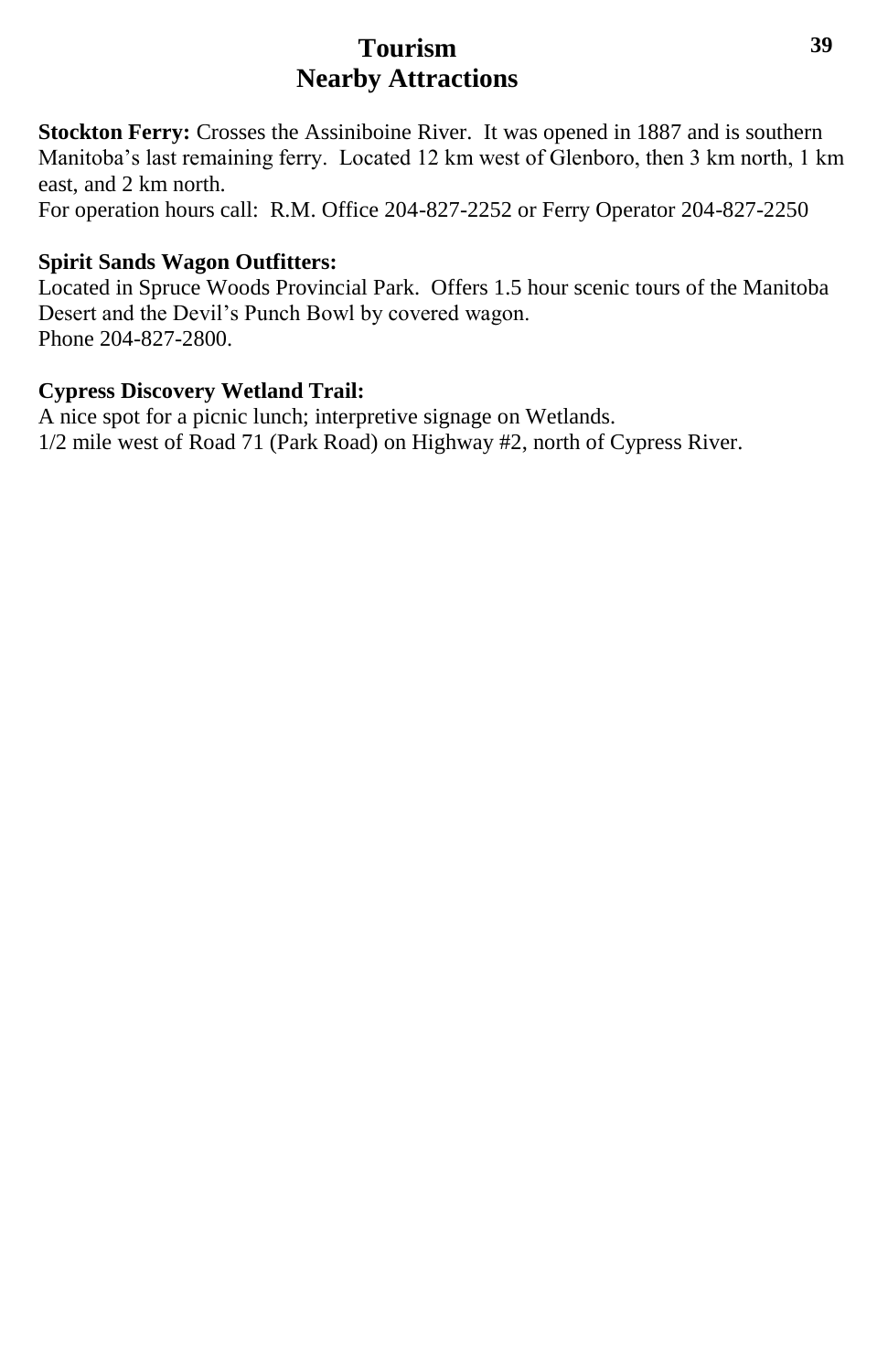## **Sponsors 40**

**GOLD**



### **SILVER**





3130 Victoria Avenue, Brandon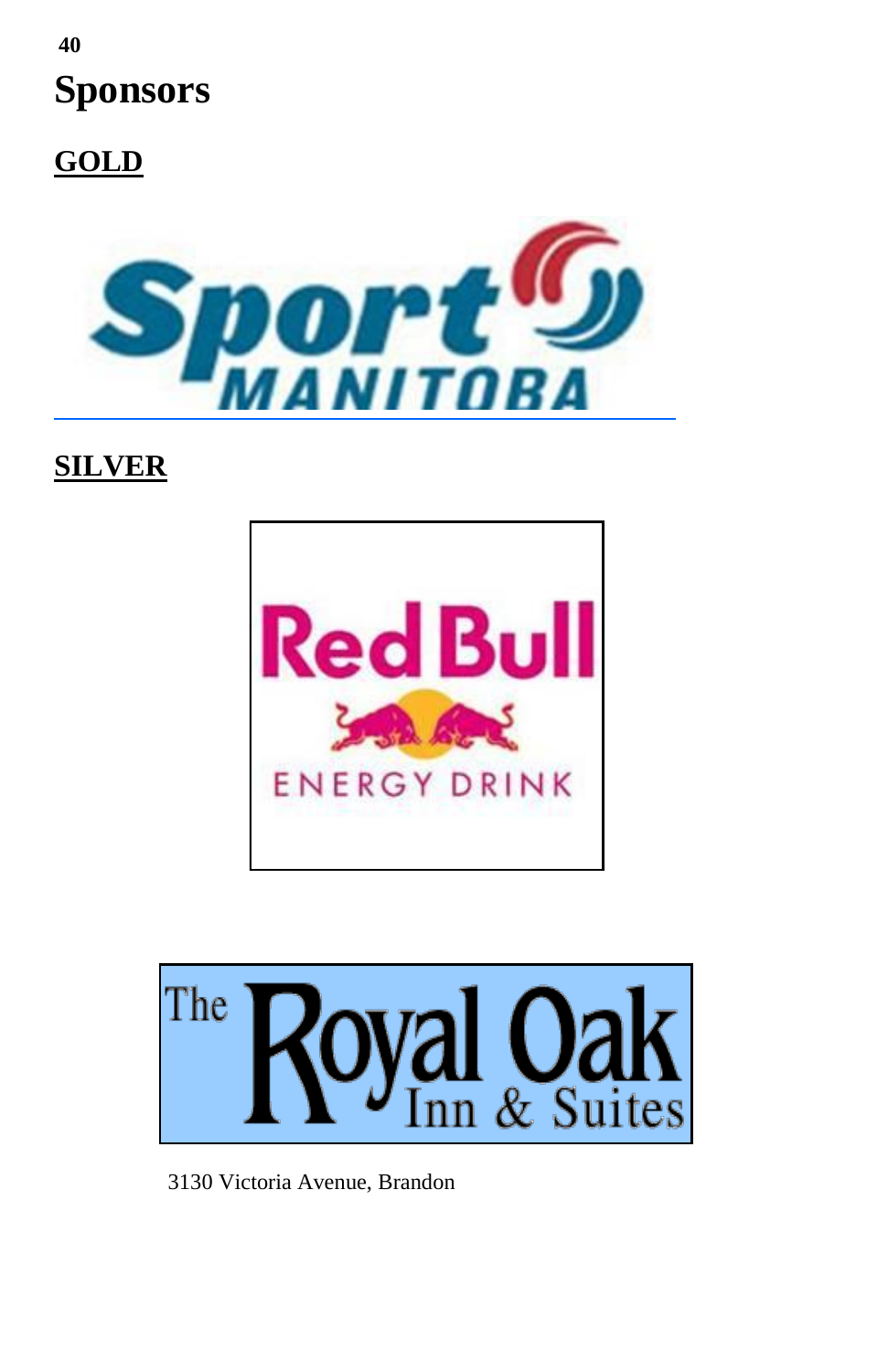**Sponsors: Bronze**



**Your Destination Centers** 

**1125 18th Street, Brandon** www.canadinns.com



**860 18th Street, Brandon** www.pizzahut.ca



[www.intrepiddezine.com](http://www.intrepiddezine.com/)

intrepid dezine



**2626 Victoria Avenue, Brandon** www.gianttiger.com



**135-B 17th Street North, Brandon** www.ladyofthelake.ca



**824 18th Street, Brandon** www.dominos.ca

# **Clay Pot Café**

*Quality, Affordable, Fresh* **2604 Victoria Avenue, Brandon**

# **Twisters Ice**

**Cream 305 18th Street N., Unit A,** 

**Brandon**



**2530 Victoria Avenue, Brandon** www.petro-canada.ca



**905 18th Street, Brandon**  www.wendys.ca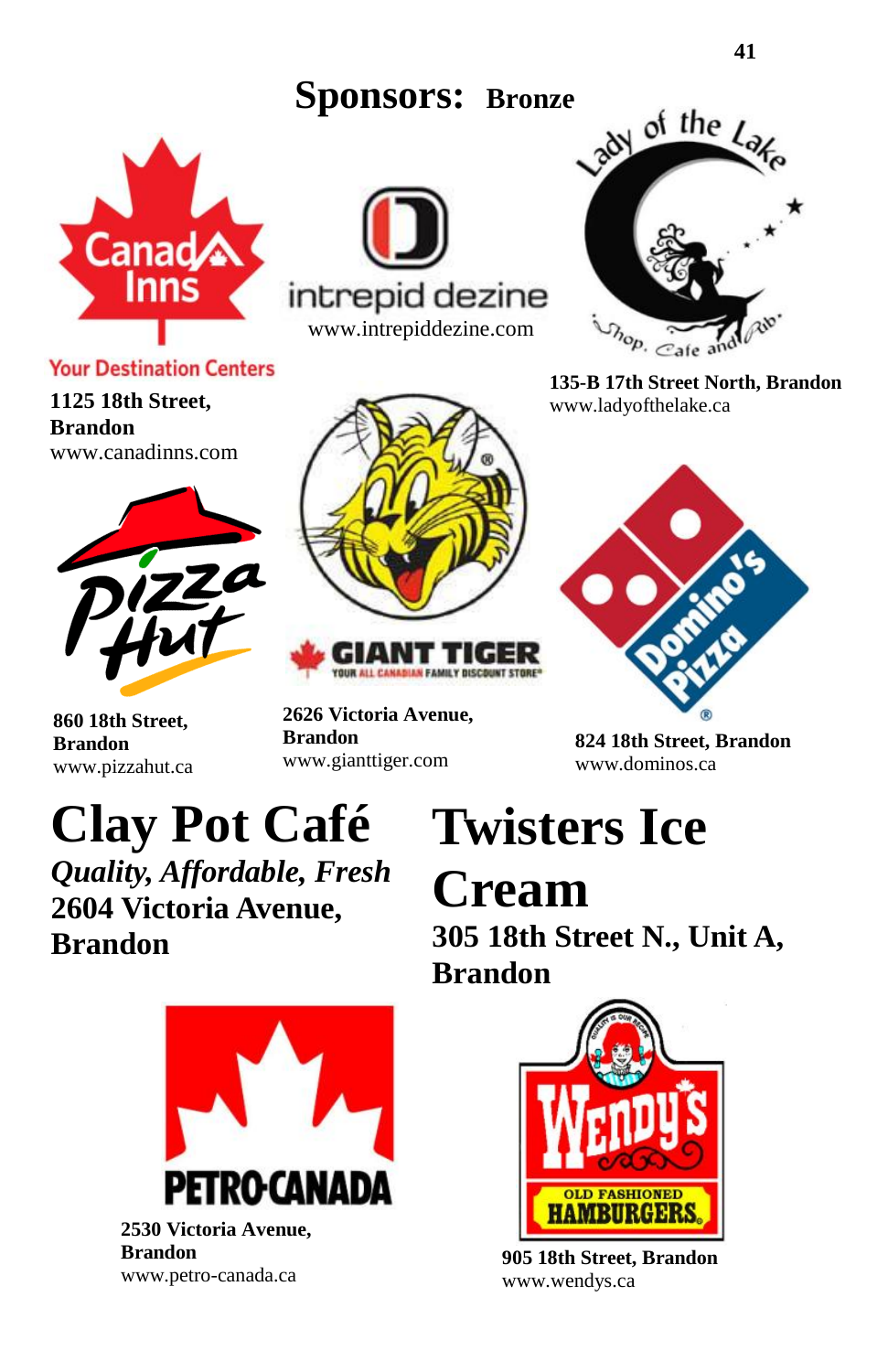### **Sponsors: Bronze <sup>42</sup>**



**903 Rosser Avenue, Brandon**



**404 18th Street North, Brandon** precision.toyota.ca



**1525 18th Street, Brandon** www.humptys.com



**C4-800 Rosser Avenue, Brandon** www.buckortwo.com



**1645A 18th Street, Brandon**

**Chalet Restaurant 1701 Middleton Avenue,** 

that was easy.

www.staples.ca

**Brandon**



**1610 18th Street North, Brandon**

**Kam Lung Restaurant 2330 Victoria Avenue, Brandon**



**#2-225 18th St. North, Brandon**





**1630 Park Avenue, Brandon**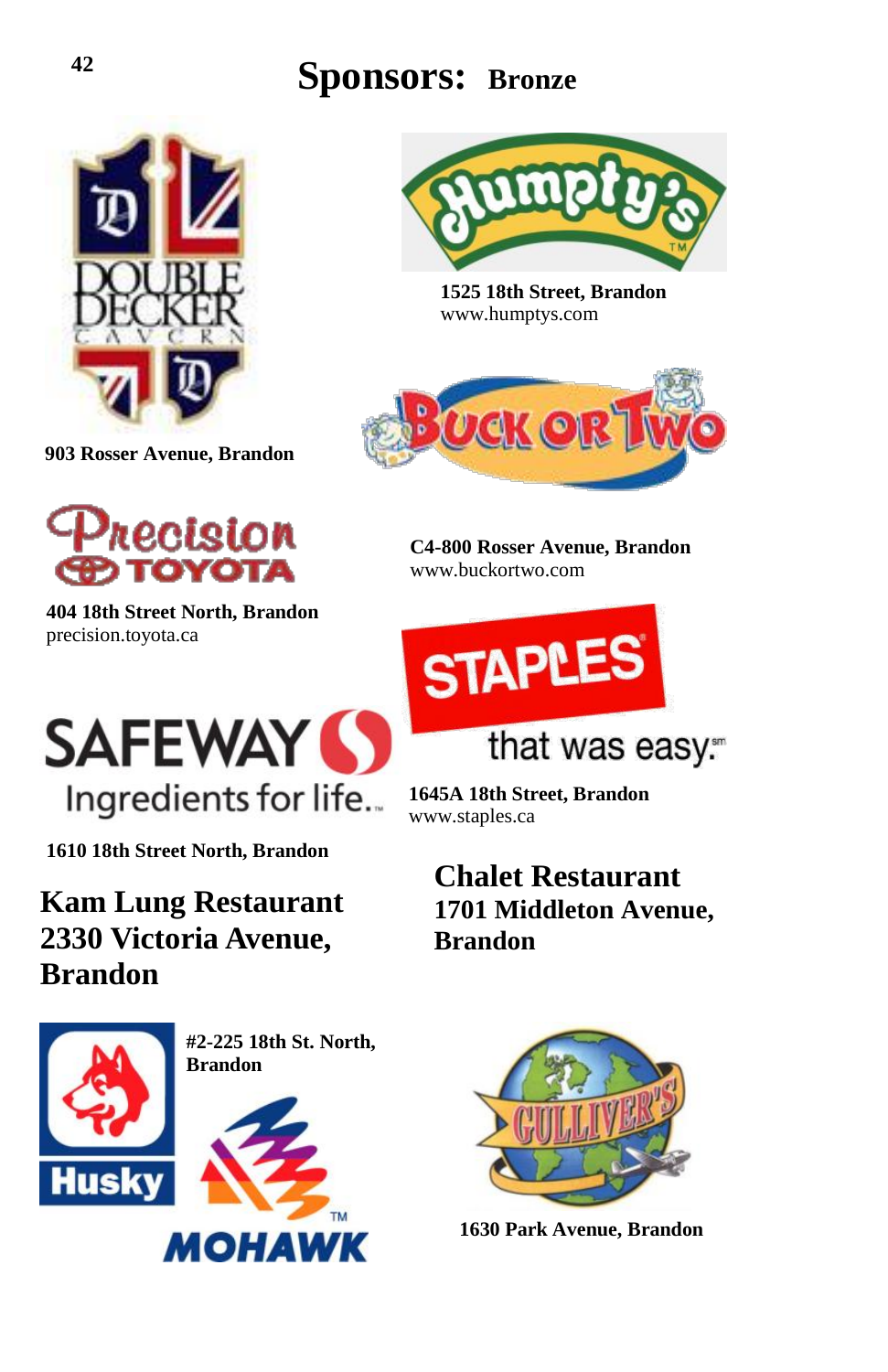### **Sponsors: Bronze**



**1050 18th Street, Brandon** www.keystonemotorinn.ca/home.html



Imaging solutions Canada-wide www.mondrianhall.com



920 Victoria Avenue, Brandon

### **Spud City Food Mart**

140 Main Street Carberry

# **Glenboro**

### **Consumer Co-op**

Grocery Store 119 Broadway, Glenboro

### **Henry Booy**

On site Catering IV Pine Fort Spruce Woods Park 204-827-2825

### **Hartney**

### **Consumer Co-op**

Grocery Store





### **Glenboro Drive Inn**

428 Lyall Street Glenboro

### **Spruce Woods Inn**

426 Lyall Street Glenboro

### **Natural Soaps**

Rita Coulombe St. Malo, MB R0A 1T0 204-347-5022 ritacoul@mts.net

> **Pat Graupner** Natural Soap Awards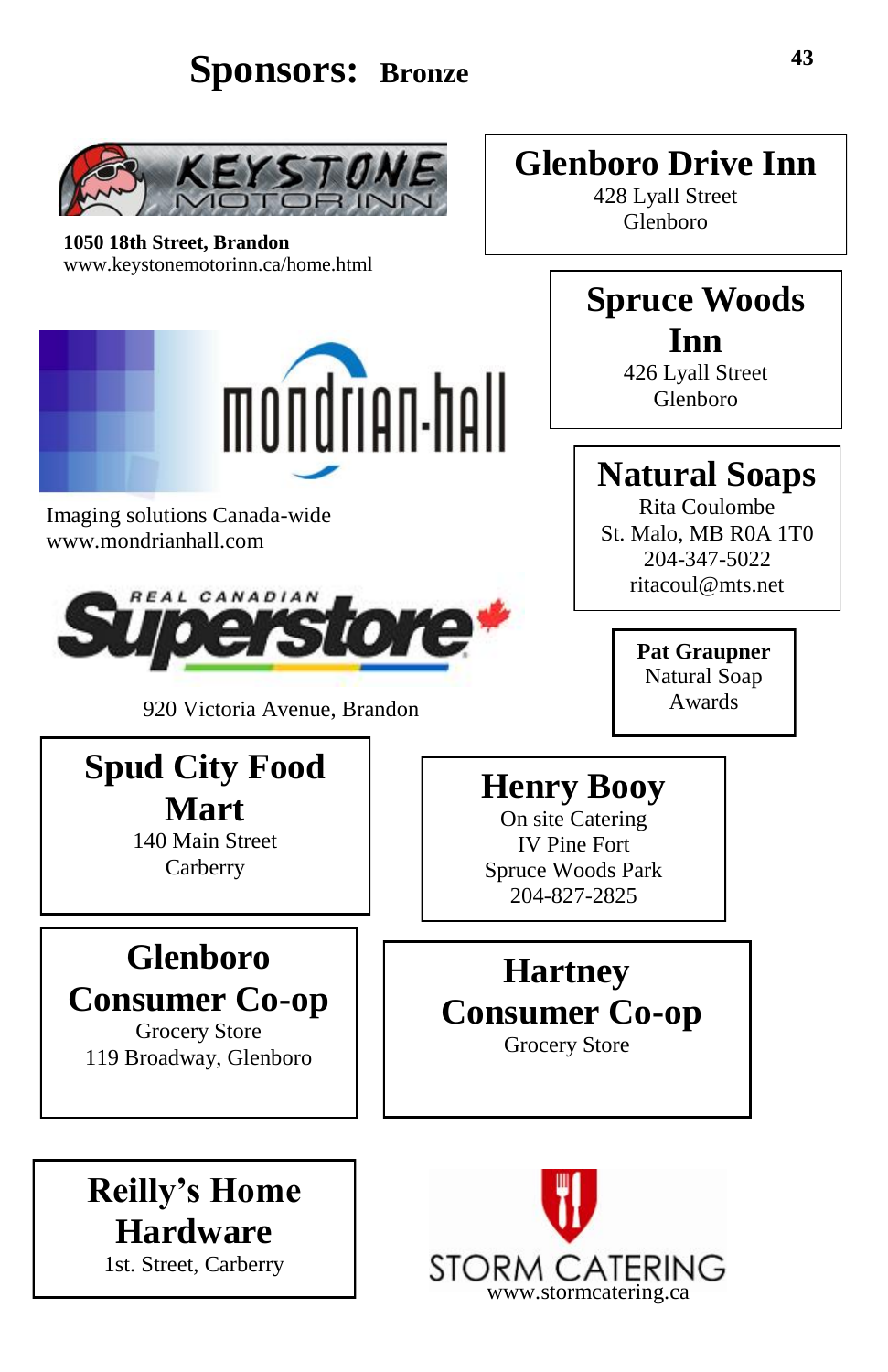## **PARTNERS**







Spruce Woods Park





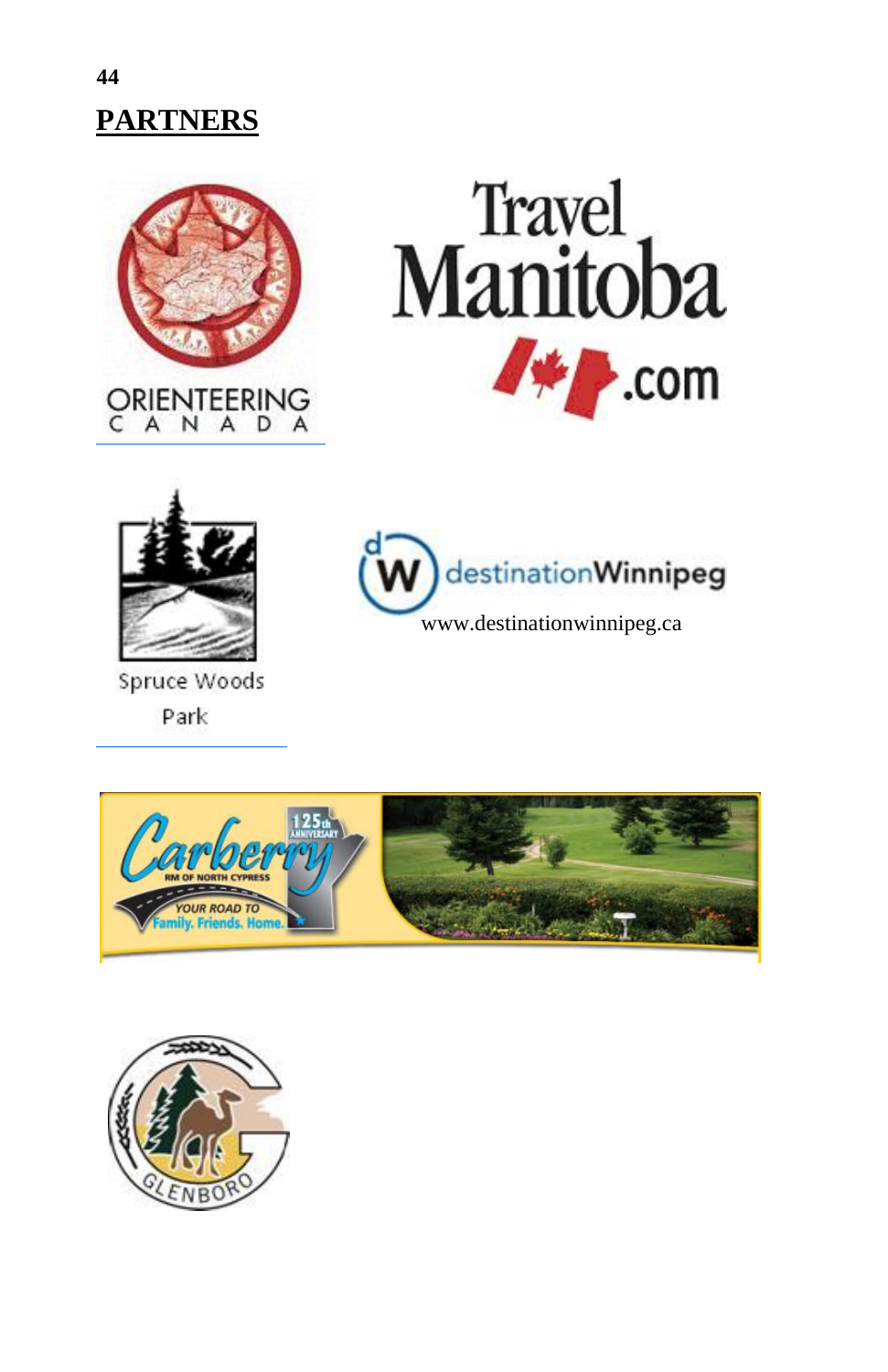| ì<br>١<br>I          |
|----------------------|
|                      |
| i                    |
|                      |
|                      |
|                      |
| $\zeta$              |
|                      |
| $\frac{1}{\epsilon}$ |
|                      |
|                      |
|                      |
|                      |
|                      |
|                      |

| Middle and<br>Long<br>Courses |            | $\mathcal{C}$                  | ξ                                  | 4                 | 5                                                  | $\circ$                      |                                                 | $\infty$         | Ó                                     |         |
|-------------------------------|------------|--------------------------------|------------------------------------|-------------------|----------------------------------------------------|------------------------------|-------------------------------------------------|------------------|---------------------------------------|---------|
| Categories                    | W12<br>M12 | $W13-14$<br>M13-14             | W15-16 W65-74<br>M15-16            | $W75+$            | W55-64<br>M75+                                     | M65-74<br>W21-34A*<br>W45-54 | M21-34A*<br>M55-64<br>M45-54                    | W17-20<br>W35-44 | W21-34E<br>M17-20<br>M35-44           | M21-34E |
| Long<br>RWT                   | $\Im$      | $\Im$                          | $50\,$                             | 45-50             | 45-50                                              | 45-50                        | 55                                              | 55               | 70-80                                 | 90-100  |
| RWT Middle                    | $\Omega$   | $\overline{\mathcal{E}}$       | 25                                 | 25                | 25                                                 | 25                           | 25                                              | $\Im$            | $30 - 35$                             | 30-35   |
|                               |            |                                |                                    |                   |                                                    |                              |                                                 |                  |                                       |         |
| Sprint Course                 |            |                                |                                    | $\mathbf{\Omega}$ |                                                    | ξ                            |                                                 | 4                |                                       | 5       |
| Categories                    |            | W13-14<br>M13-14<br>W12<br>M12 | W55-64<br>W65-74<br>W75+<br>$M75+$ |                   | W21-34A*<br>M21-34A*<br>M65-74<br>W45-54<br>M55-64 |                              | W21-34E<br>W17-20<br>M15-16<br>W15-16<br>W35-44 |                  | M21-34E<br>M17-20<br>M35-44<br>M45-54 |         |
| Recommended<br>Winning Time   |            | $10 - 12$                      | $12 - 15$                          |                   | $12 - 15$                                          |                              | $12 - 15$                                       |                  | $(15 + for M45)$<br>$12 - 15$         |         |

 $*$  W21-34A and M21-34A are non-championship categories RWT: Recommended Winning Time \* W21-34A and M21-34A are non-championship categories RWT: Recommended Winning Time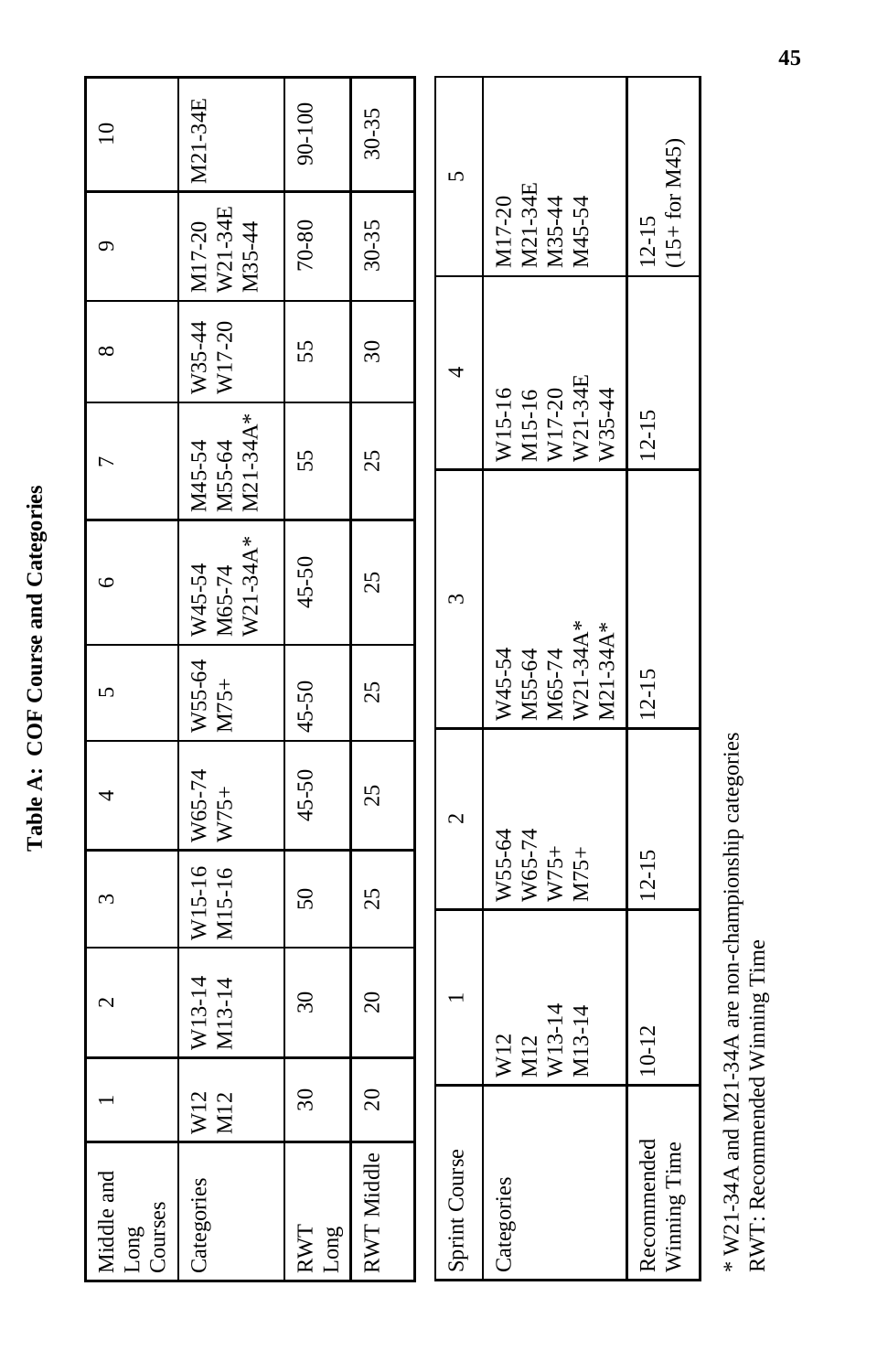Table B: Event Times and Map Data at a Glance **Table B: Event Times and Map Data at a Glance**

| Event              | Date          | First<br>Start | Maximum<br>Running<br>Time | Closing<br>Course<br>Time | Map<br>Scale                                  | Contour<br>Interval                  |
|--------------------|---------------|----------------|----------------------------|---------------------------|-----------------------------------------------|--------------------------------------|
| <b>WCOC Sprint</b> | Fri. Aug. 21  | 4:00PM         | 1 hour                     | 6:15PM                    | 1:5,000                                       | $2.5 \text{ m}$                      |
| WCOC Middle        | Sat. Aug. 22  | 10:00 AM       | 2 hours                    | 2:00PM                    | 1:10,000                                      | $2.5 \text{ m}$                      |
| WCOC Long          | Sun. Aug. 23  | 10:00 AM       | 3 hours                    | 3:00PM                    | 1:15,000 Courses 9-10<br>1:10,000 Courses 1-8 | $2.5 \text{ m}$<br>2.5 <sub>m</sub>  |
| Prairie Goat       | Wed. Aug. 26  | 1:00PM         | 3 hours                    | 4:00PM                    | 1:10,000                                      | $2.5 \text{ m}$                      |
| Relay              | Thur. Aug. 27 | 1:00PM         | $31/2$ hours               | 4:30PM                    | 1:10,000                                      | $2.5 \text{ m}$                      |
| <b>COC</b> Sprint  | Fri. Aug. 28  | 2:00PM         | 1 hour                     | 4:30PM                    | 1:5,000                                       | $2.5 \text{ m}$                      |
| <b>COC Middle</b>  | Sat. Aug. 29  | 10:00 AM       | 2 hours                    | 2:00PM                    | 1:10,000                                      | 5.0 <sub>m</sub>                     |
| <b>COCLong</b>     | Sun. Aug. 30  | 10:00 AM       | 3 hours                    | 3:00PM                    | 1:15,000 Courses 9-10<br>1:10,000 Courses 1-8 | 5.0 <sub>m</sub><br>5.0 <sub>m</sub> |